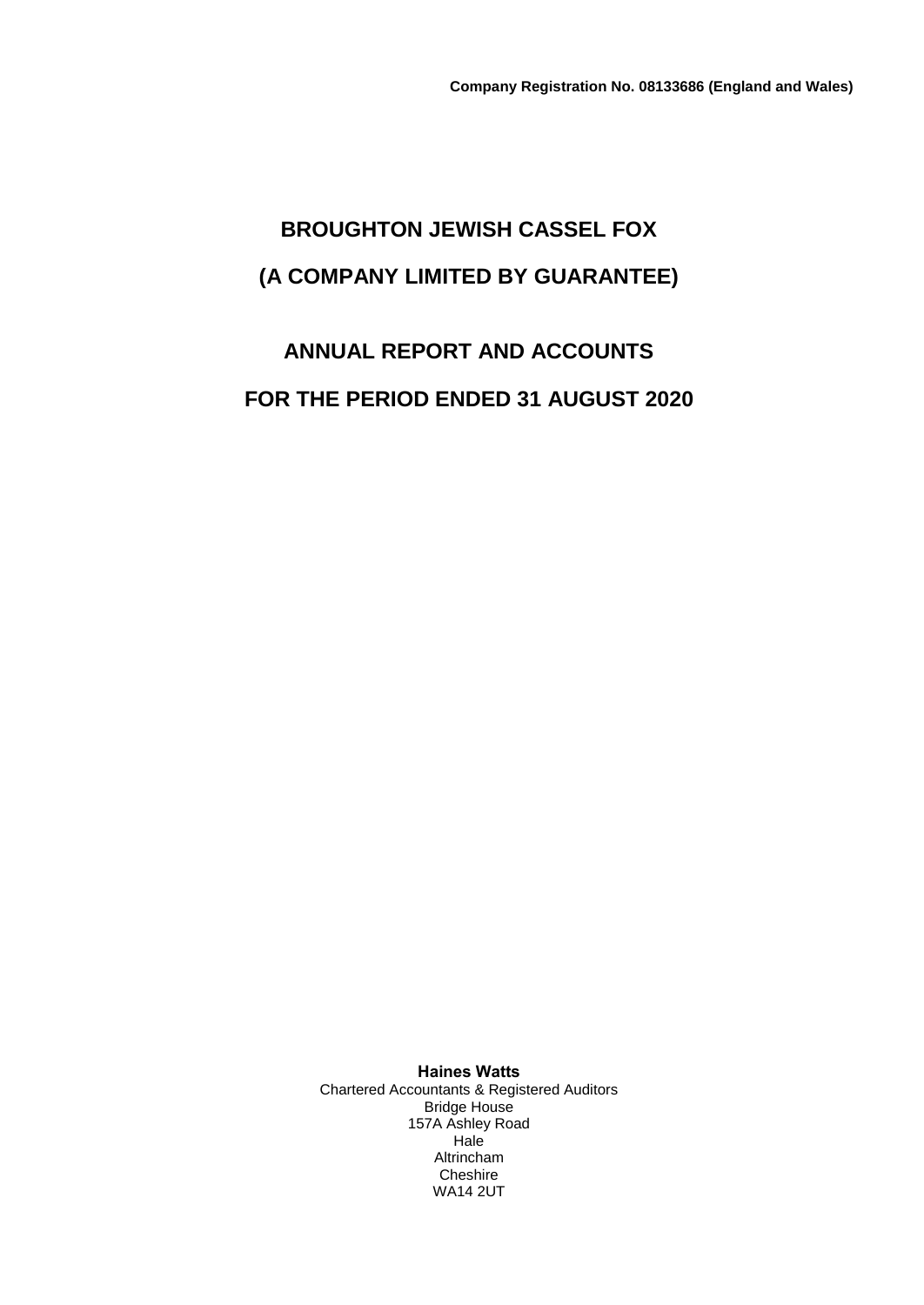## **CONTENTS**

|                                                                            | Page         |
|----------------------------------------------------------------------------|--------------|
| Reference and administrative details                                       | $\mathbf{1}$ |
| Governors' report                                                          | $2 - 8$      |
| Governance statement                                                       | $9 - 11$     |
| Statement on regularity, propriety and compliance                          | 12           |
| Statement of governors' responsibilities                                   | 13           |
| Independent auditor's report on the accounts                               | $14 - 16$    |
| Independent reporting accountant's report on regularity                    | $17 - 18$    |
| Statement of financial activities including income and expenditure account | $19 - 20$    |
| <b>Balance sheet</b>                                                       | 21           |
| Statement of cash flows                                                    | 22           |
| Notes to the accounts including accounting policies                        | $23 - 39$    |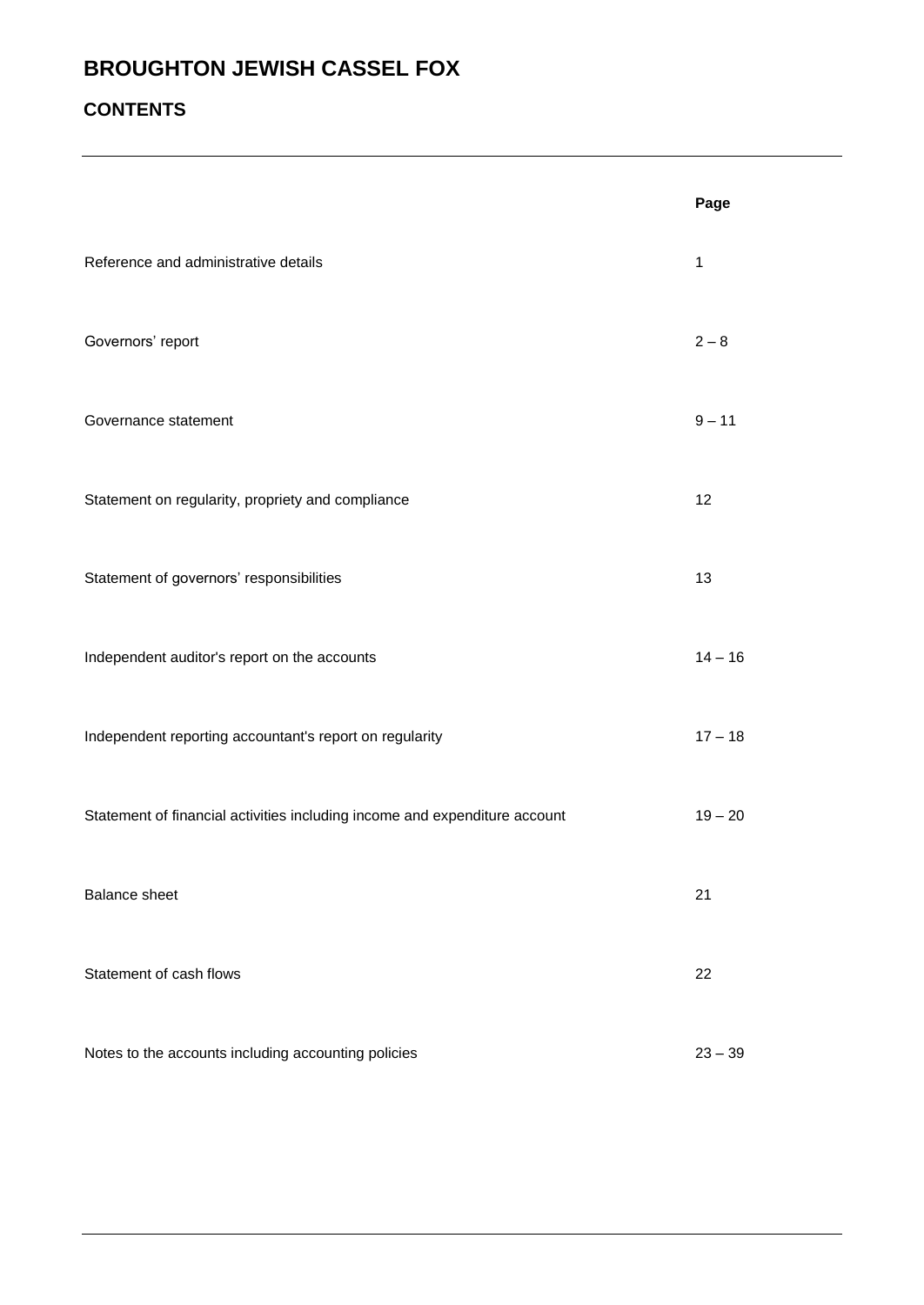## **REFERENCE AND ADMINISTRATIVE DETAILS**

| <b>Members</b>                           | Rabbi Bernard Cohen<br>Rabbi Murray Kupetz<br>Rabbi Anthony Jaffe<br>Dov Black<br><b>Leonard Seitler</b>                                                                                                                                                                                                                                                                                                                                                                                  |
|------------------------------------------|-------------------------------------------------------------------------------------------------------------------------------------------------------------------------------------------------------------------------------------------------------------------------------------------------------------------------------------------------------------------------------------------------------------------------------------------------------------------------------------------|
| <b>Governors</b>                         | Mr Dov Black<br>Mr Yehuda Fagelman<br>Rabbi Amir Ellituv<br>Mr Sydney Fulda<br>Mr Jonathan Goldblatt<br>Mrs Janine Kasmir<br>Rabbi Yehuda Pearlman<br>Mr Eli Pine<br>Ms Cath Davies<br>Mrs Hannah Nussbaum<br>Mr David Bondt<br>Miss Nicola Taylor<br>Mr Shlomie Graff appointed 1 July 2020<br>Mrs Tamar Tabor appointed 1 July 2020<br>Mrs Bashy Rice<br>Mr L Seitler resigned 01.07.20<br>Mr J Rose resigned 01.07.20<br>Mr J Simons resigned 11.10.20<br>Mrs C Brown resigned 23.7.20 |
| <b>Senior Leadership Team</b>            | Y Pearlman<br>N Taylor<br>S Caplan                                                                                                                                                                                                                                                                                                                                                                                                                                                        |
| Company Name<br><b>Company Secretary</b> | Broughton Jewish Cassel Fox Primary School<br>Isaac Chaim David Cohen resigned 21.1.20                                                                                                                                                                                                                                                                                                                                                                                                    |
| <b>Registered Office</b>                 | Legh Road, Salford, M7 4RT                                                                                                                                                                                                                                                                                                                                                                                                                                                                |
| Independent Auditor                      | Haines Watts, Bridge House, Ashley Road, Hale, Altrincham, WA14 2UT                                                                                                                                                                                                                                                                                                                                                                                                                       |
| <b>Bankers</b>                           | Lloyds Bank, King Street, Manchester                                                                                                                                                                                                                                                                                                                                                                                                                                                      |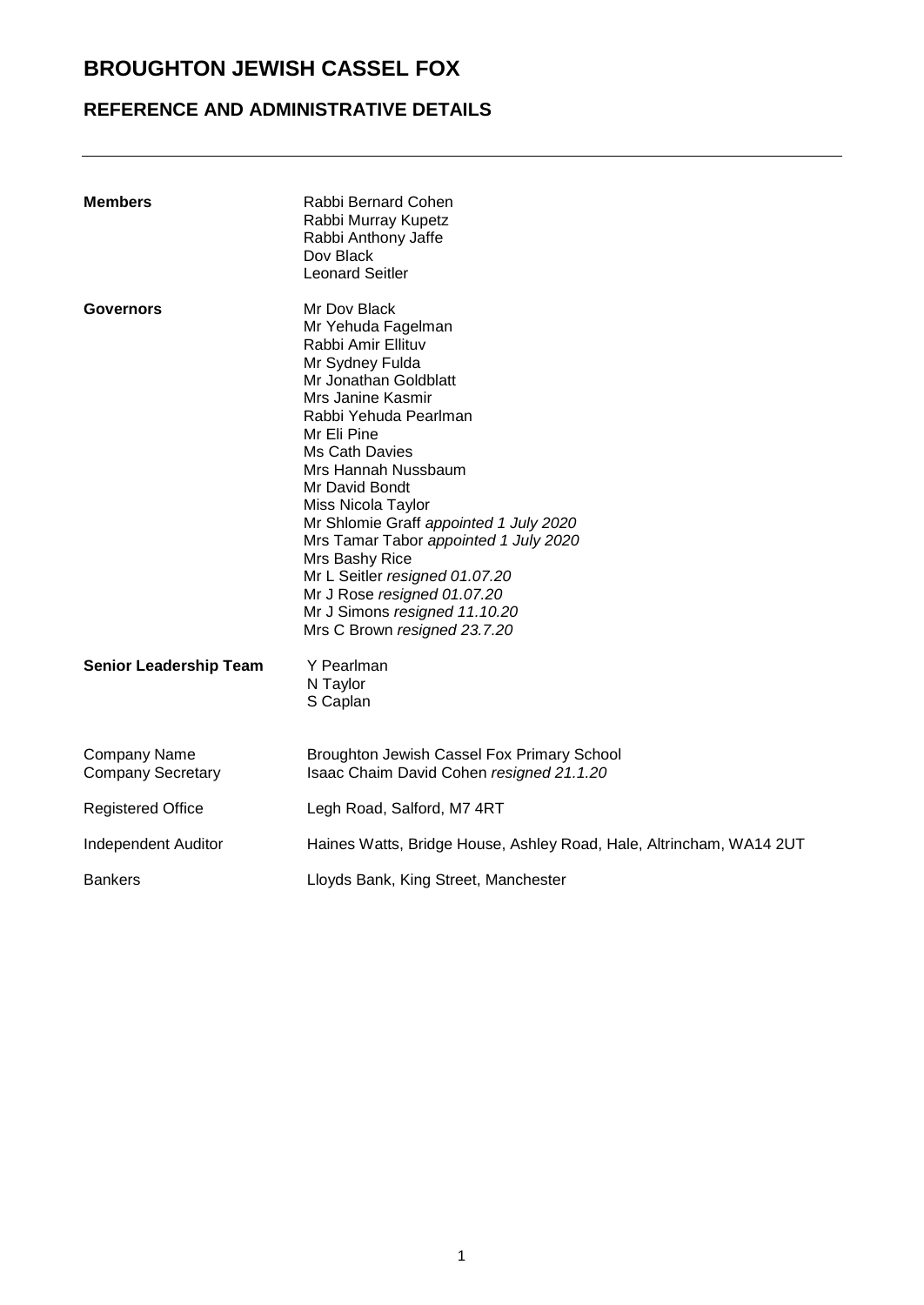### **GOVERNORS' REPORT**

### *FOR THE PERIOD ENDED 31 AUGUST 2020*

The governors present their annual report together with the audited financial statements of the academy trust for the year ended 31 August 2020. The annual report serves the purpose of both a governors' report and a directors' report under company law.

The academy trust operates an academy for pupils aged 3 to 11 serving a catchment area within Salford. Pupils attend the academy from Salford and the neighbouring authorities of Bury, Manchester and Trafford. It has a pupil capacity of 500 and had a roll of 493 in the Academy census on October 2019.

#### **Structure, Governance and Management**

#### **Constitution**

The academy trust is a company limited by guarantee and an exempt charity. The charitable company's Memorandum and Articles of Association are the primary governing documents of the academy trust.

The governors are the trustees of Broughton Jewish Cassel Fox and are also the directors of the charitable company for the purposes of company law. Details of the governors who served during the year, and to the date these accounts are approved, are included above.

#### Members' liability

Each member of the charitable company undertakes to contribute to the assets of the charitable company in the event of it being wound up while they are a member, or within one year after they cease to be a member, such amount as may be required, not exceeding £10, for the debts and liabilities contracted before they ceased to be a member.

#### Governors' indemnities

In accordance with normal commercial practice, the academy has purchased a Risk Protection Arrangement to protect governors and officers from claims arising from negligent acts, errors or omissions occurring whilst on academy business. The arrangement provides cover of up to £10,000,000 being the amount payable in total in any one period of cover.

#### Method of recruitment and appointment or election of governors

Foundation governors are appointed by the members, normally for a term of 4 years. In addition, there is a community governor, parent governors and staff governors. Parent governors are elected by parents and staff governors are elected by the members of staff.

The Articles of Association require the trust board members to appoint a minimum of 3 governors to be responsible for the statutory and constitutional affairs of the charitable company and the management of the academy. The Articles of Association contain provisions for the appointment of additional governors including staff governors and parent governors. There is no maximum number of governors.

The governing body now comprises of 15 governors, including 2 staff governors and 2 parent governors. The principal is an ex-officio governor.

#### Policies and procedures adopted for the induction and training of governors

New governors have induction training and support available to them, via the Clerk to the governing body and through training courses provided by suitable professional organisations.

#### Organisational structure

The governing body is responsible for the efficient running of the academy and efficient delivery of education. The day to day management of the academy is delegated to the principal, the deputy head teachers and the senior leadership team. The accounting officer is the principal, but the chair of the governors and the finance governor operate an additional layer of supervision over the academy's finances.

The governors set and review the academy's policies, set the academic targets, set the budget, monitor academic and financial performance and are actively involved in supervising and monitoring the management of the academy, along with the senior leaders of the academy.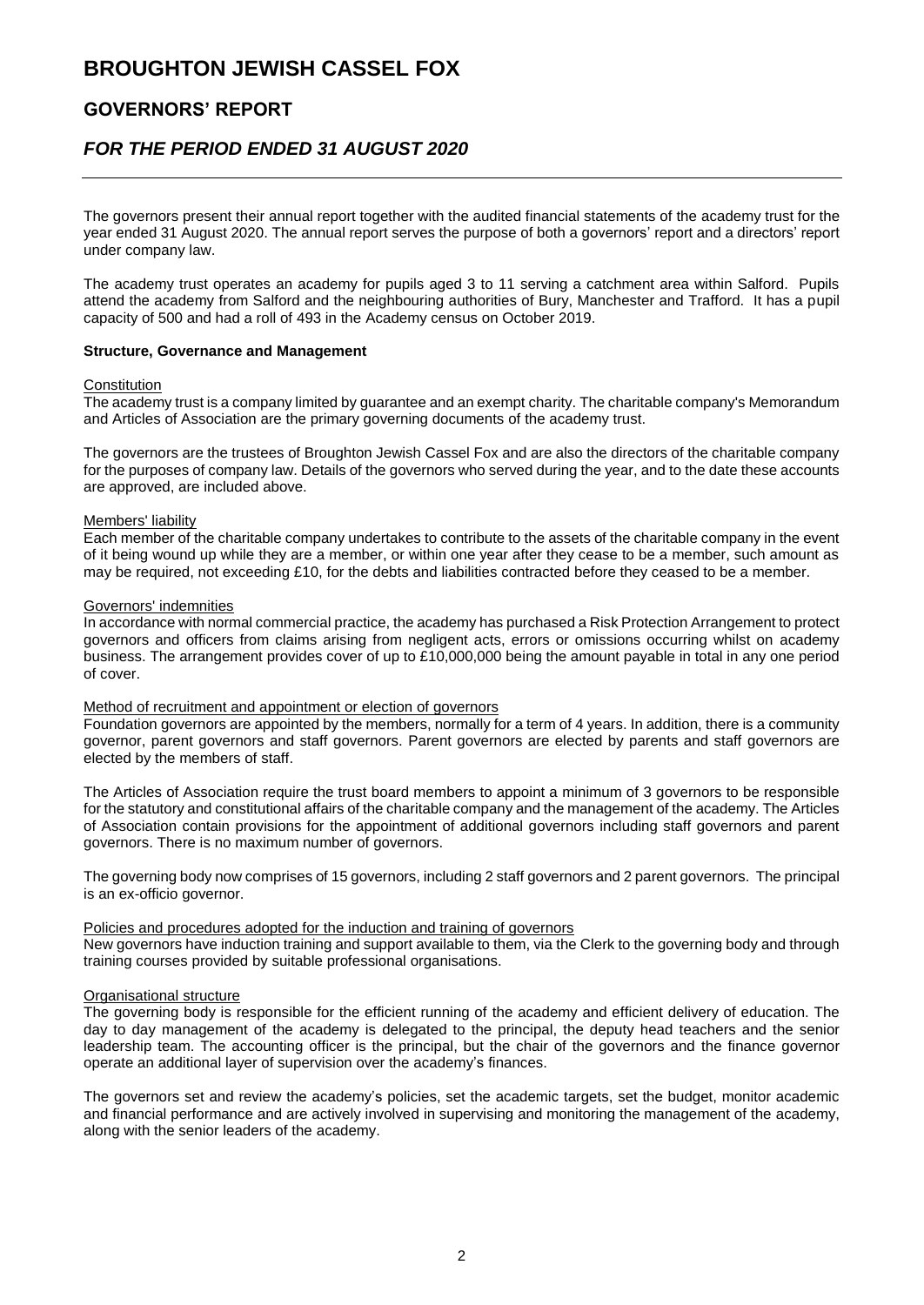### **GOVERNORS' REPORT (CONTINUED)**

### *FOR THE PERIOD ENDED 31 AUGUST 2020*

The governors have committees responsible for specific areas. The governance structure was reviewed during 2018- 19 with new committees in place for September 2019. New committees are:

- 1. Leadership, Management & Quality of Education;
- 2. Behaviour, Attitudes & Personal Development; and
- 3. Resources.

Each committee has its own terms of reference. Committees usually meet at least once per term.

All governors receive weekly newsletters and are kept up to date by regular e-mail. Many governors help in the academy on a regular basis, often attending events. All governors have access to all policies, procedures, minutes, accounts, budgets and plans that they need to discharge their governing body duties.

Arrangements for setting pay and remuneration of key management personnel

The chair and the vice chair have regular and frequent performance meetings where the senior leadership team are appraised against agreed set targets. There is also input from outside consultants in this regard. The results of these appraisals are used to assess the level of remuneration in the forthcoming year.

#### Related parties and other connected charities and organisations

There are no related parties, which either control or significantly influence the decisions or operations of Broughton Jewish Cassel Fox. There are no sponsors.

The academy works closely with parents and other stakeholders to further the principal activities of the academy.

#### **Objectives and activities**

#### Objects and aims

The principal object and activity of the charitable company is the operation of Broughton Jewish Cassel Fox Primary School.

In accordance with the Articles of Association, the charitable company has adopted a "Scheme of Government" approved by the Secretary of State for Education. The Scheme of Government specifies, amongst other things, the basis for admitting pupils to the Academy is as follows:

- 1. Orthodox Jewish children who are 'Looked After' by a local authority;
- 2. Orthodox Jewish children with another child residing at the same home address of the child already attending the academy;
- 3. Orthodox Jewish children who have attended the kindergarten and nursery;
- 4. Orthodox Jewish children living within a one-mile radius of the academy;
- 5. Other Jewish children;
- 6. Other 'Looked After' children; and
- 7. Other children.

The curriculum should comply with the substance of the National Curriculum.

The main objectives of the academy are:

Academic - The academy aims for children to make good progress during school and to be effectively challenged to achieve their full potential. To achieve well in standardised tests and maintain a high standard in national benchmarks as well as provide a broad and balanced curriculum.

Welfare - To consolidate on the bronze award achievement for being an emotionally friendly academy and by working towards the silver award.

Religious - The academy promotes the values, standards and discipline of the faith. It provides a strong Jewish education which imbues children with the knowledge of, and pride in, their heritage and identity.

#### Objectives, strategies and activities

The objectives of the academy are to provide the highest quality of education for each and every child, whilst maintaining the warm and welcoming atmosphere of the academy and enhancing the pupils' knowledge of, and pride in, their faith and tradition.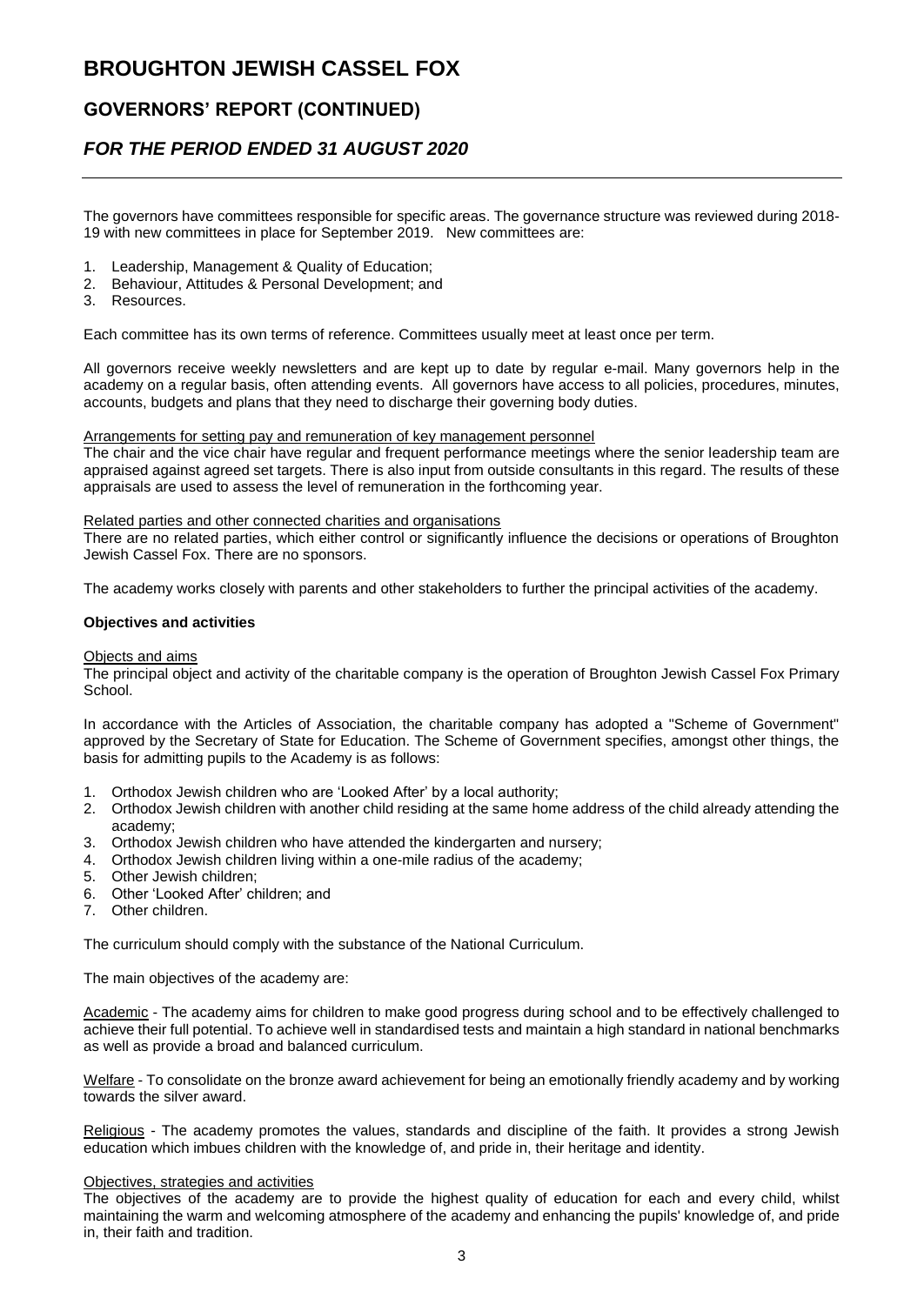### **GOVERNORS' REPORT (CONTINUED)**

### *FOR THE PERIOD ENDED 31 AUGUST 2020*

#### Public benefit

The governors have complied with their duty to have due regard to the guidance on public benefit issued by the Charity Commission in exercising their powers and duties.

#### **Strategic report**

#### Achievements and performance

Reception, Years 2, 4 and 6 operate as a 3 form entry. Nursery, Years 1, 3 and 5 operate as a 2 form entry. Pupil numbers at the 31st August 2019 were 498.

Pupil progress continues to be mainly above average.

#### Table of results 2019 (as not available for 2020)

| <b>Subject</b>                 | Academy % | <b>National %</b> |
|--------------------------------|-----------|-------------------|
| EYFS Good level of development | 71        | 72                |
| <b>Phonics Year 1</b>          | 88        | 82                |
| <b>Phonics Year 2</b>          | 91        | 91                |
| <b>KS1 Combined</b>            | 67        | 65                |
| Reading                        | 72        | 75                |
| Writing                        | 72        | 69                |
| Maths                          | 73        | 76                |
| <b>KS2 Combined</b>            | 76        | 65                |
| Reading                        | 81        | 73                |
| Writing                        | 82        | 78                |
| Maths                          | 89        | 79                |
| <b>GPS</b>                     | 82        | 78                |

The academy was ranked 20 amongst the Salford schools (results released 13th December 2019 league tables).

Our initial benchmark assessments indicate that pupils in KS1 were most affected by the Spring/Summer Covid-19 lockdown.

#### **Year 1**

2019 Autumn

| - - - - - - - - - - - - - - - - |            |                |                  |                   |  |
|---------------------------------|------------|----------------|------------------|-------------------|--|
|                                 | Comparable | <b>Current</b> | <b>Realistic</b> | <b>Optimistic</b> |  |
| GD                              | N/A        | N/A            | N/A              | N/A               |  |
| <b>ARE Reading</b>              | 30%        | 38%            | 70%              | 88%               |  |
| <b>ARE Writing</b>              | 28%        | 18%            | 49%              | 79%               |  |
| <b>ARE Maths</b>                | 43%        | 52%            | 67%              | 90%               |  |
| Year 2                          |            |                |                  |                   |  |
| 2019 Autumn                     |            |                |                  |                   |  |
|                                 | Comparable | <b>Current</b> | <b>Realistic</b> | <b>Optimistic</b> |  |
| <b>GD Reading</b>               | 17%        | N/A            | 13%              | 28%               |  |
| <b>GD</b> Writing               | 13%        | N/A            | $0\%$            | 2%                |  |
| GD Maths                        | 9%         | N/A            | 9%               | 20%               |  |
| <b>ARE Reading</b>              | 50%        | 28%            | 72%              | 89%               |  |
| <b>ARE Writing</b>              | 38%        | 7%             | 54%              | 87%               |  |
| <b>ARE Maths</b>                |            |                |                  |                   |  |
|                                 | 45%        | 9%             | 63%              | 89%               |  |

#### **Year 3 (transition from KS1)**  $2019$  Autumn

| $2010$ rutuun      |            |         |                  |                   |
|--------------------|------------|---------|------------------|-------------------|
|                    | Comparable | Current | <b>Realistic</b> | <b>Optimistic</b> |
| GD Reading         | 29%        | N/A     | N/A              | N/A               |
| <b>GD</b> Writing  | 16%        | N/A     | N/A              | N/A               |
| GD Maths           | 26%        | 3%      | 3%               | 3%                |
| ARE Reading        | 47%        | 19%     | 61%              | 85%               |
| <b>ARE Writing</b> | 50%        | 25%     | 61%              | 85%               |
| <b>ARE Maths</b>   | 27%        | 36%     | 70%              | 93%               |
|                    |            |         |                  |                   |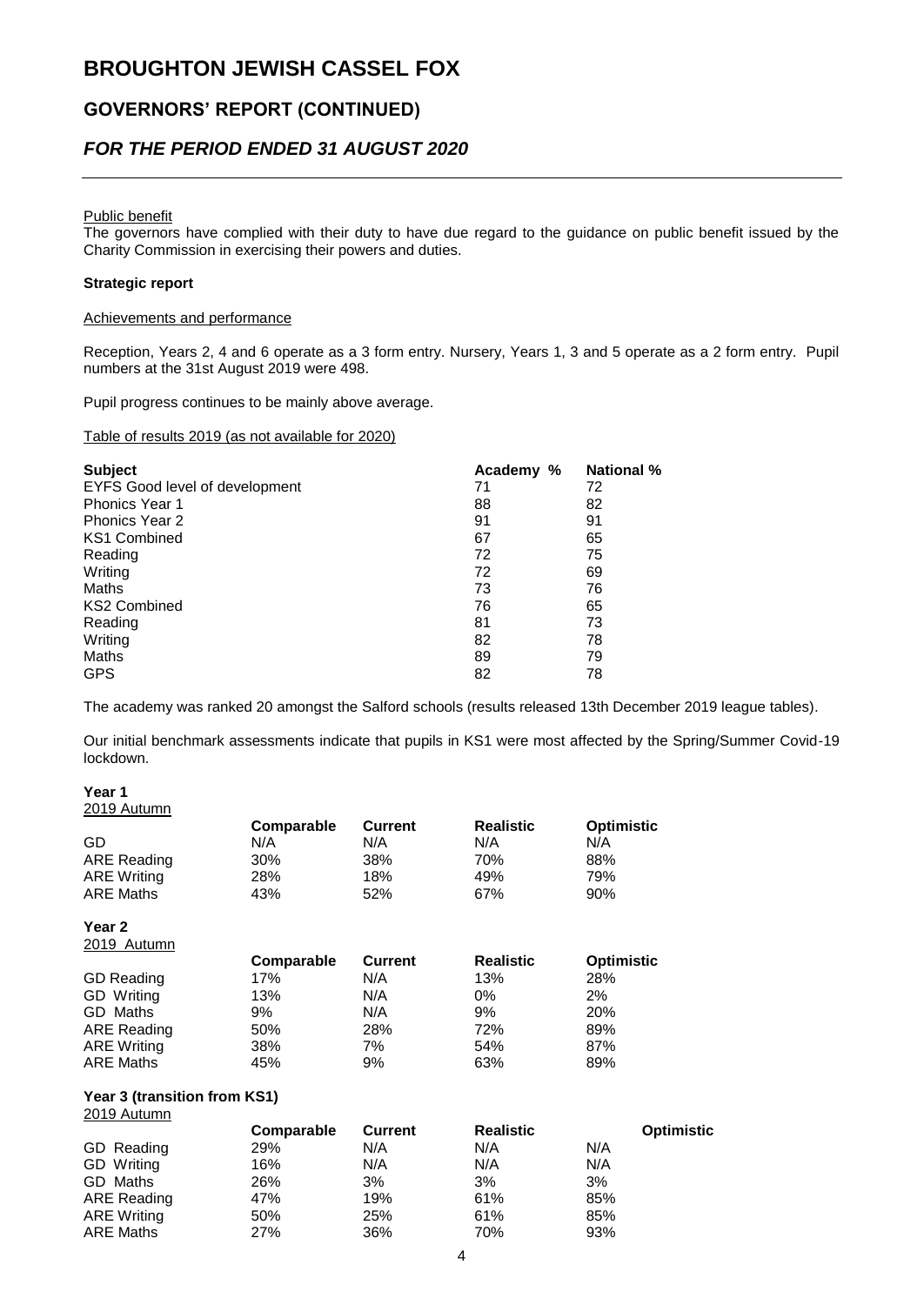### **GOVERNORS' REPORT (CONTINUED)**

### *FOR THE PERIOD ENDED 31 AUGUST 2020*

The current EYFS cohort have settled into the new academic year better than their peers in previous years and this, we imagine, is due to the extra time they spent at home.

The older pupils in KS2 responded well to remote learning, however, as expected the younger children struggled to engage with the remote provision.

Pupil engagement during lockdown was measured at 67%, which indicates a very good level of provision.

#### Attendance

The figures below illustrate our attendance figures for both pupils and staff

#### September – November 10th 2020

| <b>Pupils</b>                      | <b>September</b> | <b>October</b> | November 1st -10th |
|------------------------------------|------------------|----------------|--------------------|
| <b>Pupil Attendance Nursery-Y6</b> | 97.34%           | 97.55%         | 96.88%             |
| <b>Pupil Covid Absences</b>        | 0.8%             | 11.9%          | 1.67%              |
| <b>Staff</b>                       | <b>September</b> | <b>October</b> | November 1st-10th  |
| <b>Staff Absence</b>               | 26%              | 26%            | 14.6%              |
|                                    |                  |                |                    |

Absence levels such as these will obviously continue to present as a challenge. Additionally, academy trips and visits from external providers have been curtailed, narrowing the educational exposure we would normally provide for the pupils.

#### Free School Meals during Covid-19 lockdown

The academy was involved with the National Free Schools Meals Voucher Scheme via Edenred. The academy experienced many difficulties with access at the start of the scheme due to the high demand from schools on the Edenred system. Due to Government guidelines being followed regarding staff staying at home the management of the scheme fell to a member of the senior leadership team placing a high demand on their workload during this period. The provision of supermarket vouchers was well received by families.

#### Key performance indicators

The academy is committed to observing the importance of performance indicators, to ensure that it continues to strive for both educational and financial excellence.

In September 2016 a 'Good' award was issued by Ofsted.

The Overall effectiveness was found to be 'Good', This included the 'Good' recognition in all the key areas, namely 1, Effectiveness of leadership, 2, Quality of teaching, learning and assessment, 3, Personal development, behaviour and welfare, 4, Outcomes for pupils and 5, Early year's provision.

Pupil progress since this time continues to be 'good' with progress in reading, writing and maths mainly above average.

#### Going concern

After making appropriate enquiries, the board of governors has a reasonable expectation that the academy trust has adequate resources to continue in operational existence for the foreseeable future. For this reason, the board of governors continues to adopt the going concern basis in preparing the accounts. Further details regarding the adoption of the going concern basis can be found in the statement of accounting policies.

#### Impact of Covid-19

Covid-19 continues to bring challenges to the academy. Additional costs relating to cleaning and health and safety have been incurred. In addition, increased levels of staff absence are being seen due to Covid-19 related illness and self-isolation. This brings additional strain to the remaining staff and additional costs where agency staff are needed. In addition, the isolation of staff in the 3rd trimester of pregnancy has resulted in longer periods of staff absence.

In addition to the direct costs faced by the academy there is also a substantial loss of income. In prior years the charity Broughton Jewish Primary School (ohel Moshe Yitschok) made significant donations to the academy. Unfortunately, this has seen many funding streams reduce with the direct consequence that the charity is no longer able to financially support the academy.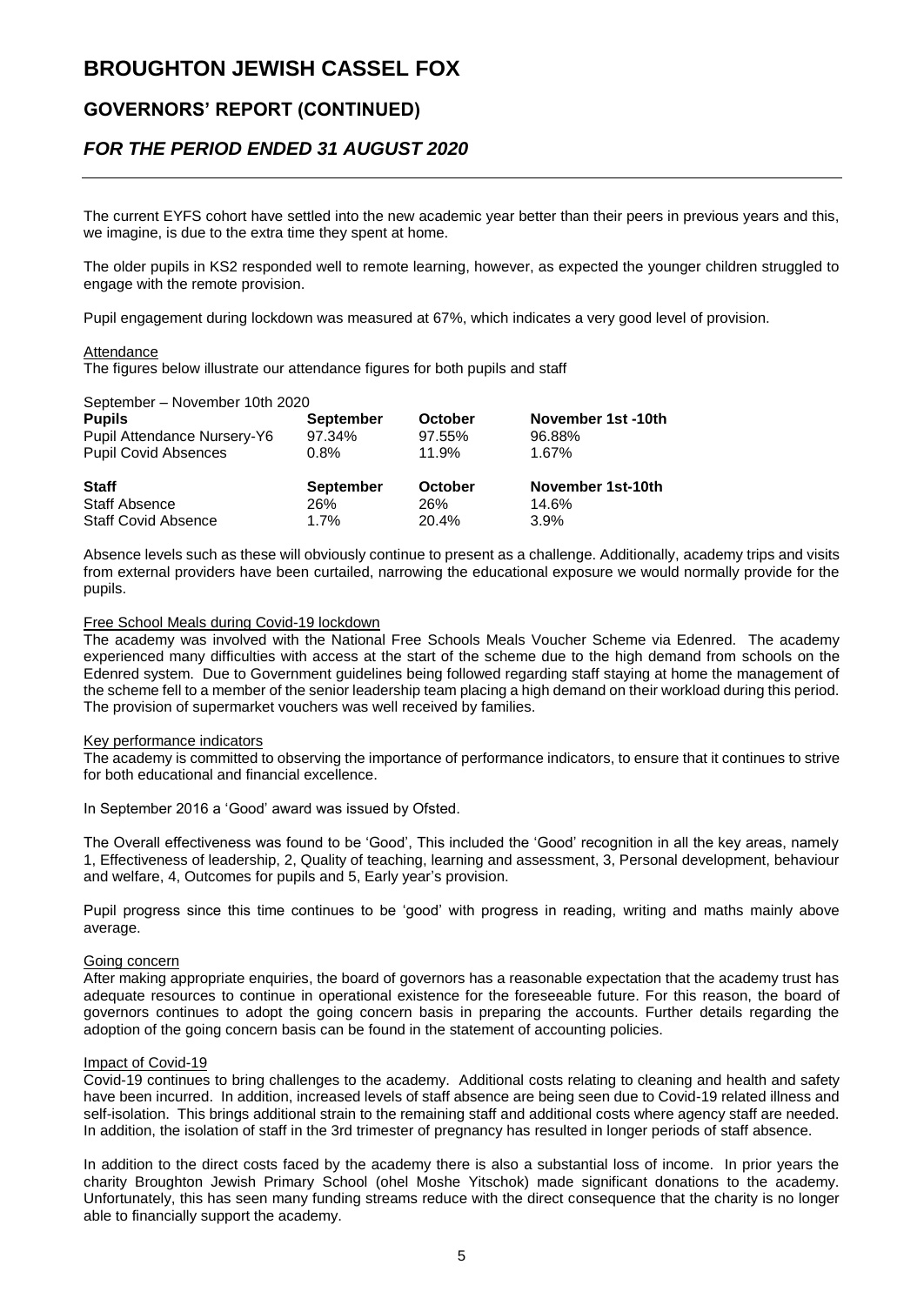### **GOVERNORS' REPORT (CONTINUED)**

### *FOR THE PERIOD ENDED 31 AUGUST 2020*

The academy continues to seek suitable staff deployment methods and levels to ensure they are able to operate within the funds available.

#### Financial review

The academy's financial objectives are:

- To set and operate within an agreed and balanced budget.
- Applying at all times, best value principles in all purchases.
- Monitoring and evaluating the value for money of all staff.

These objectives were achieved in the period ending 31 August 2020.

Most of the academy's income is obtained from the ESFA in the form of recurring grants, the use of which is restricted to particular purposes. The grants received from the ESFA during the period ending 31 August 2020 and the associated expenditure are shown as restricted funds in the Statement of Financial Activities.

The academy also receives grants for fixed assets. In accordance with the charities Statement of Recommended Practice, "Accounting and Reporting by Charities," (SORP 2005) such grants are shown in the Statement of Financial Activities as restricted income in the fixed asset fund. The restricted fund balance is reduced by annual depreciation charges over the expected useful life of the assets concerned.

During the period ended 31 August 2020, total incoming resources were £2.339m and resources expended was £2.603m. The excess of expenditure over income for the period was £264,000.

In the Academies Accounts Direction 2014 to 2015 (SORP 2005), the ESFA amended their guidance in relation to accounting for buildings. This guidance noted that academies that convert from former voluntary aided schools such as the Broughton Jewish Cassel Fox, and continue to occupy the site occupied by the predecessor school, often have different occupancy arrangements to other schools. In this case the freehold land and buildings are owned independent from the academy, in this case the Broughton Jewish Primary School (ohel Moshe Yitschok). The ESFA's view is that taking all considerations into account it is likely that most academies such as the Broughton Jewish Cassel Fox will conclude that the asset should be recognised on their balance sheet and this policy has been adopted.

Based on the recent views of the ESFA, the land and buildings are shown in the accounts based on the valuation information provided by JMC Chartered Surveyors & Property Consultants in May 2014, less depreciation that would have been incurred to date.

At 31 August 2020 the net book value of fixed assets was £4.574 and movements in tangible fixed assets are shown in note 11 to the financial statements. The assets were used exclusively for providing education and associated support services to pupils.

The academy held fund balances at 31st August 2020 of £4.024m This comprised unrestricted general funds of £74,000 plus restricted fixed asset funds of £4.574m.

#### Reserves policy

The governors review the reserve levels of the academy annually. This review encompasses the nature of income and expenditure streams, the need to match income with commitments and the nature of reserves. Governors have determined that the appropriate minimum level of reserves should be equivalent to two weeks GAG, approximately £61,000. This is to ensure that there is sufficient working capital to cover delays in receipt of the grant and urgent payments.

At 31 August 2020 net free reserves were higher than this. This situation has arisen due to the academy's closure during the Covid-19 pandemic. The governors have a formulated plan to expend these reserves during the current academic year.

Covid-19 has negatively impacted on the academies reserves and the governors remain committed to reducing costs to ensure a positive reserve can be maintained.

The governors remain committed to fund any shortfalls within the academy with charitable income raised.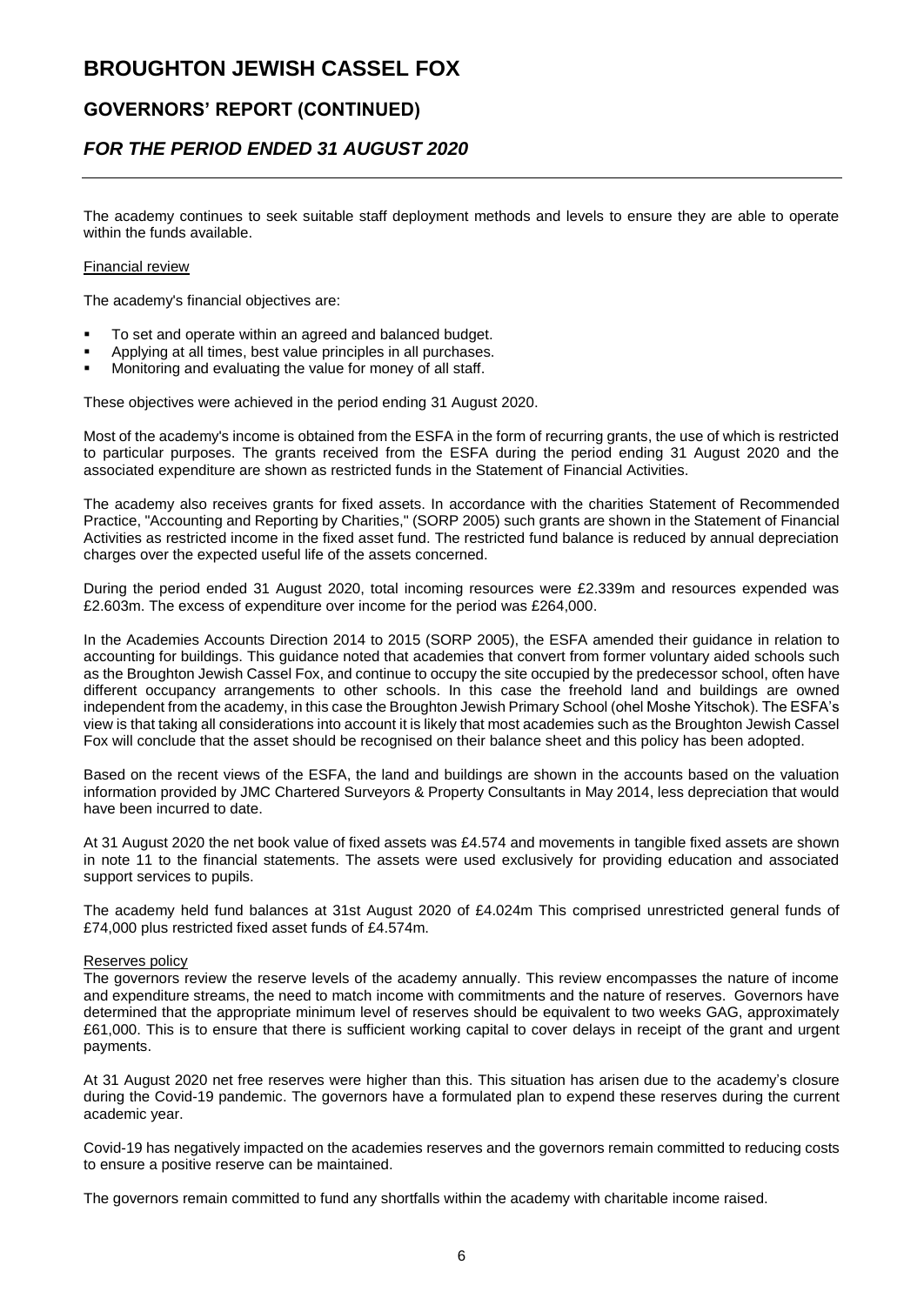### **GOVERNORS' REPORT (CONTINUED)**

### *FOR THE PERIOD ENDED 31 AUGUST 2020*

#### Investment policy

In a period of financial uncertainty and low interest rates, the academy trust's policy has been to maximise liquidity and minimise risk. The academy does not hold any investments currently but will review this policy on an annual basis.

#### Principal risks and uncertainties

The governors have assessed the major risks to which the academy is exposed, in particular, those relating to the operational areas of the site and facilities and of teaching and the finances. The governors have implemented a system to assess the risks the academy faces, especially in the operational areas which include teaching and health and safety and in relation to the control of finance. The governors have introduced systems, including operational procedures and internal financial controls in order to minimise risk. In circumstances where significant financial risk still remains, they have ensured that they have adequate insurance cover.

Covid-19 has exposed the academy to increased risk. This is both financial and operational. The academy trust is monitoring additional costs within their financial system but increased cleaning and staff cover costs are anticipated to continue for several months. In addition, operational risks have been created by the absence of key senior staff within the academy which puts additional strain on remaining staff.

#### 1. Government funding

The academy has considerable reliance on continued Government funding through the ESFA. In 2019/2020, 93% of the academy's revenue was ultimately public, and this level of requirement is expected to continue. There can be no assurance that Government policy or practice will remain the same or that public funding will continue at the same levels or in the same terms.

This risk is mitigated in a number of ways:

- Funding is derived from a number of direct and indirect contractual arrangements;
- By ensuring that the academy is rigorous in delivering high quality education and training;
- Considerable focus and investment is placed on maintaining and managing key relationships with the ESFA.

#### 2. Maintain adequate funding of pensions liabilities

The financial statements report the share of the pension scheme deficit on the academy's Balance Sheet in line with the requirements of Financial Reporting Standard (FRS102). This deficit relates to non-teaching staff who are members of Tameside Metropolitan Borough Council Pension Fund. At 31 August 2020 the deficit amounted to (£624,000).

The pension scheme liability is an on-going liability which is not expected to materialise until the retirement of the employees in the scheme. The academy will make contributions to the scheme on behalf of its employees. These contributions are determined by the scheme's actuaries and are designed to eliminate the deficit over the estimated future working lives of the employees in the scheme.

The academy has undertaken work during the period to develop and embed the system of internal control, including financial, operational and risk management which is designed to protect the academy's assets and reputation.

We monitor our risks regularly in order to identify key risks, assess the likelihood of these risks occurring and their potential impact on the academy and the proposed actions to be taken to reduce and mitigate the risks.

Outlined below is a description of the principal risk factors which may affect the academy. Not all factors are within the academy's control. Other factors besides those listed below may also adversely affect the academy.

#### **Fundraising**

Fundraising activities are undertaken within the Broughton Jewish (ohel Moshe Yitschok) Charity. A fundraising committee was established in 2003 with the aim of covering any deficits within the academy and the success of this committee has meant that these funds have been used for the benefit of the academy. The committee comprises of various individuals, including academy governors who operate on a voluntary basis.

The principal source of this income is from parents and discretionary donations from charitable trusts. This source of income has been negatively affected by Covid-19 and it is not anticipated that the charity will be able to provide donations to the academy in the short-term.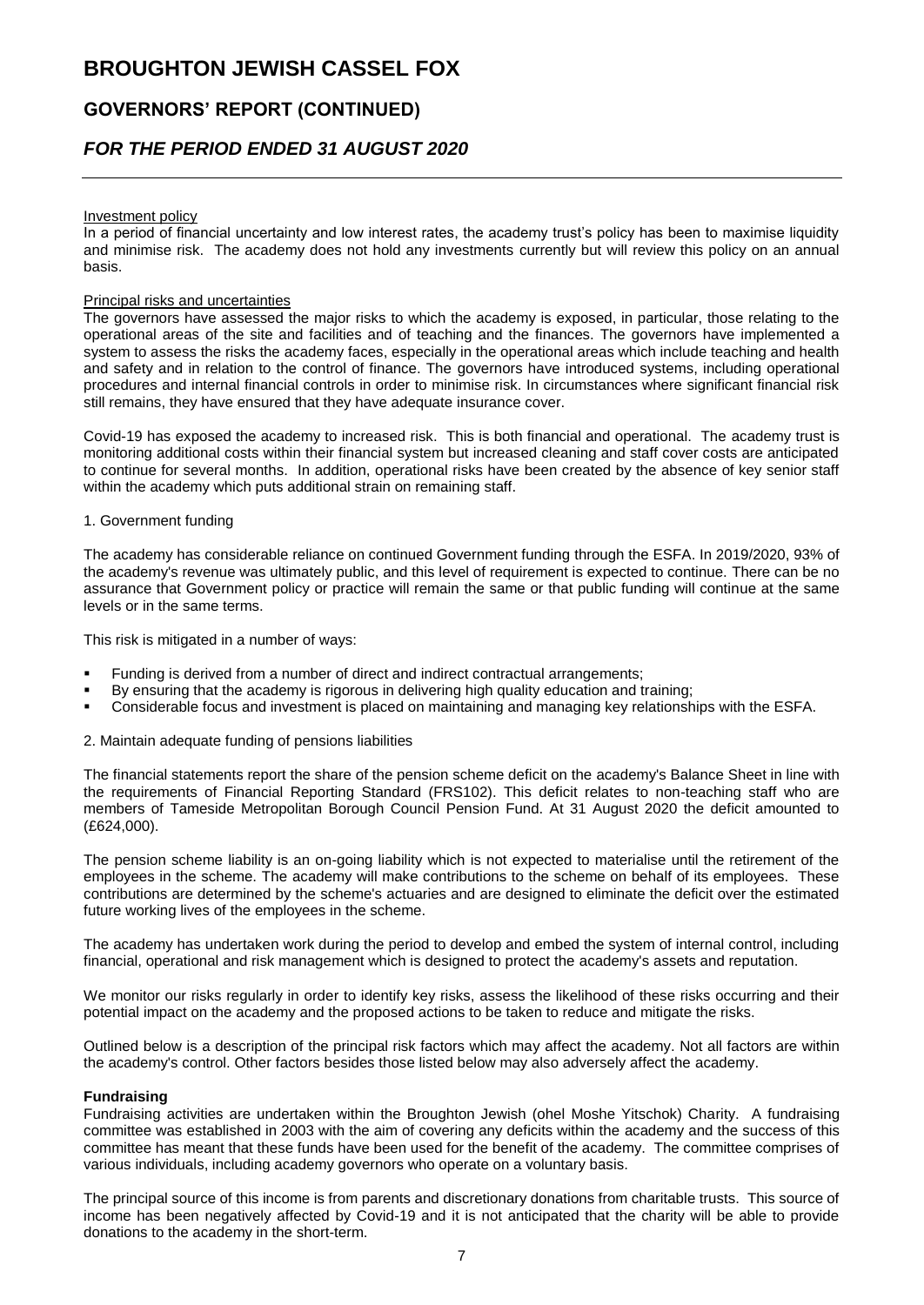### **GOVERNORS' REPORT (CONTINUED)**

### *FOR THE PERIOD ENDED 31 AUGUST 2020*

Volunteers continue to play an active role in supporting the academy remotely with fundraising activities.

#### **Plans for future periods**

The academy will continue to strive to achieve the highest academic standards, ensuring that every pupil realises their full potential. It will also maintain its efforts to ensure the well-being and happiness of each and every child. Current building works will continue resulting in increased classroom numbers.

Covid-19 is bringing additional challenges with gaps in pupil knowledge caused by long term absence from school. Remote learning continues to be a high priority for teaching and learning strategies within the academy but, the loss of face to face contact, with the teacher during the summer lockdown has undoubtedly had a negative impact on pupil progress. Catch-up work is supported by additional Government funding but the day to day disruption to learning as pupils/groups are absent to illness or isolation continues to be a challenge to the academy.

Volunteers who previously played an active role within the academy are no longer able to, as the academy strives to maintain the 'bubble' arrangements within its premises.

#### **Auditor**

In so far as the governors are aware:

- there is no relevant audit information of which the charitable company's auditor is unaware the governors have taken all steps that they ought to have taken to make themselves aware of any relevant audit information and to establish that the auditor is aware of that information.
- A resolution proposing that Haines Watts be reappointed as auditor of the charitable company will be put to the members.

The governors' report, incorporating a strategic report, was approved by order of the board of governors, as the company directors, on ......................... and signed on its behalf by:

.............................. **D Black Chair of Governors**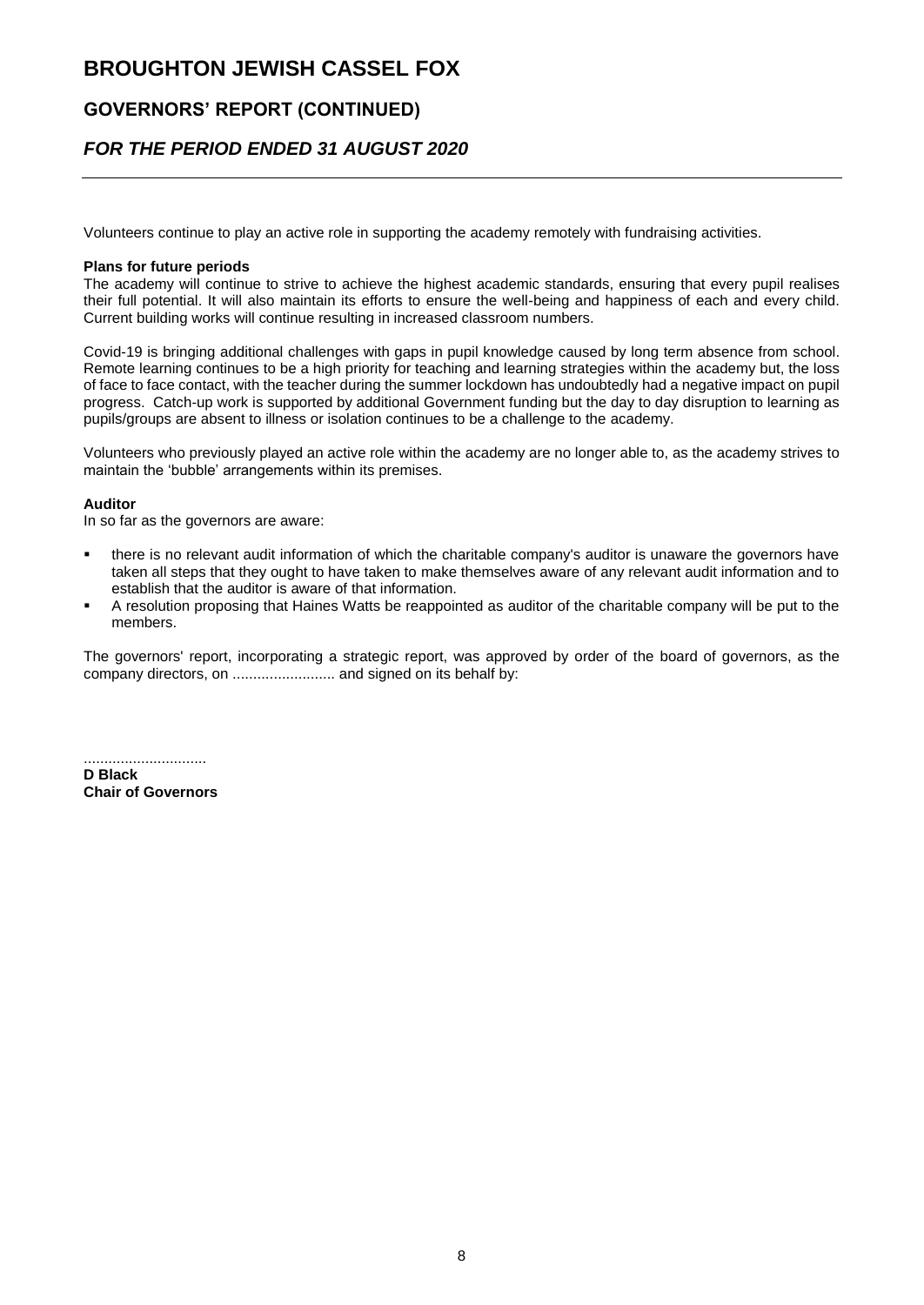### **GOVERNANCE STATEMENT**

### *FOR THE PERIOD ENDED 31 AUGUST 2020*

#### **Scope of responsibility**

As governors, we acknowledge we have overall responsibility for ensuring that Broughton Jewish Cassel Fox Primary School has an effective and appropriate system of control, financial and otherwise. However, such a system is designed to manage rather than eliminate the risk of failure to achieve business objectives, and can provide only reasonable and not absolute assurance against material misstatement or loss.

The board of governors has delegated the day-to-day responsibility to the principal, as accounting officer, for ensuring financial controls conform with the requirements of both propriety and good financial management and in accordance with the requirements and responsibilities assigned to it in the funding agreement between Broughton Jewish Cassel Fox Primary School and the Secretary of State for Education. They are also responsible for reporting to the board of governors any material weaknesses or breakdowns in internal control.

#### **Governance**

The information on governance included here supplements that described in the governors' report and in the Statement of Governors' Responsibilities. The board of governors has formally met 3 times during the year. Attendance during the year at meetings of the board of governors was as follows:

| <b>Governors</b>           | <b>Meetings attended</b> | Out of a possible |
|----------------------------|--------------------------|-------------------|
| D Black (Chair)            |                          |                   |
| Y Fagleman                 |                          |                   |
| A Ellituv                  |                          | 3                 |
| S Fulda                    |                          |                   |
| J Goldblatt                |                          | 3                 |
| J Kasmir                   |                          | 3                 |
| Y Pearlman                 |                          | 3                 |
| E Pine                     |                          |                   |
| C Davies                   |                          |                   |
| H Nussbaum                 | 3                        | 3                 |
| D Bondt                    |                          |                   |
| N Taylor                   |                          |                   |
| S Graff                    | O                        |                   |
| T Tabor                    | 0                        |                   |
| <b>B</b> Rice              | Ω                        | 3                 |
| L Seitler resigned 1.7.20  |                          |                   |
| J Rose resigned 1.7.20     |                          |                   |
| J Simons resigned 11.10.20 | 2                        |                   |
| C Brown resigned 23.7.20   | Λ                        | 2                 |

#### **Governance reviews**

During the academic year 2019/20 the academy trust has maintained regular monthly meetings between the head teacher and chairs of all committees, in addition to our regular board of governors' meetings to ensure improved communication and involvement.

The academy has a separate resources committee with responsibility for the academy's financial management, internal scrutiny, human resources, premises management, health and safety and risk management. During the period the committee has led on budget approval, staffing structures and IT improvements.

The governors have considered the need for a specific internal audit function and has decided not to appoint an internal auditor. However, the governors have appointed J Goldblatt, a governor, to carry out a programme of internal checks.

The reviewer's role includes giving advice on financial matters and performing a range of checks on the academy trusts financial systems. On a termly basis the reviewer reports to the resources committee on the operation of the systems of control and the discharge of the members' financial responsibilities.

The resources committee met five times during the year with management accounts presented to the chair of resources on a monthly basis for consideration by the members in order to maintain effective financial oversight.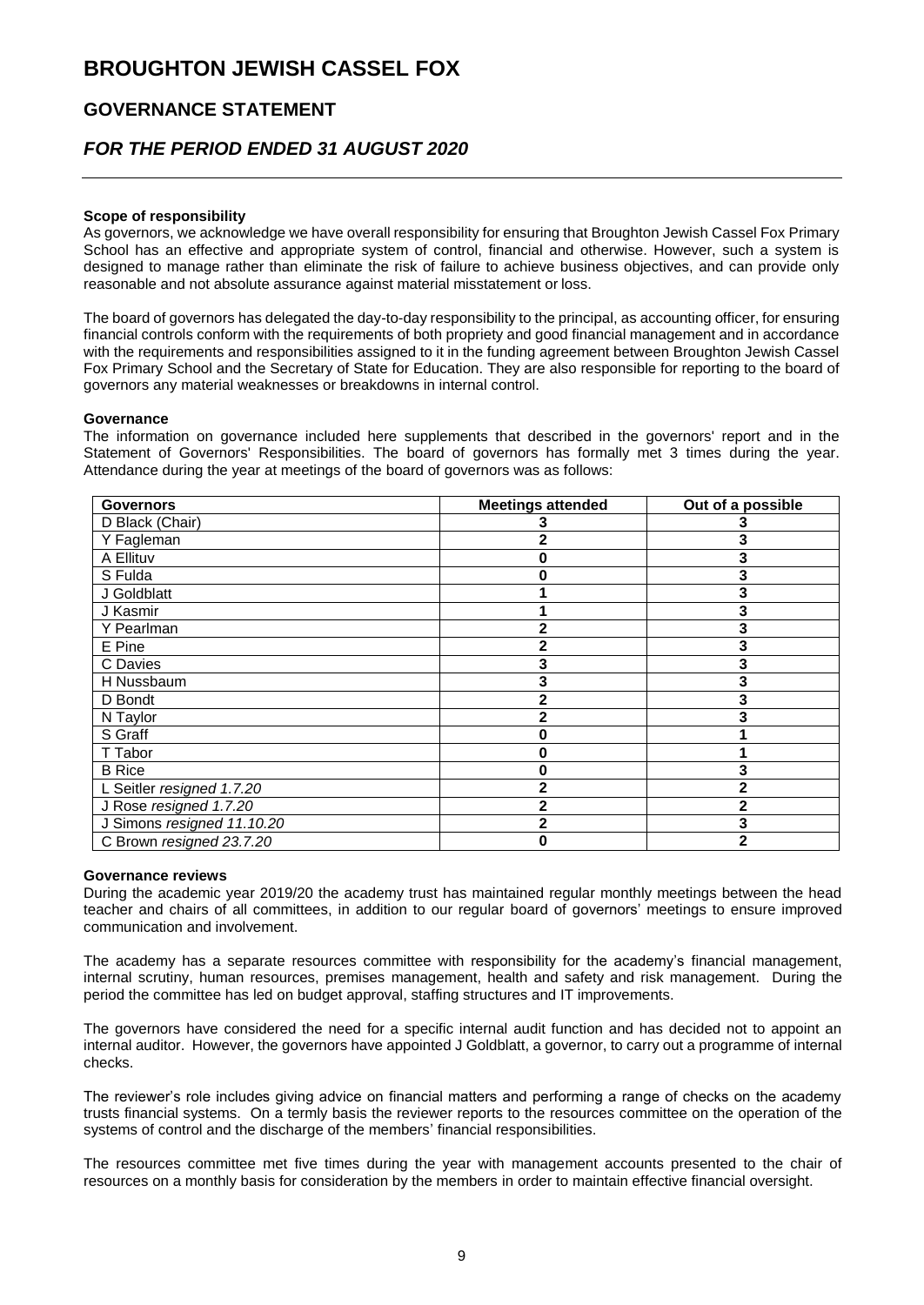## **GOVERNANCE STATEMENT (CONTINUED)**

## *FOR THE PERIOD ENDED 31 AUGUST 2020*

Attendance at meetings in the year was as follows:

| <b>Governors</b>    | <b>Meetings Attended</b> | Out of a Possible |
|---------------------|--------------------------|-------------------|
| J Goldblatt (Chair) |                          |                   |
| D Black             |                          |                   |
| Y Fagleman          |                          |                   |
| Y Pearlman          |                          |                   |
| E Pine              |                          |                   |
| D Bondt             |                          |                   |
| S Graff             |                          |                   |

#### **Review of value for money**

As accounting officer, the principal has responsibility for ensuring that the academy trust delivers good value in the use of public resources. The accounting officer understands that value for money refers to the educational and wider societal outcomes achieved in return for the taxpayer resources received.

The accounting officer considers how the academy trust's use of its resources has provided good value for money during each academic year, and reports to the board of governors where value for money can be improved, including the use of benchmarking data where appropriate. The accounting officer for the academy trust has delivered improved value for money during the year by:

- Using the purchasing framework for better deals on energy bills;
- Introducing a repair log to deal with building maintenance in-house rather than escalating it into something more complex and needing an external contractor; and
- Moving to GSuite to improve efficiency with offsite access to resources.

#### **The purpose of the system of internal control**

The system of internal control is designed to manage risk to a reasonable level rather than to eliminate all risk of failure to achieve policies, aims and objectives. It can, therefore, only provide reasonable and not absolute assurance of effectiveness. The system of internal control is based on an on-going process designed to identify and prioritise the risks to the achievement of academy trust policies, aims and objectives, to evaluate the likelihood of those risks being realised and the impact should they be realised, and to manage them efficiently, effectively and economically. The system of internal control has been in place in Broughton Jewish Cassel Fox Primary for the period 1 September 2019 to 31 August 2020 and up to the date of approval of the annual report and financial statements.

#### **Capacity to handle risk**

The board of governors has reviewed the key risks to which the academy trust is exposed together with the operating, financial and compliance controls that have been implemented to mitigate those risks. The board of governors is of the view that there is a formal on-going process for identifying, evaluating and managing the academy trust's significant risks that has been in place for the period 1 September 2019 to 31 August 2020 and up to the date of approval of the annual report and financial statements. This process is regularly reviewed by the board of governors.

#### **The risk and control framework**

The academy trust's system of internal financial control is based on a framework of regular management information and administrative procedures including the segregation of duties and a system of delegation and accountability. In particular, it includes:

- comprehensive budgeting and monitoring systems with an annual budget and periodic financial reports which are reviewed and agreed by the board of governors;
- regular reviews by the resources committee of reports which indicate financial performance; against the forecasts and of major purchase plans, capital works and expenditure programmes;
- setting targets to measure financial and other performance; and
- clearly defined purchasing (asset purchase or capital investment) guidelines identification and management of risks.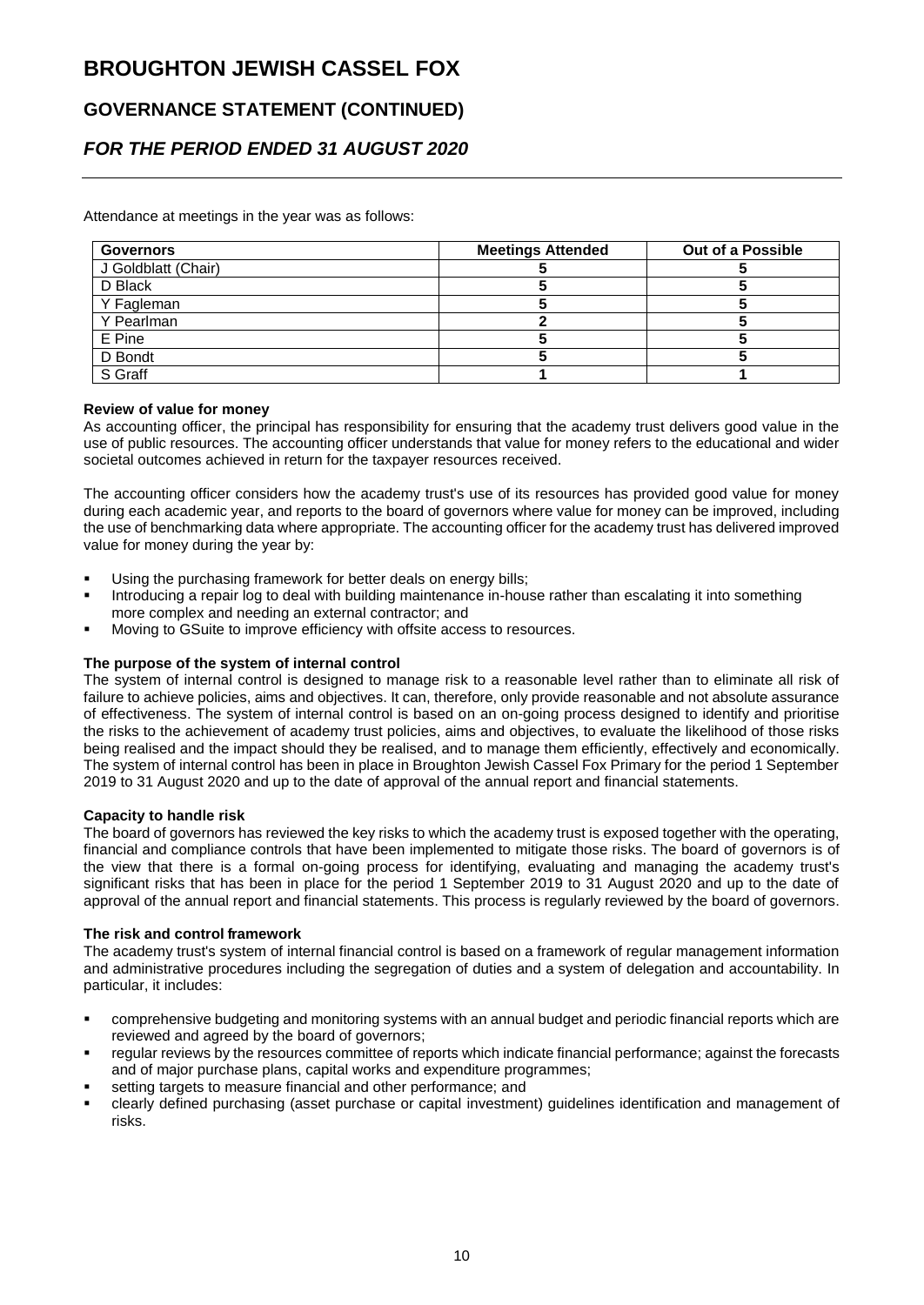## **GOVERNANCE STATEMENT (CONTINUED)**

### *FOR THE PERIOD ENDED 31 AUGUST 2020*

The board of governors has decided not to appoint an auditor for this purpose. However, the governors have appointed J Goldblatt, a governor and Chartered Accountant to carry out a programme of internal checks.

The internal reviewer's role includes giving advice on financial and other matters and performing a range of checks on the academy trust's financial and other systems. In particular, the checks carried out in the current period included:

A review of the academy's policies and procedures in respect of asset management and maintenance of fixed asset registers.

This is a new initiative and it is the intention of the board that a review is undertaken on a termly basis. The reviewer is to report to the board of governors, through the resources committee on the operation of the systems of control and on the discharge of the board of governors' financial responsibilities and annually prepares an annual summary report to the committee outlining the areas reviewed, key findings, recommendations and conclusions to help the committee consider actions and assess year on year progress.

#### **Review of effectiveness**

As accounting officer, the principal has responsibility for reviewing the effectiveness of the system of internal control. During the year in question the review has been informed by:

- the work of the internal reviewer;
- the work of the external auditor'
- the financial management and governance self-assessment process or the academy resource management selfassessment tool; and
- the work of the executive managers within the academy trust who have responsibility for the development and maintenance of the internal control framework.

The accounting officer has been advised of the implications of the result of their review of the system of internal control by the resource committee and a plan to address weaknesses to ensure continuous improvement of the system is in place.

Approved by order of the members of the board of governors on ………………… and signed on its behalf by:

**D Black Rabbi Y Pearlman** 

**…………………. ……..…………….. Accounting Officer**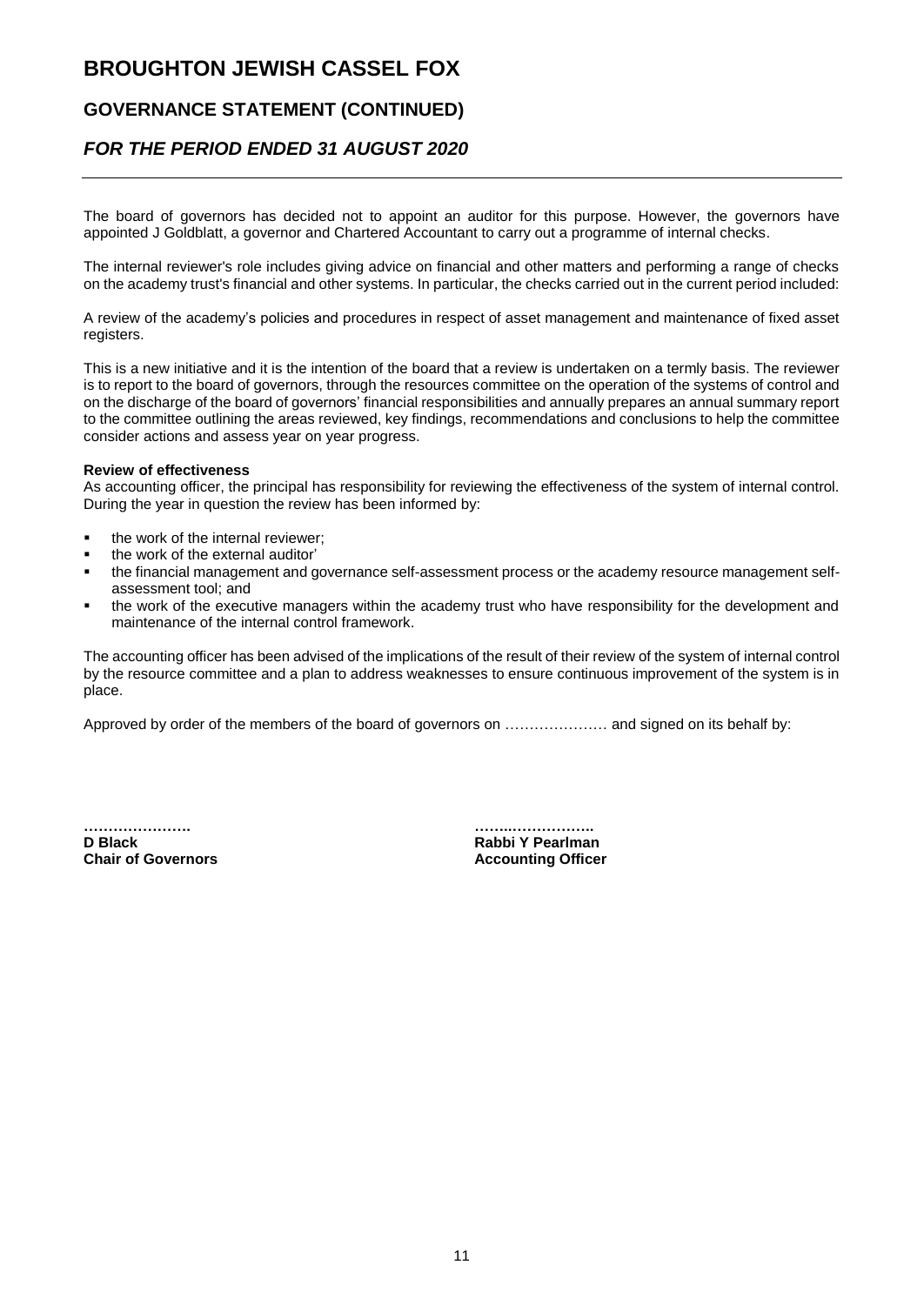### **STATEMENT OF REGULARITY, PROPRIETY AND COMPLIANCE**

## *FOR THE PERIOD ENDED 31 AUGUST 2020*

As accounting officer of Broughton Jewish Cassel Fox, I have considered my responsibility to notify the academy trust's board of governors and the Education and Skills Funding Agency (ESFA) of material irregularity, impropriety and non-compliance with terms and conditions of all funding received by the academy trust, under the funding agreement in place between the academy trust and the Secretary of State for Education. As part of my consideration I have had due regard to the requirements of the Academies Financial Handbook 2019.

I confirm that I and the academy trust's board of governors are able to identify any material irregular or improper use of funds by the academy trust, or material non-compliance with the terms and conditions of funding under the academy trust's funding agreement and the Academies Financial Handbook 2019.

I confirm that no instances of material irregularity, impropriety or funding non-compliance have been discovered to date. If any instances are identified after the date of this statement, these will be notified to the board of governors and ESFA.

……………………………………

**Rabbi Y Pearlman Accounting Officer**

Date: ..........................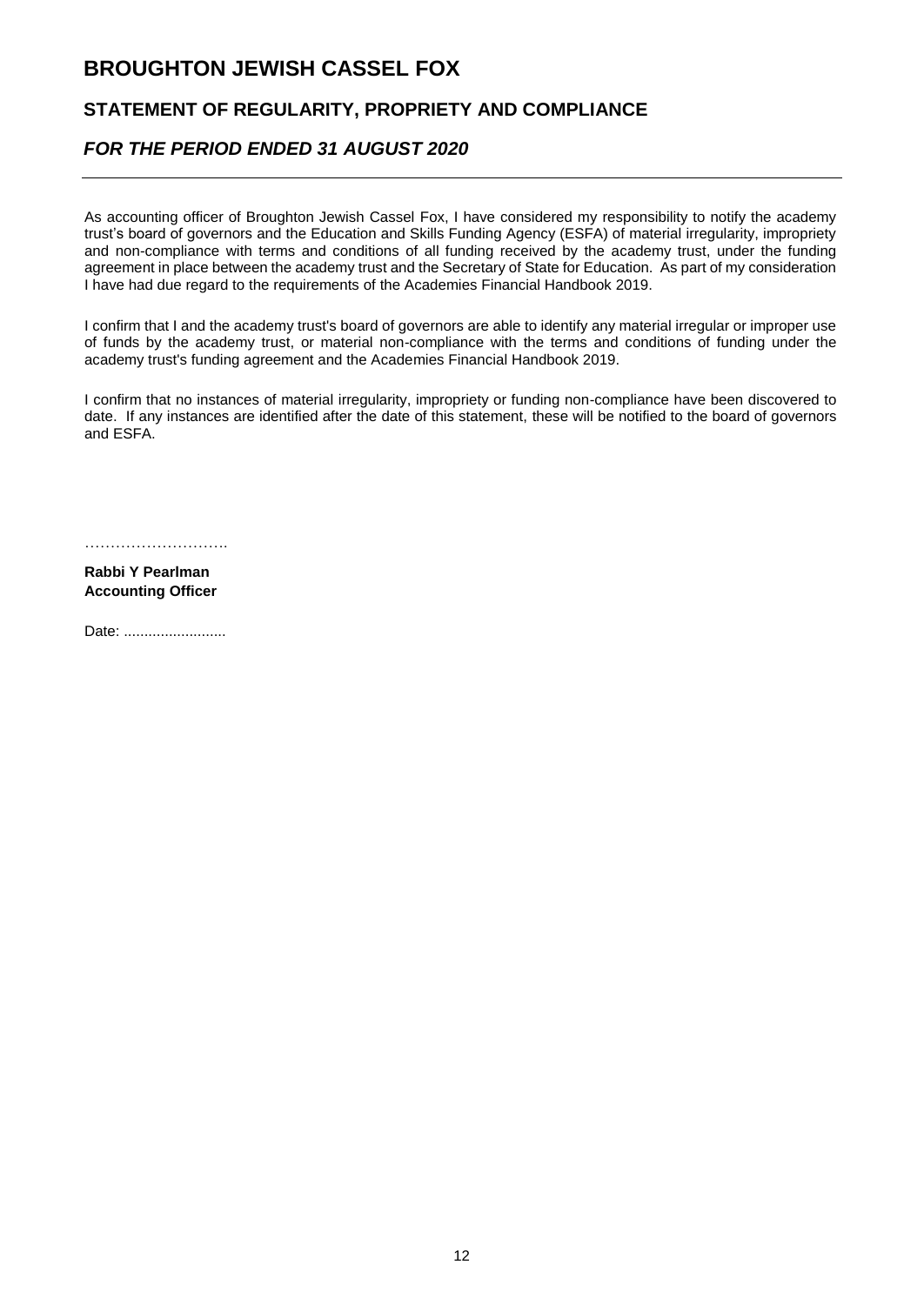### **STATEMENT OF GOVERNORS' RESPONSIBILITIES**

### *FOR THE PERIOD ENDED 31 AUGUST 2020*

The governors (who are also the directors of Broughton Jewish Cassel Fox for the purposes of company law) are responsible for preparing the governors' report and the accounts in accordance with the Academies Accounts Direction 2019 to 2020 published by the Education and Skills Funding Agency, United Kingdom Accounting Standards (United Kingdom Generally Accepted Accounting Practice) and applicable law and regulations.

Company law requires the governors to prepare accounts for each financial year. Under company law, the governors must not approve the accounts unless they are satisfied that they give a true and fair view of the state of affairs of the charitable company and of its incoming resources and application of resources, including its income and expenditure, for that period.

In preparing these accounts, the governors are required to:

- select suitable accounting policies and then apply them consistently;
- observe the methods and principles in the Charities SORP 2019 and the Academies Accounts Direction 2019 to 2020;
- make judgements and accounting estimates that are reasonable and prudent;
- state whether applicable UK Accounting Standards have been followed, subject to any material departures disclosed and explained in the accounts; and
- prepare the accounts on the going concern basis unless it is inappropriate to presume that the charitable company will continue in business.

The governors are responsible for keeping adequate accounting records that are sufficient to show and explain the charitable company's transactions and disclose with reasonable accuracy at any time the financial position of the charitable company and enable them to ensure that the accounts comply with the Companies Act 2006. They are also responsible for safeguarding the assets of the charitable company and hence for taking reasonable steps for the prevention and detection of fraud and other irregularities.

The governors are responsible for ensuring that in its conduct and operation the charitable company applies financial and other controls, which conform with the requirements both of propriety and of good financial management. They are also responsible for ensuring that grants received from ESFA/DfE have been applied for the purposes intended.

The governors are responsible for the maintenance and integrity of the corporate and financial information included on the charitable company's website. Legislation in the United Kingdom governing the preparation and dissemination of accounts may differ from legislation in other jurisdictions.

Approved by order of the members of the board of governors on ......................... and signed on its behalf by:

…………………… **D Black Chair of Governors**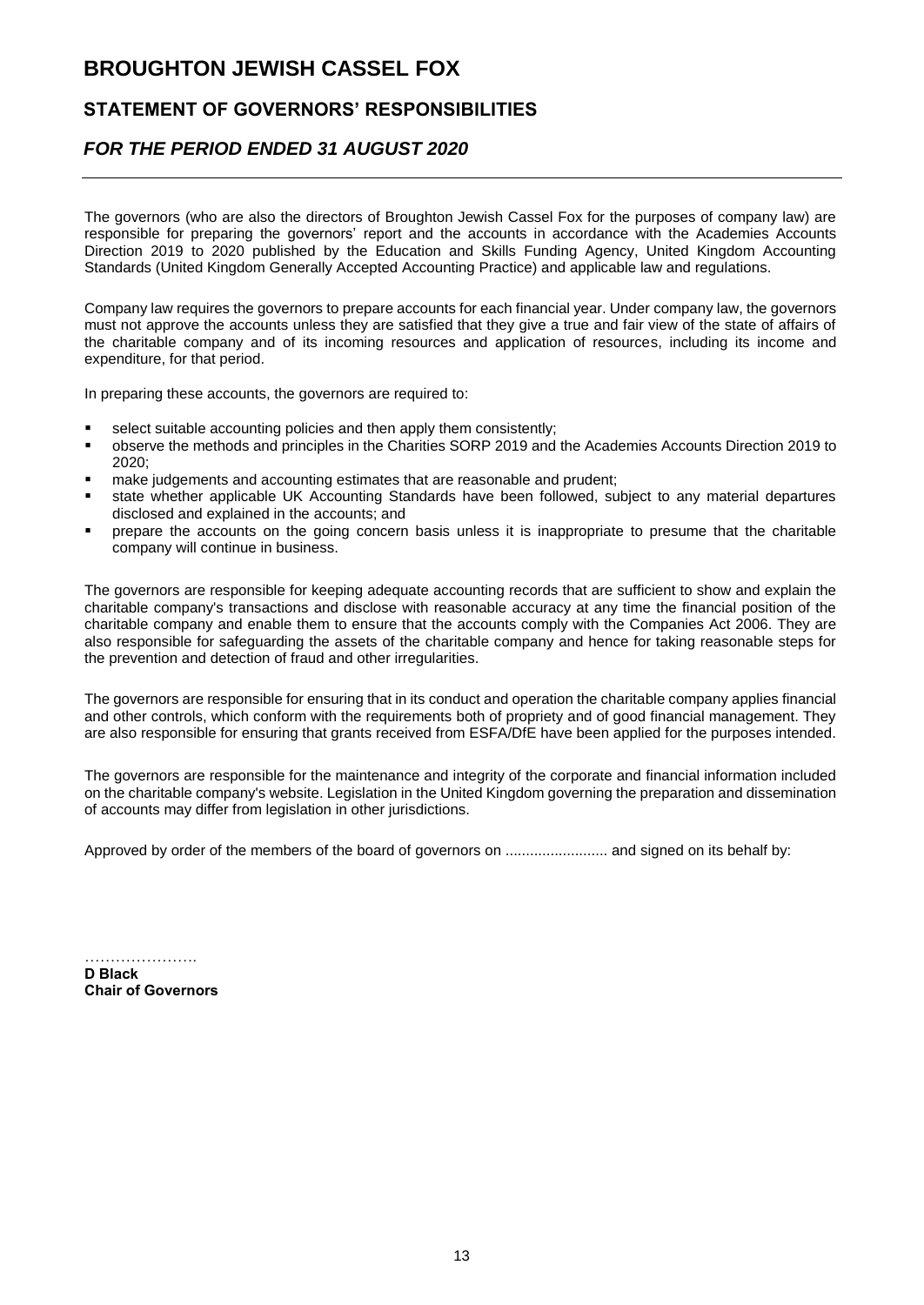### **INDEPENDENT AUDITOR'S REPORT TO THE MEMBERS OF BROUGHTON JEWISH CASSEL FOX**

## *FOR THE PERIOD ENDED 31 AUGUST 2020*

#### **Opinion**

We have audited the accounts of Broughton Jewish Cassel Fox for the year ended 31 August 2020 which comprise the statement of financial activities, the balance sheet, the statement of cash flows and the notes to the accounts, including a summary of significant accounting policies. The financial reporting framework that has been applied in their preparation is applicable law and United Kingdom Accounting Standards, including Financial Reporting Standard 102 'The Financial Reporting Standard applicable in the UK and Republic of Ireland' (United Kingdom Generally Accepted Accounting Practice), the Charities SORP 2019 and the Academies Accounts Direction 2019 to 2020 issued by the Education and Skills Funding Agency.

In our opinion the accounts:

- give a true and fair view of the state of the charitable company's affairs as at 31 August 2020 and of its incoming resources and application of resources, including its income and expenditure, for the year then ended;
- have been properly prepared in accordance with United Kingdom Generally Accepted Accounting Practice;
- have been prepared in accordance with the requirements of the Companies Act 2006; and
- have been prepared in accordance with the Charities SORP 2019 and the Academies Accounts Direction 2019 to 2020.

#### **Basis for opinion**

We conducted our audit in accordance with International Standards on Auditing (UK) (ISAs (UK)) and applicable law. Our responsibilities under those standards are further described in the 'Auditor's responsibilities for the audit of the accounts' section of our report. We are independent of the academy trust in accordance with the ethical requirements that are relevant to our audit of the accounts in the UK, including the FRC's Ethical Standard, and we have fulfilled our other ethical responsibilities in accordance with these requirements. We believe that the audit evidence we have obtained is sufficient and appropriate to provide a basis for our opinion.

#### **Conclusions relating to going concern**

We have nothing to report in respect of the following matters in relation to which the ISAs (UK) require us to report to you where:

- the governors' use of the going concern basis of accounting in the preparation of the accounts is not appropriate; or
- the governors have not disclosed in the accounts any identified material uncertainties that may cast significant doubt about the academy trust's ability to continue to adopt the going concern basis of accounting for a period of at least twelve months from the date when the accounts are authorised for issue.

#### **Other information**

The governors are responsible for the other information, which comprises the information included in the annual report other than the accounts and our auditor's report thereon. Our opinion on the accounts does not cover the other information and, except to the extent otherwise explicitly stated in our report, we do not express any form of assurance conclusion thereon.

In connection with our audit of the accounts, our responsibility is to read the other information and, in doing so, consider whether the other information is materially inconsistent with the accounts or our knowledge obtained in the audit or otherwise appears to be materially misstated. If we identify such material inconsistencies or apparent material misstatements, we are required to determine whether there is a material misstatement in the accounts or a material misstatement of the other information. If, based on the work we have performed, we conclude that there is a material misstatement of this other information, we are required to report that fact.

We have nothing to report in this regard.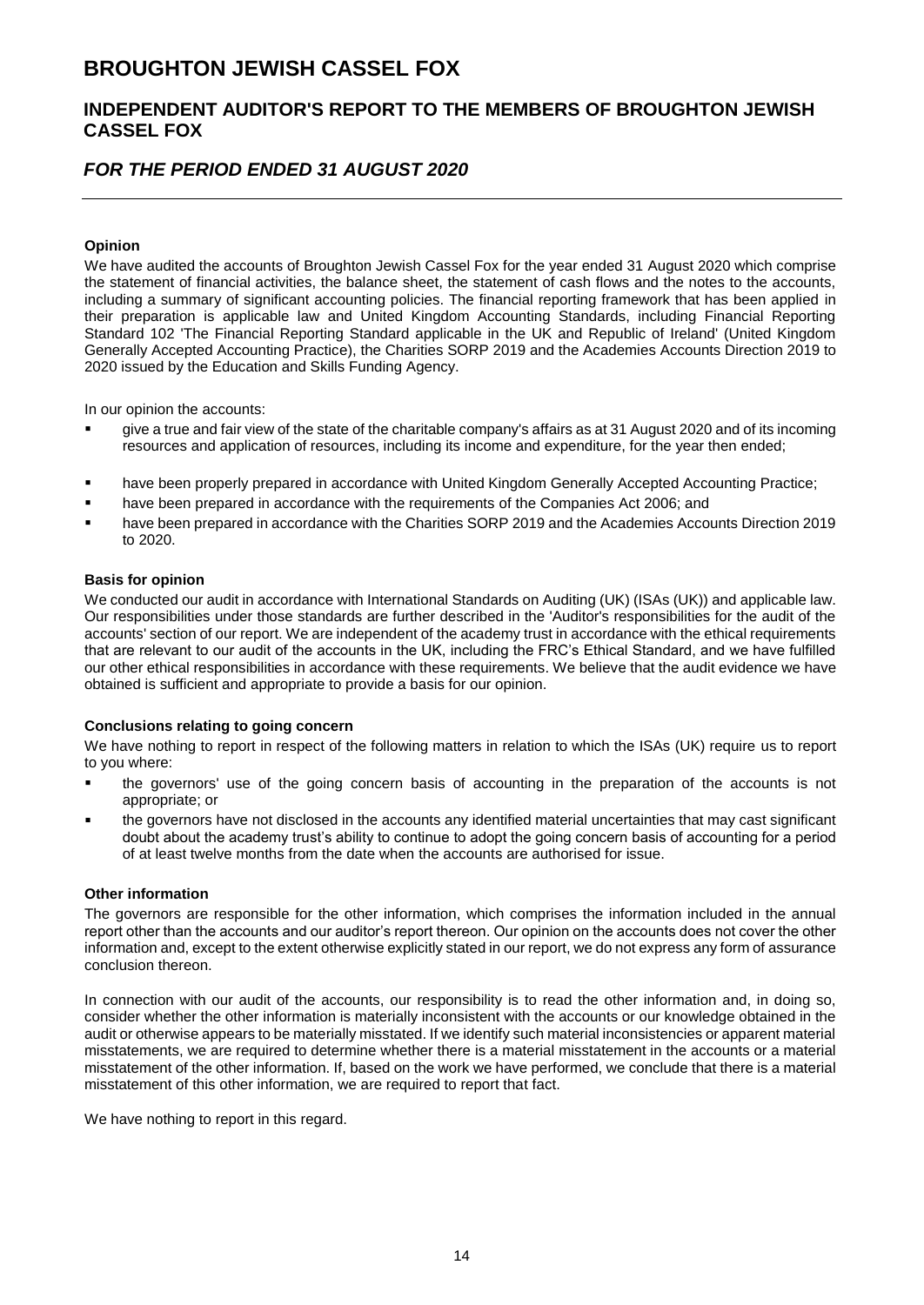### **INDEPENDENT AUDITOR'S REPORT TO THE MEMBERS OF BROUGHTON JEWISH CASSEL FOX (CONTINUED)**

## *FOR THE YEAR ENDED 31 AUGUST 2020*

#### **Opinions on other matters prescribed by the Companies Act 2006**

In our opinion, based on the work undertaken in the course of the audit:

- the information given in the governors' report including the incorporated strategic report for the financial year for which the accounts are prepared is consistent with the accounts; and
- the governors' report including the incorporated strategic report has been prepared in accordance with applicable legal requirements.

#### **Matters on which we are required to report by exception**

In the light of the knowledge and understanding of the academy trust and its environment obtained in the course of the audit, we have not identified material misstatements in the governors' report, including the incorporated strategic report.

We have nothing to report in respect of the following matters in relation to which the Companies Act 2006 requires us to report to you if, in our opinion:

- adequate accounting records have not been kept, or returns adequate for our audit have not been received from branches not visited by us; or
- the accounts are not in agreement with the accounting records and returns; or
- certain disclosures of governors' remuneration specified by law are not made; or
- we have not received all the information and explanations we require for our audit.

#### **Responsibilities of governors**

As explained more fully in the statement of governors' responsibilities, the governors are responsible for the preparation of the accounts and for being satisfied that they give a true and fair view, and for such internal control as the governors determine is necessary to enable the preparation of accounts that are free from material misstatement, whether due to fraud or error.

In preparing the accounts, the governors are responsible for assessing the academy trust's ability to continue as a going concern, disclosing, as applicable, matters related to going concern and using the going concern basis of accounting unless the governors either intend to liquidate the charitable company, or have no realistic alternative but to do so.

#### **Auditor's responsibilities for the audit of the accounts**

Our objectives are to obtain reasonable assurance about whether the accounts as a whole are free from material misstatement, whether due to fraud or error, and to issue an auditor's report that includes our opinion. Reasonable assurance is a high level of assurance, but is not a guarantee that an audit conducted in accordance with ISAs (UK) will always detect a material misstatement when it exists. Misstatements can arise from fraud or error and are considered material if, individually or in the aggregate, they could reasonably be expected to influence the economic decisions of users taken on the basis of these accounts.

A further description of our responsibilities for the audit of the accounts is located on the Financial Reporting Council's website at: http://www.frc.org.uk/auditorsresponsibilities. This description forms part of our auditor's report.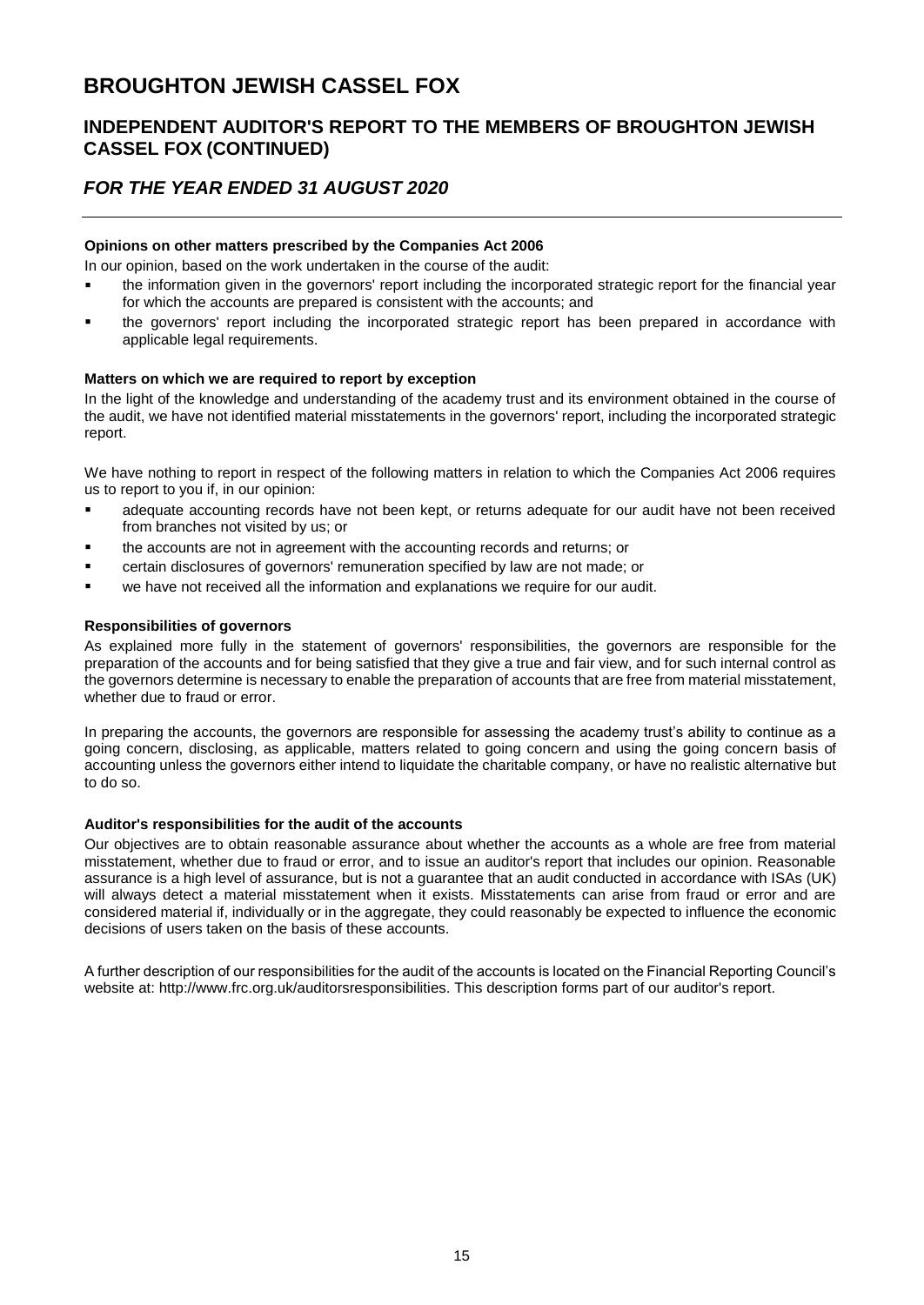### **INDEPENDENT AUDITOR'S REPORT TO THE MEMBERS OF BROUGHTON JEWISH CASSEL FOX (CONTINUED)**

### *FOR THE PERIOD ENDED 31 AUGUST 2020*

#### **Use of our report**

This report is made solely to the charitable company's members, as a body, in accordance with Chapter 3 of Part 16 of the Companies Act 2006. Our audit work has been undertaken so that we might state to the charitable company's members those matters we are required to state to them in an auditor's report and for no other purpose. To the fullest extent permitted by law, we do not accept or assume responsibility to anyone other than the charitable company and the charitable company's members as a body, for our audit work, for this report, or for the opinions we have formed.

………………………………..

**Candice Beynon FCCA (Senior Statutory Auditor) for and on behalf of Haines Watts Chartered Accountants Statutory Auditor** Bridge House Ashley Road Hale Altrincham WA14 2UT

Date: …………………..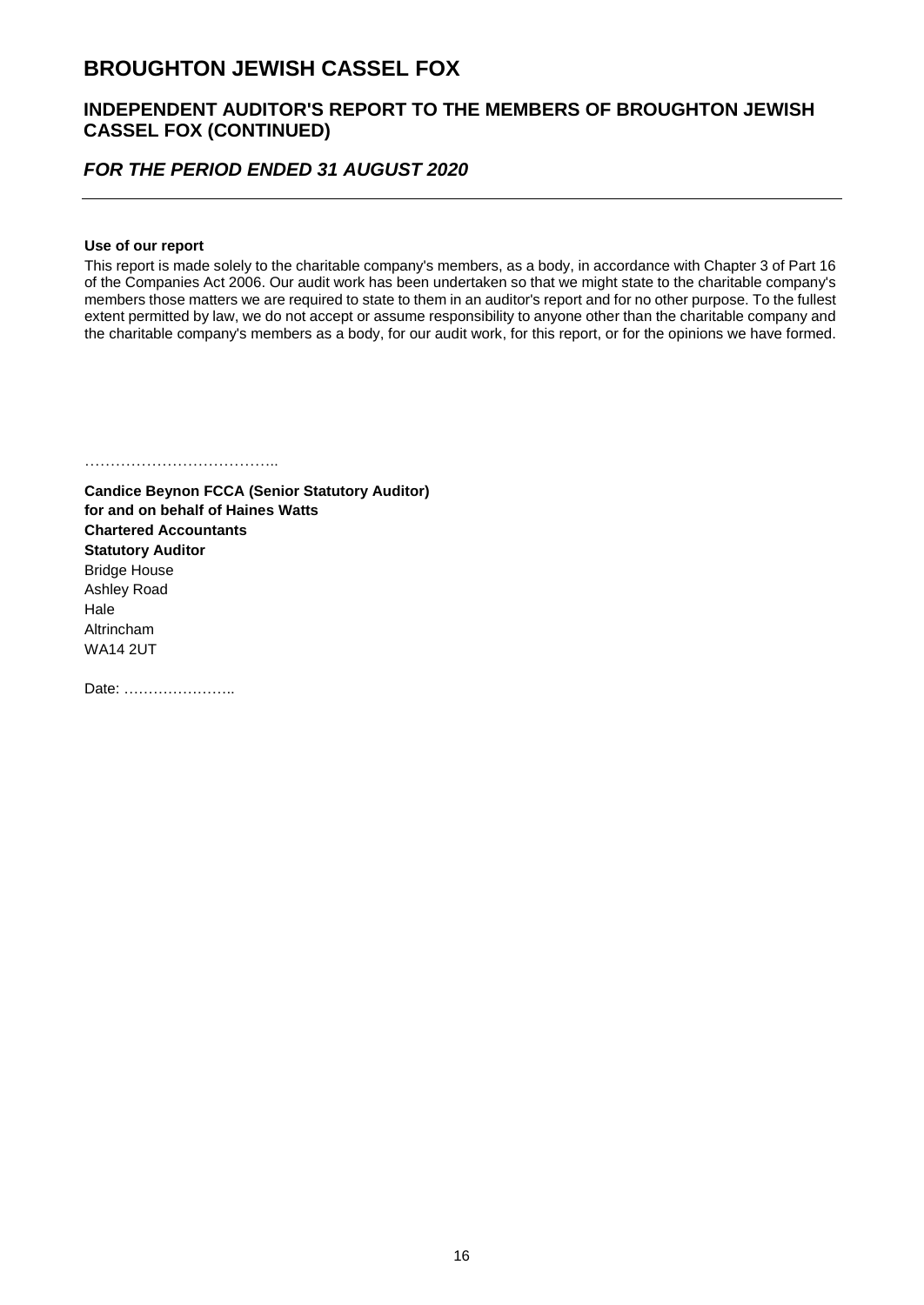### **INDEPENDENT REPORTING ACCOUNTANT'S ASSURANCE REPORT ON REGULARITY TO BROUGHTON JEWISH CASSEL FOX AND THE EDUCATION AND SKILLS FUNDING AGENCY**

### *FOR THE PERIOD ENDED 31 AUGUST 2020*

In accordance with the terms of our engagement letter dated 2 July 2020 and further to the requirements of the Education and Skills Funding Agency (ESFA) as included in the Academies Accounts Direction 2019 to 2020, we have carried out an engagement to obtain limited assurance about whether the expenditure disbursed and income received by Broughton Jewish Cassel Fox during the period 1 September 2019 to 31 August 2020 have been applied to the purposes identified by Parliament and the financial transactions conform to the authorities which govern them.

This report is made solely to Broughton Jewish Cassel Fox and ESFA in accordance with the terms of our engagement letter. Our work has been undertaken so that we might state to the Broughton Jewish Cassel Fox and ESFA those matters we are required to state in a report and for no other purpose. To the fullest extent permitted by law, we do not accept or assume responsibility to anyone other than Broughton Jewish Cassel Fox and ESFA, for our work, for this report, or for the conclusion we have formed.

#### **Respective responsibilities of Broughton Jewish Cassel Fox's accounting officer and the reporting accountant**

The accounting officer is responsible, under the requirements of Broughton Jewish Cassel Fox's funding agreement with the Secretary of State for Education dated 25 February 2011 and the Academies Financial Handbook, extant from 1 September 2019, for ensuring that expenditure disbursed and income received is applied for the purposes intended by Parliament and the financial transactions conform to the authorities which govern them.

Our responsibilities for this engagement are established in the United Kingdom by our profession's ethical guidance, and are to obtain limited assurance and report in accordance with our engagement letter and the requirements of the Academies Accounts Direction 2019 to 2020. We report to you whether anything has come to our attention in carrying out our work which suggests that in all material respects, expenditure disbursed and income received during the period 1 September 2019 to 31 August 2020 have not been applied to purposes intended by Parliament or that the financial transactions do not conform to the authorities which govern them.

#### **Approach**

We conducted our engagement in accordance with the Academies Accounts Direction 2019 to 2020 issued by ESFA. We performed a limited assurance engagement as defined in our engagement letter.

The objective of a limited assurance engagement is to perform such procedures as to obtain information and explanations in order to provide us with sufficient appropriate evidence to express a negative conclusion on regularity.

A limited assurance engagement is more limited in scope than a reasonable assurance engagement and consequently does not enable us to obtain assurance that we would become aware of all significant matters that might be identified in a reasonable assurance engagement. Accordingly, we do not express a positive opinion.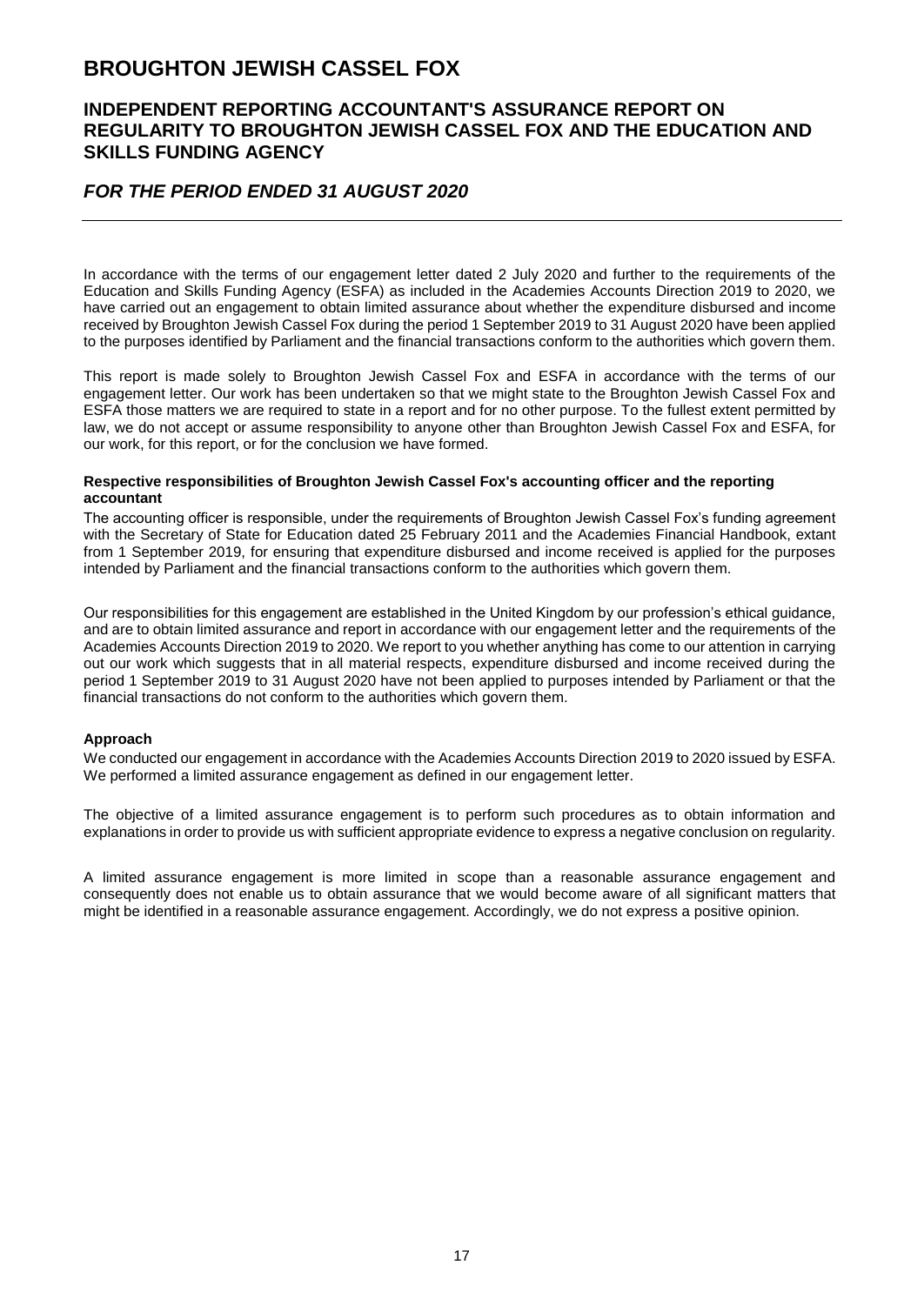### **INDEPENDENT REPORTING ACCOUNTANT'S ASSURANCE REPORT ON REGULARITY TO BROUGHTON JEWISH CASSEL FOX AND THE EDUCATION AND SKILLS FUNDING AGENCY (CONTINUED)**

### *FOR THE PERIOD ENDED 31 AUGUST 2020*

Our engagement includes examination, on a test basis, of evidence relevant to the regularity and propriety of the academy trust's income and expenditure.

The work undertaken to draw to our conclusion includes:

- We have confirmed that the activities conform to the academy trust's framework of authorities. As identified by review of minutes, management accounts, discussion with the accounting officer and other key management personnel.
- We have carried out an analytical review as part of the consideration of whether general activities of the academy trust are within the academy trust's framework of authorities.
- We have considered the evidence supporting the accounting officer's statement on regularity, propriety and compliance and have evaluated the general control environment of the academy trust and extended the procedures required for financial statements to include regularity.
- We have assessed and tested a sample of the specific control activities over regularity of a particular activity. In performing sample testing of expenditure, we have considered whether the activity is permissible within the academy trust's framework of authorities. We confirm that each item tested has been appropriately authorised in accordance with the academy trust's delegated authorities and that the internal delegations have been approved by the board of governors, and conform to the limits set by the Department for Education.
- Formal representations have been obtained from the board of governors and the accounting officer acknowledging their responsibilities including disclosing all non-compliance with laws and regulations specific to the authorising framework, access to accounting records, provision of information and explanations, and other matters where direct evidence is not available.
- In performing sample testing of expenditure, we have reviewed against specific terms of grant funding within the funding agreement. We have reviewed the list of suppliers and have considered whether supplies are from related parties and have reviewed minutes for evidence of declaration of interest, and whether or not there was involvement in the decision to order from this supplier.
- We have performed sample testing of other income and tested whether activities are permitted within the academy trust's charitable objects.

#### **Conclusion**

In the course of our work, except for the matters listed below, nothing has come to our attention which suggests that in all material respects the expenditure disbursed and income received during the year 1 September 2019 to 31 August 2020 has not been applied to purposes intended by Parliament and the financial transactions do not conform to the authorities which govern them.

Matter 1:

Related party transactions totalling £512 had not been reported to the ESFA.

Matter 2:

The academy's LBCT return, its 2019 financial statements and its AAR return were all submitted late.

…………………………………

**Haines Watts Reporting Accountant**

Date: ..........................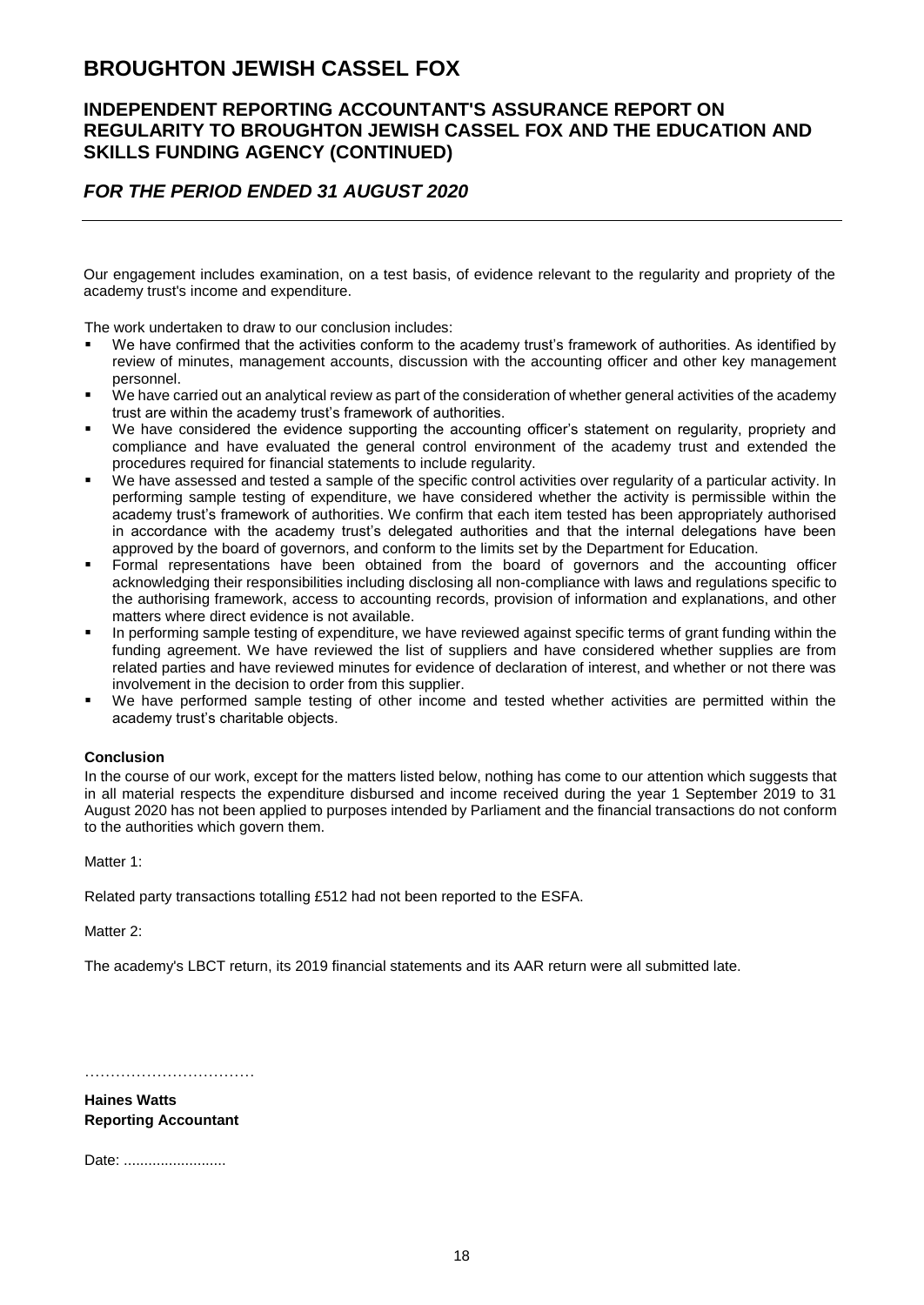### **STATEMENT OF FINANCIAL ACTIVITIES INCLUDING INCOME AND EXPENDITURE ACCOUNT AND STATEMENT OF TOTAL RECOGNISED GAINS AND LOSSES**

## *FOR THE PERIOD ENDED 31 AUGUST 2020*

|                                                                        | <b>Notes</b>   | <b>Unrestricted</b><br>funds<br>£'000 | £'000 | <b>Restricted funds:</b><br><b>General Fixed asset</b><br>£'000 | <b>Total</b><br>2020<br>£'000 | <b>Total</b><br>2019<br>£ |
|------------------------------------------------------------------------|----------------|---------------------------------------|-------|-----------------------------------------------------------------|-------------------------------|---------------------------|
| Income and endowments from:                                            |                |                                       |       |                                                                 |                               |                           |
| Donations and capital grants<br>Charitable activities:                 | 3              | $\overline{2}$                        | 80    | 10                                                              | 92                            | 56                        |
| - Funding for educational operations                                   | 4              | $\overline{\phantom{a}}$              | 2,159 |                                                                 | 2,159                         | 2,212                     |
| Other trading activities                                               | 5              | 88                                    |       |                                                                 | 88                            | 114                       |
| <b>Total</b>                                                           |                | 90                                    | 2,239 | 10                                                              | 2,339                         | 2,382                     |
| <b>Expenditure on:</b>                                                 |                |                                       |       |                                                                 |                               |                           |
| Raising funds<br>Charitable activities:                                | 6              | 70                                    | 6     |                                                                 | 76                            |                           |
| - Educational operations                                               | $\overline{7}$ | $\overline{2}$                        | 2,357 | 168                                                             | 2,527                         | 2,448                     |
| <b>Total</b>                                                           | 6              | 72                                    | 2,363 | 168                                                             | 2,603                         | 2,448                     |
| Net income/(expenditure)                                               |                | 18                                    | (124) | (158)                                                           | (264)                         | (66)                      |
| Transfers between funds                                                | 15             | (56)                                  | 1     | 55                                                              |                               |                           |
| Other recognised gains/(losses)<br>Actuarial losses on defined benefit |                |                                       |       |                                                                 |                               |                           |
| pension schemes                                                        | 17             |                                       | (239) |                                                                 | (239)                         | (201)                     |
| Net movement in funds                                                  |                | (38)                                  | (362) | (103)                                                           | (503)                         | (267)                     |
| <b>Reconciliation of funds</b>                                         |                |                                       |       |                                                                 |                               |                           |
| Total funds brought forward                                            |                | 112                                   | (262) | 4,677                                                           | 4,527                         | 4,794                     |
| Total funds carried forward                                            |                | 74                                    | (624) | 4,574                                                           | 4,024                         | 4,527                     |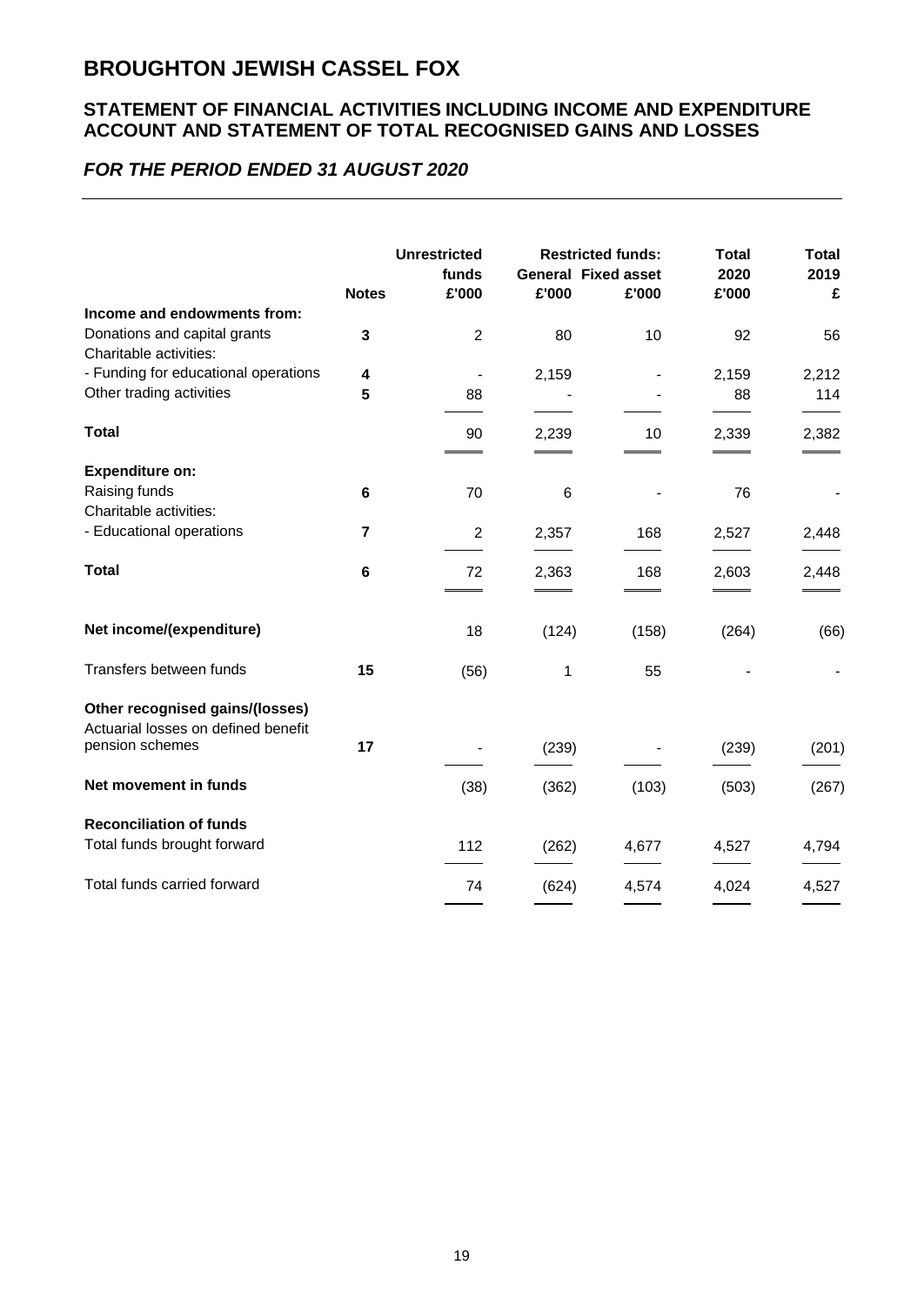### **STATEMENT OF FINANCIAL ACTIVITIES INCLUDING INCOME AND EXPENDITURE ACCOUNT AND STATEMENT OF TOTAL RECOGNISED GAINS AND LOSSES (CONTINUED)**

## *FOR THE PERIOD ENDED 31 AUGUST 2020*

| <b>Comparative year information</b><br>Year ended 31 August 2019 |                         | <b>Unrestricted</b><br>funds |       | <b>Restricted funds:</b><br><b>General Fixed asset</b> | <b>Total</b><br>2019 |
|------------------------------------------------------------------|-------------------------|------------------------------|-------|--------------------------------------------------------|----------------------|
|                                                                  | <b>Notes</b>            | £'000                        | £'000 | £'000                                                  | £'000                |
| Income and endowments from:<br>Donations and capital grants      | 3                       |                              |       | 56                                                     | 56                   |
| Charitable activities:                                           |                         |                              |       |                                                        |                      |
| - Funding for educational operations                             | 4                       |                              | 2,212 |                                                        | 2,212                |
| Other trading activities                                         | 5                       | 114                          |       |                                                        | 114                  |
| <b>Total</b>                                                     |                         | 114                          | 2,212 | 56                                                     | 2,382                |
| <b>Expenditure on:</b>                                           |                         |                              |       |                                                        |                      |
| Charitable activities:                                           |                         |                              |       |                                                        |                      |
| - Educational operations                                         | $\overline{\mathbf{r}}$ |                              | 2,295 | 153                                                    | 2,448                |
| <b>Total</b>                                                     | 6                       |                              |       |                                                        |                      |
|                                                                  |                         |                              | 2,295 | 153                                                    | 2,448                |
| Net income/(expenditure)                                         |                         | 114                          | (83)  | (97)                                                   | (66)                 |
| Transfers between funds                                          | 15                      | (3)                          | 3     |                                                        |                      |
| Other recognised gains/(losses)                                  |                         |                              |       |                                                        |                      |
| Actuarial losses on defined benefit pension<br>schemes           | 17                      |                              | (201) |                                                        | (201)                |
| Net movement in funds                                            |                         | 111                          | (281) | (97)                                                   | (267)                |
| <b>Reconciliation of funds</b>                                   |                         |                              |       |                                                        |                      |
| Total funds brought forward                                      |                         | 1                            | 19    | 4,774                                                  | 4,794                |
| Total funds carried forward                                      |                         | 112                          | (262) | 4,677                                                  | 4,527                |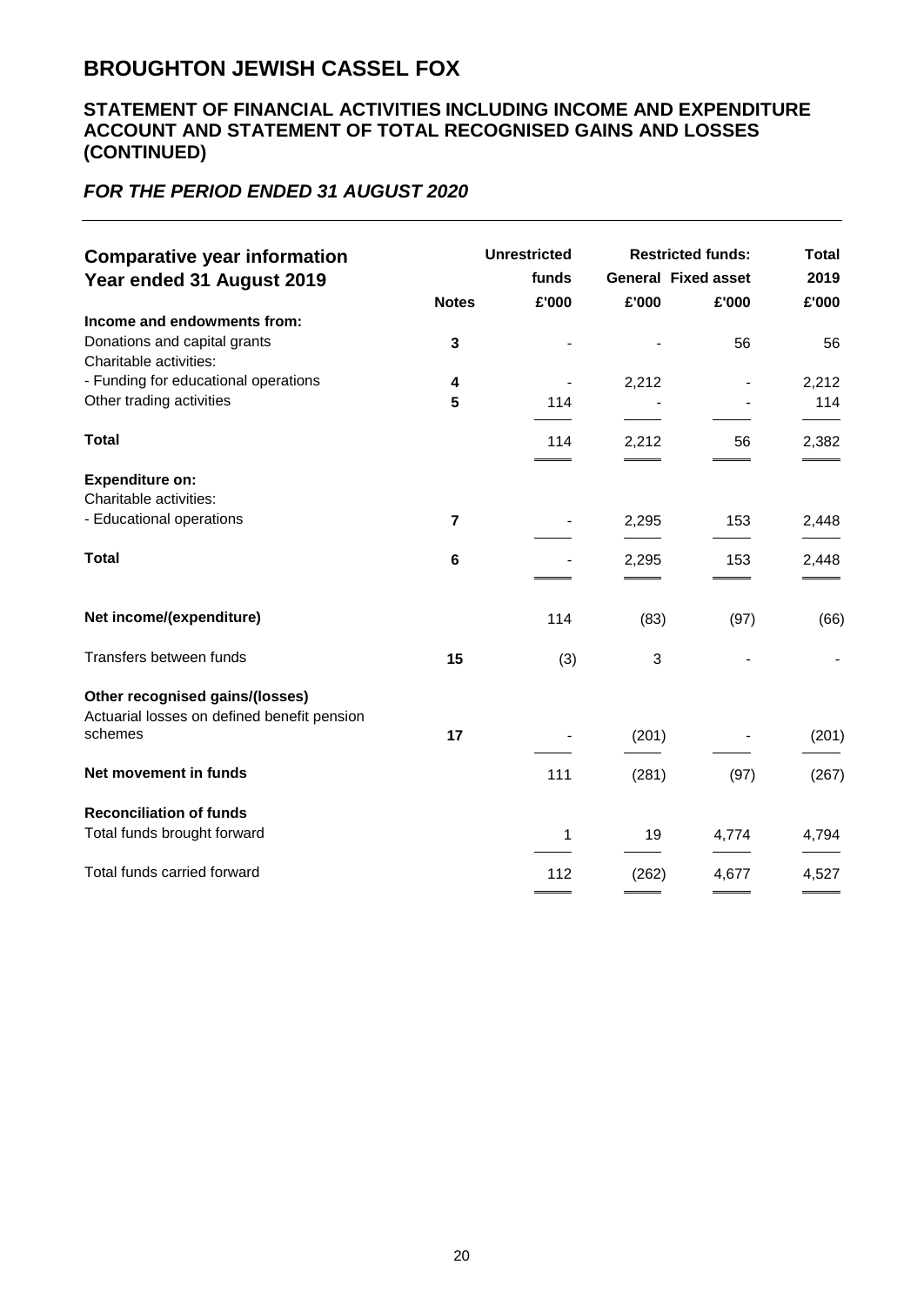## **BALANCE SHEET**

## *AS AT 31 AUGUST 2020*

|                                           |              | 2020  |       | 2019 |       |
|-------------------------------------------|--------------|-------|-------|------|-------|
|                                           | <b>Notes</b> | £'000 | £'000 | £    | £     |
| <b>Fixed assets</b>                       |              |       |       |      |       |
| Tangible assets                           | 11           |       | 4,574 |      | 4,678 |
| <b>Current assets</b>                     |              |       |       |      |       |
| <b>Debtors</b>                            | 12           | 62    |       | 115  |       |
| Cash at bank and in hand                  |              | 162   |       | 54   |       |
|                                           |              |       |       |      |       |
|                                           |              | 224   |       | 169  |       |
| <b>Current liabilities</b>                |              |       |       |      |       |
| Creditors: amounts falling due within one |              |       |       |      |       |
| year                                      | 13           | (150) |       | (58) |       |
| <b>Net current assets</b>                 |              |       | 74    |      | 111   |
|                                           |              |       |       |      |       |
| Net assets excluding pension liability    |              |       | 4,648 |      | 4,789 |
| Defined benefit pension scheme liability  | 17           |       | (624) |      | (262) |
|                                           |              |       |       |      |       |
| <b>Total net assets</b>                   |              |       | 4,024 |      | 4,527 |
| Funds of the academy trust:               |              |       |       |      |       |
| <b>Restricted funds</b>                   | 15           |       |       |      |       |
| - Fixed asset funds                       |              |       | 4,574 |      | 4,677 |
| - Pension reserve                         |              |       | (624) |      | (262) |
| <b>Total restricted funds</b>             |              |       | 3,950 |      | 4,415 |
| <b>Unrestricted income funds</b>          | 15           |       | 74    |      | 112   |
| <b>Total funds</b>                        |              |       | 4,024 |      | 4,527 |
|                                           |              |       |       |      |       |

The accounts were approved by the governors and authorised for issue on .............................. and are signed on their behalf by:

.............................. **D Black Chair of governors**

Company Number 08133686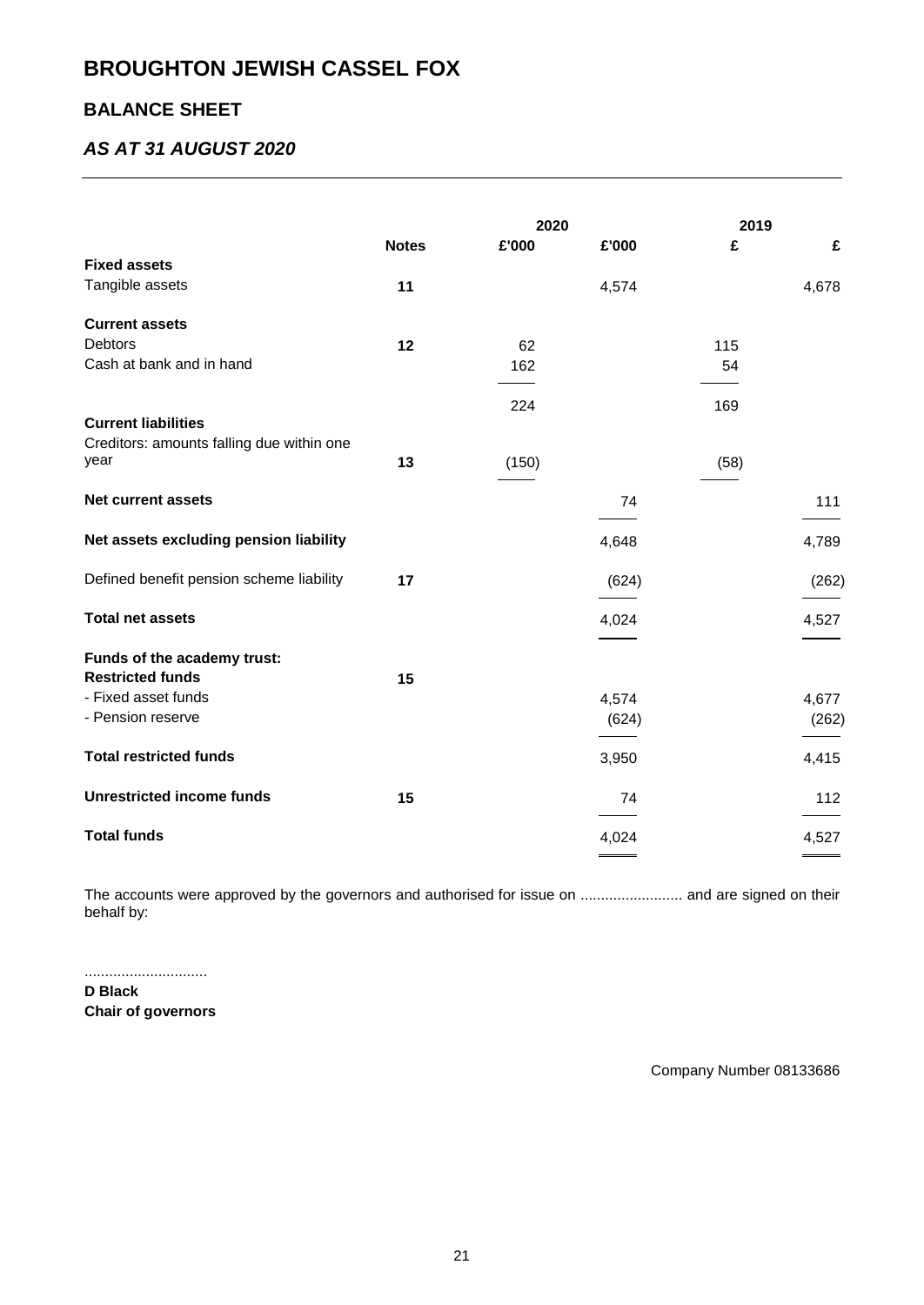## **STATEMENT OF CASH FLOWS**

## *FOR THE PERIOD ENDED 31 AUGUST 2020*

|                                                     |              | 2020  |       | 2019 |      |
|-----------------------------------------------------|--------------|-------|-------|------|------|
|                                                     | <b>Notes</b> | £'000 | £'000 | £    | £    |
| Cash flows from operating activities                |              |       |       |      |      |
| Net cash provided by/(used in) operating            |              |       |       |      |      |
| activities                                          | 18           |       | 161   |      | (30) |
| Cash flows from investing activities                |              |       |       |      |      |
| Capital grants from DfE Group                       |              | 10    |       | 27   |      |
| Capital funding received from sponsors and others   |              |       |       | 29   |      |
| Purchase of tangible fixed assets                   |              | (63)  |       | (28) |      |
| Proceeds from sale of tangible fixed assets         |              | (1)   |       |      |      |
|                                                     |              |       |       |      |      |
| Net cash (used in)/provided by investing activities |              |       | (53)  |      | 28   |
|                                                     |              |       |       |      |      |
| Net increase/(decrease) in cash and cash            |              |       |       |      |      |
| equivalents in the reporting period                 |              |       | 108   |      | (2)  |
| Cash and cash equivalents at beginning of the year  |              |       | 54    |      | 56   |
|                                                     |              |       |       |      |      |
| Cash and cash equivalents at end of the year        |              |       | 162   |      | 54   |
|                                                     |              |       |       |      |      |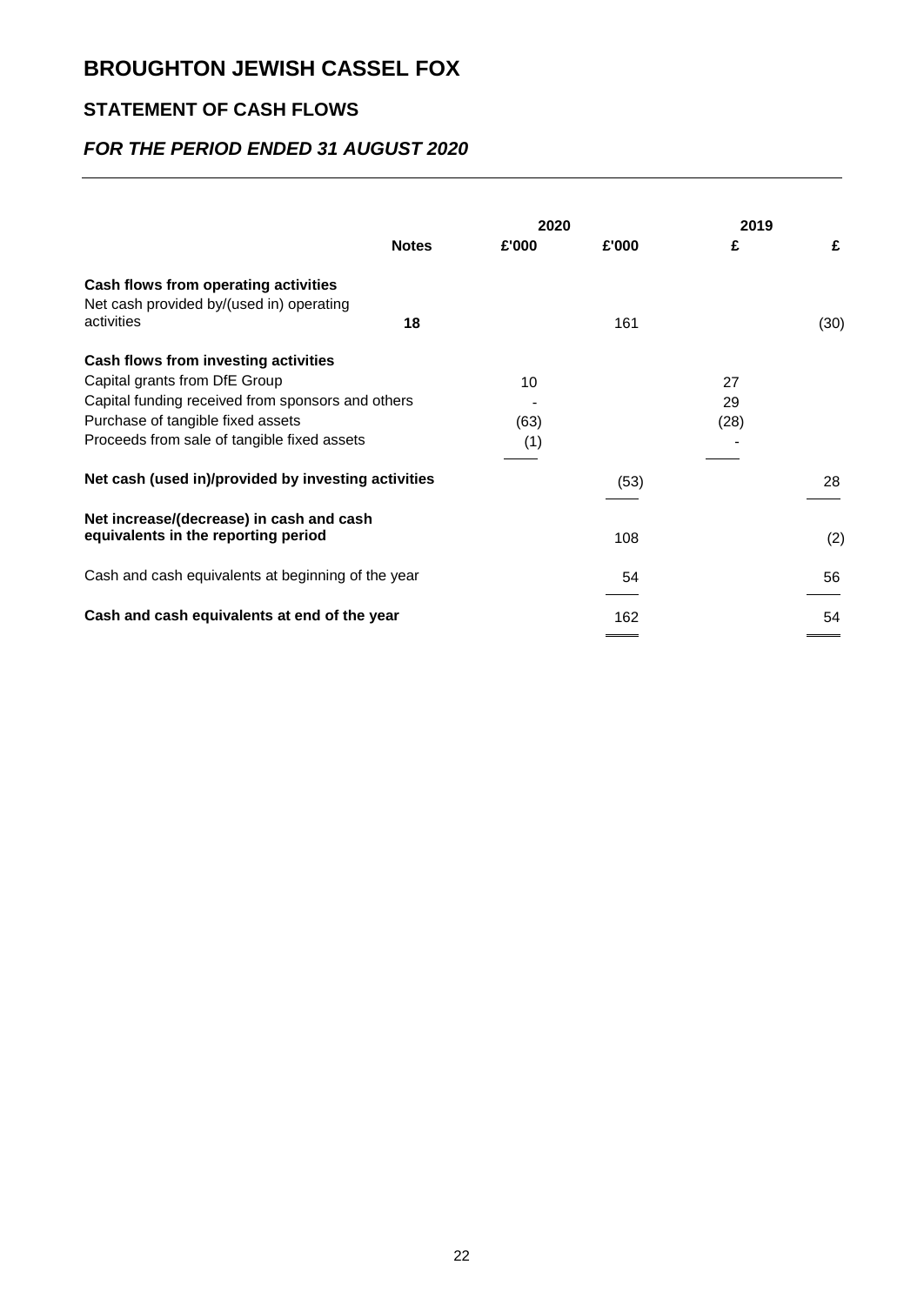### **NOTES TO THE FINANCIAL STATEMENTS**

### *FOR THE PERIOD ENDED 31 AUGUST 2020*

#### **1 Accounting policies**

Broughton Jewish Cassel Fox is a charitable company. The address of its principal place of business is given on page 1 and the nature of its operations are set out in the governors' report.

A summary of the principal accounting policies adopted (which have been applied consistently, except where noted), judgements and key sources of estimation uncertainty, is set out below.

#### **1.1 Basis of preparation**

The accounts of the academy trust, which is a public benefit entity under FRS 102, have been prepared under the historical cost convention in accordance with the Financial Reporting Standard Applicable in the UK and Republic of Ireland (FRS 102), the Accounting and Reporting by Charities: Statement of Recommended Practice applicable to charities preparing their accounts in accordance with the Financial Reporting Standard applicable in the UK and Republic of Ireland (FRS 102) (Charities SORP (FRS 102)), the Academies Accounts Direction 2019 to 2020 issued by ESFA, the Charities Act 2011 and the Companies Act 2006.

#### **1.2 Going concern**

The governors assess whether the use of going concern is appropriate, i.e. whether there are any material uncertainties related to events or conditions that may cast significant doubt on the ability of the charitable company to continue as a going concern. The governors make this assessment in respect of a period of at least one year from the date of authorisation for issue of the accounts and have concluded that the academy trust has adequate resources to continue in operational existence for the foreseeable future and there are no material uncertainties about the academy trust's ability to continue as a going concern. Thus they continue to adopt the going concern basis of accounting in preparing the accounts.

#### **1.3 Income**

All incoming resources are recognised when the academy trust has entitlement to the funds, the receipt is probable and the amount can be measured reliably.

#### **Grants**

Grants are included in the statement of financial activities on a receivable basis. The balance of income received for specific purposes but not expended during the period is shown in the relevant funds on the balance sheet. Where income is received in advance of meeting any performance-related conditions there is not unconditional entitlement to the income and its recognition is deferred and included in creditors as deferred income until the performance-related conditions are met. Where entitlement occurs before income is received, the income is accrued.

General Annual Grant is recognised in full in the statement of financial activities in the period for which it is receivable, and any abatement in respect of the period is deducted from income and recognised as a liability.

Capital grants are recognised in full when there is an unconditional entitlement to the grant. Unspent amounts of capital grants are reflected in the balance sheet in the restricted fixed asset fund. Capital grants are recognised when there is entitlement and are not deferred over the life of the asset on which they are expended.

#### Sponsorship income

Sponsorship income provided to the academy trust which amounts to a donation is recognised in the statement of financial activities in the period in which it is receivable (where there are no performance-related conditions), where the receipt is probable and it can be measured reliably.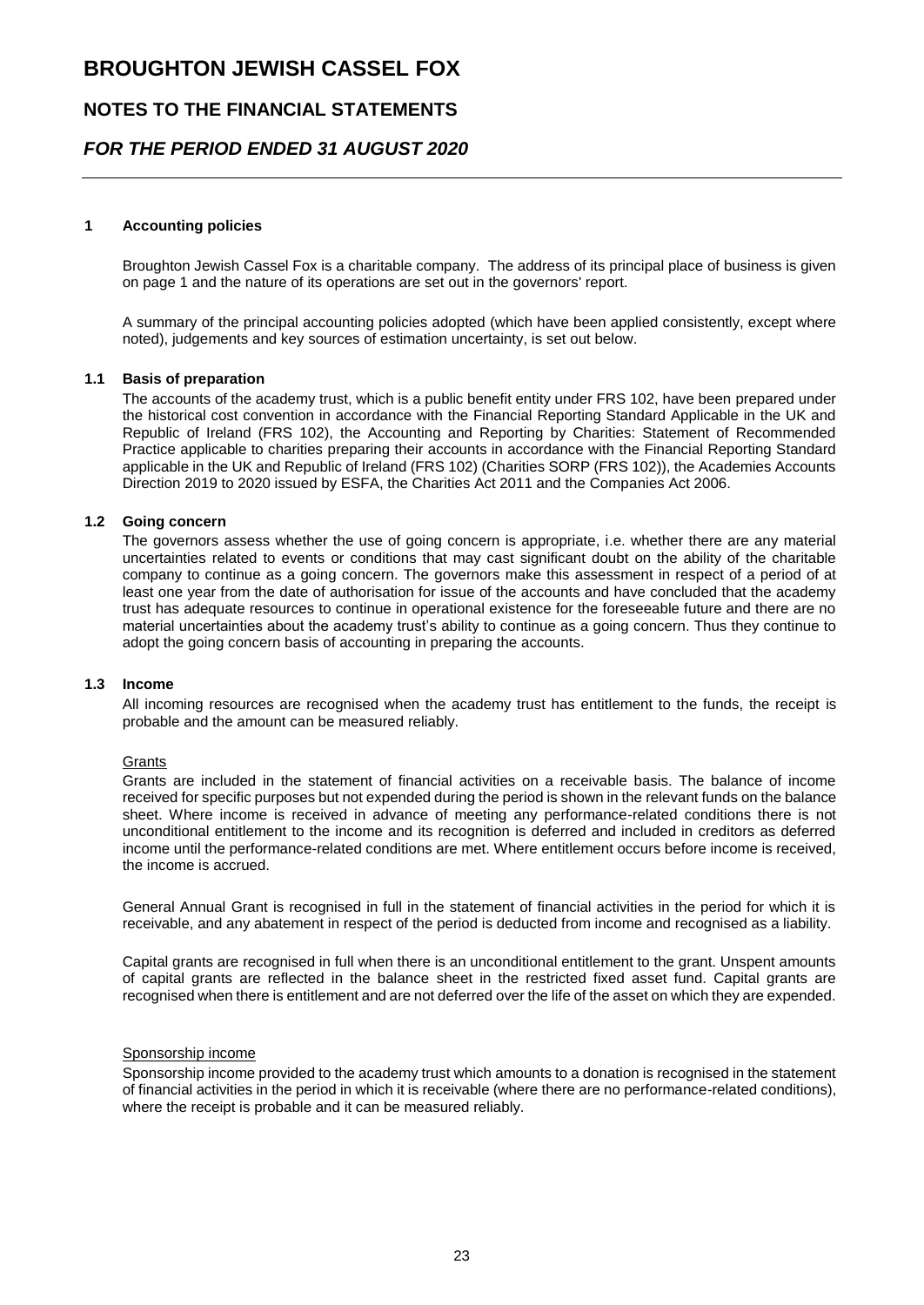### **NOTES TO THE FINANCIAL STATEMENTS (CONTINUED)**

### *FOR THE PERIOD ENDED 31 AUGUST 2020*

#### **1 Accounting policies**

#### Donations

Donations are recognised on a receivable basis (where there are no performance-related conditions) where the receipt is probable and the amount can be reliably measured.

#### Other income

Other income, including the hire of facilities, is recognised in the period it is receivable and to the extent the academy trust has provided the goods or services.

#### Donated goods, facilities and services

Goods donated for resale are included at fair value, being the expected proceeds from sale less the expected costs of sale. If it is practical to assess the fair value at receipt, it is recognised in stock and 'Income from other trading activities'. Upon sale, the value of the stock is charged against 'Income from other trading activities' and the proceeds are recognised as 'Income from other trading activities'. Where it is impractical to fair value the items due to the volume of low value items they are not recognised in the accounts until they are sold. This income is recognised within 'Income from other trading activities'.

#### Donated fixed assets

Donated fixed assets are measured at fair value unless it is impractical to measure this reliably, in which case the cost of the item to the donor is used. The gain is recognised as income from donations and a corresponding amount is included in the appropriate fixed asset category and depreciated over the useful economic life in accordance with the academy trust's accounting policies.

#### **1.4 Expenditure**

Expenditure is recognised once there is a legal or constructive obligation to transfer economic benefit to a third party, it is probable that a transfer of economic benefits will be required in settlement, and the amount of the obligation can be measured reliably.

Expenditure is classified by activity. The costs of each activity are made up of the total of direct costs and shared costs, including support costs involved in undertaking each activity. Direct costs attributable to a single activity are allocated directly to that activity. Shared costs which contribute to more than one activity and support costs which are not attributable to a single activity are apportioned between those activities on a basis consistent with the use of resources. Central staff costs are allocated on the basis of time spent, and depreciation charges are allocated on the portion of the asset's use.

All resources expended are inclusive of irrecoverable VAT.

#### Expenditure on raising funds

This includes all expenditure incurred by the academy trust to raise funds for its charitable purposes and includes costs of all fundraising activities events and non-charitable trading.

#### Charitable activities

These are costs incurred on the academy trust's educational operations, including support costs and costs relating to the governance of the academy trust apportioned to charitable activities.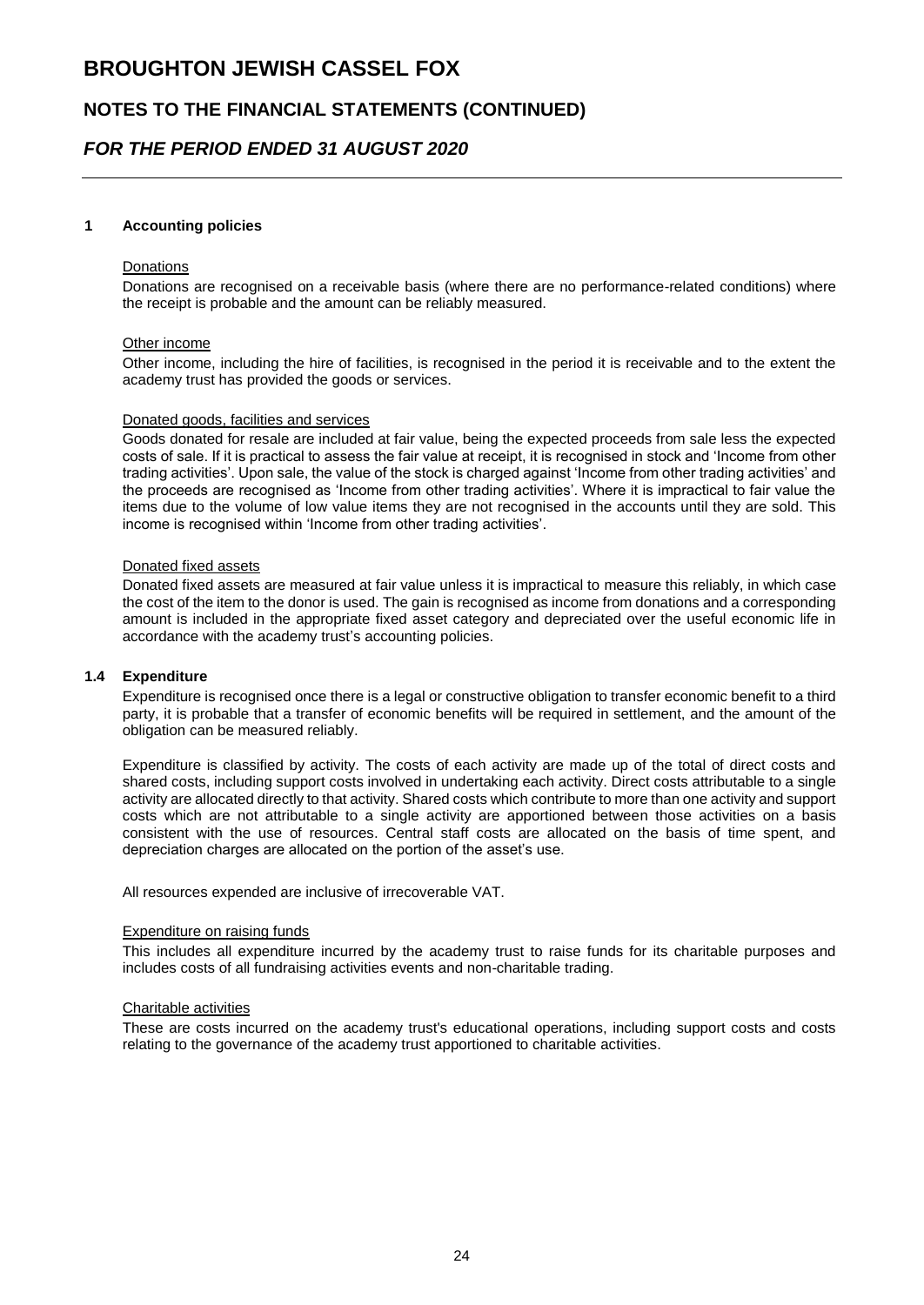### **NOTES TO THE FINANCIAL STATEMENTS (CONTINUED)**

### *FOR THE PERIOD ENDED 31 AUGUST 2020*

#### **1 Accounting policies**

#### **1.5 Tangible fixed assets and depreciation**

Assets costing £1,000 or more are capitalised as tangible fixed assets and are carried at cost, net of depreciation and any provision for impairment.

Where tangible fixed assets have been acquired with the aid of specific grants, either from the government or from the private sector, they are included in the balance sheet at cost and depreciated over their expected useful economic life. Where there are specific conditions attached to the funding that require the continued use of the asset, the related grants are credited to a restricted fixed asset fund in the statement of financial activities and carried forward in the balance sheet. Depreciation on the relevant assets is charged directly to the restricted fixed asset fund in the statement of financial activities. Where tangible fixed assets have been acquired with unrestricted funds, depreciation on such assets is charged to the unrestricted fund.

Depreciation is provided on all tangible fixed assets other than freehold land, at rates calculated to write off the cost of each asset on a straight line basis over its expected useful life, as follows:

| Land and buildings             | 2%      |
|--------------------------------|---------|
| Leasehold improvements         | 2%      |
| Computer equipment             | 20%/33% |
| Fixtures, fittings & equipment | 20%/33% |

The land and buildings from which the academy trust operates is owned by Broughton Jewish Primary School (Ohel MosheYit Schok), a registered charity.

A review for impairment of a fixed asset is carried out if events or changes in circumstances indicate that the carrying value of any fixed asset may not be recoverable. Shortfalls between the carrying value of fixed assets and their recoverable amounts are recognised as impairments. Impairment losses are recognised in the statement of financial activities.

#### **1.6 Liabilities**

Liabilities are recognised when there is an obligation at the balance sheet date as a result of a past event, it is probable that a transfer of economic benefit will be required in settlement, and the amount of the settlement can be estimated reliably. Liabilities are recognised at the amount that the academy trust anticipates it will pay to settle the debt or the amount it has received as advanced payments for the goods of services it must provide.

#### **1.7 Leased assets**

Rentals payable under operating leases are charged on a straight-line basis over the period of the lease.

#### **1.8 Financial instruments**

The academy trust only holds basic financial instruments as defined in FRS 102. The financial assets and financial liabilities of the academy trust and their measurement basis are as follows.

#### Financial assets

Trade and other debtors are basic financial instruments and are debt instruments measured at amortised cost. Prepayments are not financial instruments.

Cash at bank is classified as a basic financial instrument and is measured at face value.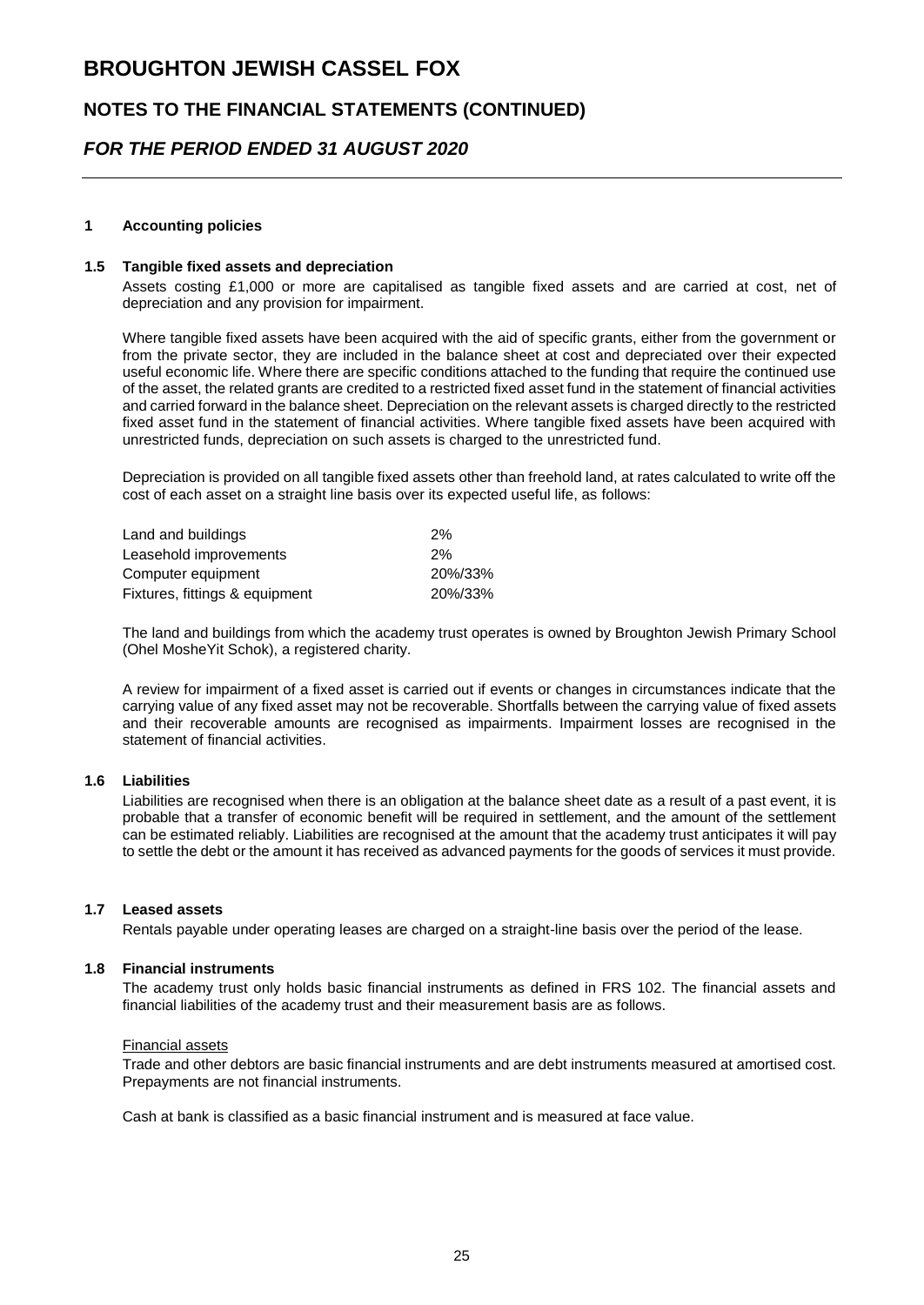### **NOTES TO THE FINANCIAL STATEMENTS (CONTINUED)**

### *FOR THE PERIOD ENDED 31 AUGUST 2020*

#### **1 Accounting policies**

#### Financial liabilities

Trade creditors, accruals and other creditors are financial instruments, and are measured at amortised cost. Taxation and social security are not included in the financial instruments disclosure definition.

Deferred income is not deemed to be a financial liability, as the cash settlement has already taken place and there is an obligation to deliver services rather than cash or another financial instrument.

#### **1.9 Taxation**

The academy trust is considered to pass the tests set out in Paragraph 1 Schedule 6 of the Finance Act 2010 and therefore it meets the definition of a charitable company for UK corporation tax purposes. Accordingly, the academy trust is potentially exempt from taxation in respect of income or capital gains received within categories covered by chapter 3 part 11 of the Corporation Tax Act 2010 or Section 256 of the Taxation of Chargeable Gains Act 1992, to the extent that such income or gains are applied exclusively to charitable purposes.

#### **1.10 Pensions benefits**

Retirement benefits to employees of the academy trust are provided by the Teachers' Pension Scheme ('TPS') and the Local Government Pension Scheme ('LGPS'). These are defined benefit schemes and the assets are held separately from those of the academy trust.

The TPS is an unfunded scheme and contributions are calculated to spread the cost of pensions over employees' working lives with the academy trust in such a way that the pension cost is a substantially level percentage of current and future pensionable payroll. The contributions are determined by the Government Actuary based on quadrennial valuations using a prospective unit credit method. The TPS is an unfunded multiemployer scheme with no underlying assets to assign between employers. Consequently, the TPS is treated as a defined contribution scheme for accounting purposes and the contributions are recognised in the period to which they relate.

The LGPS is a funded multi-employer scheme and the assets are held separately from those of the academy trust in separate trustee administered funds. Pension scheme assets are measured at fair value and liabilities are measured on an actuarial basis using the projected unit credit method and discounted at a rate equivalent to the current rate of return on a high quality corporate bond of equivalent term and currency to the liabilities. The actuarial valuations are obtained at least triennially and are updated at each balance sheet date. The amounts charged to net income or expenditure are the current service costs and the costs of scheme introductions, benefit changes, settlements and curtailments. They are included as part of staff costs as incurred. Net interest on the net defined benefit liability/asset is also recognised in the statement of financial activities and comprises the interest cost on the defined benefit obligation and interest income on the scheme assets, calculated by multiplying the fair value of the scheme assets at the beginning of the period by the rate used to discount the benefit obligations. The difference between the interest income on the scheme assets and the actual return on the scheme assets is recognised in other recognised gains and losses. Actuarial gains and losses are recognised immediately in other recognised gains and losses.

#### **1.11 Fund accounting**

Unrestricted income funds represent those resources which may be used towards meeting any of the charitable objects of the academy trust at the discretion of the Governors.

Restricted fixed asset funds are resources which are to be applied to specific capital purposes imposed by funders where the asset acquired or created is held for a specific purpose.

Restricted general funds comprise all other restricted funds received with restrictions imposed by the funder/donor and include grants from the Education and Skills Funding Agency.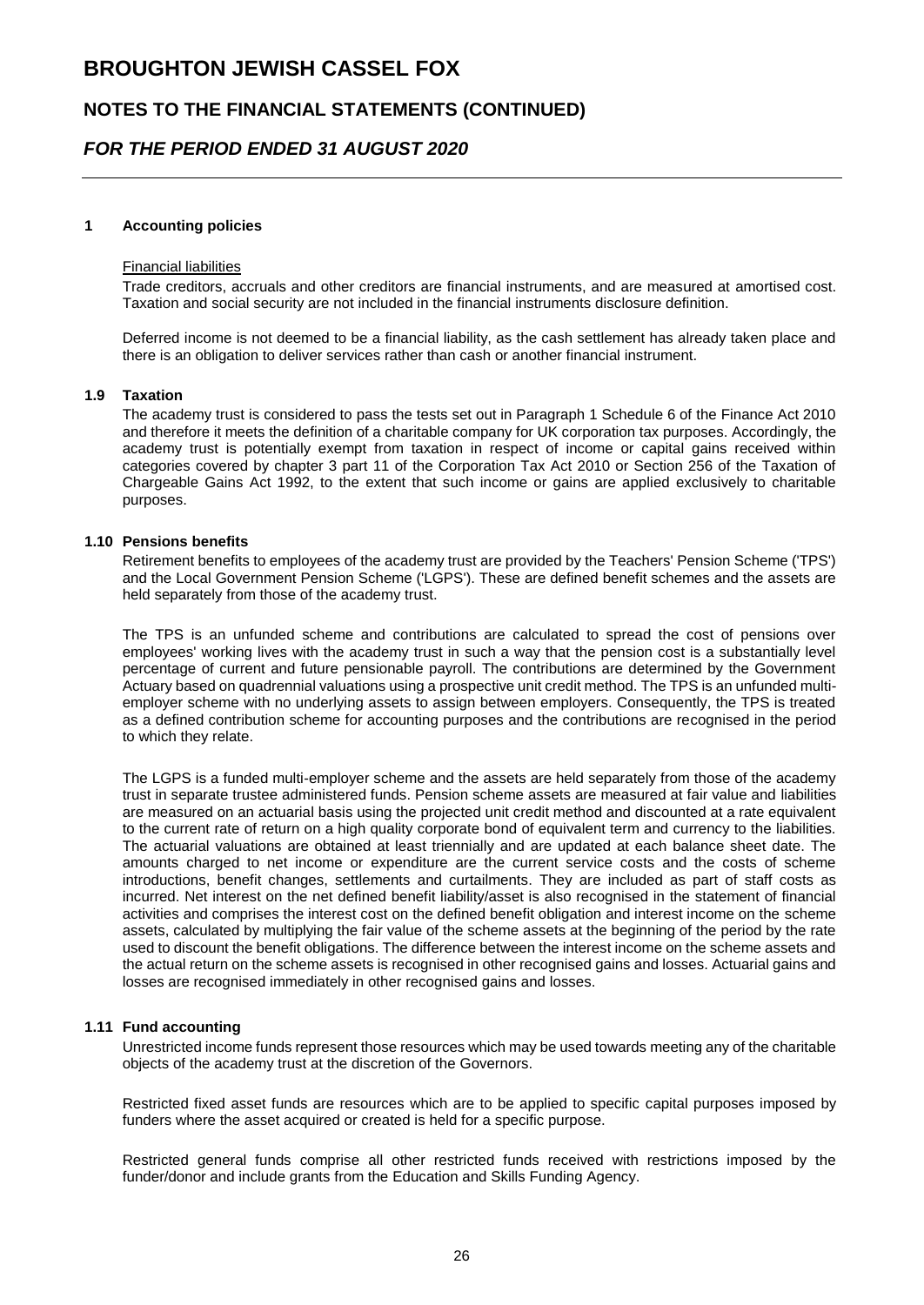### **NOTES TO THE FINANCIAL STATEMENTS (CONTINUED)**

### *FOR THE PERIOD ENDED 31 AUGUST 2020*

#### **2 Critical accounting estimates and areas of judgement**

Accounting estimates and judgements are continually evaluated and are based on historical experience and other factors, including expectations of future events that are believed to be reasonable under the circumstances.

#### Critical accounting estimates and assumptions

The academy trust makes estimates and assumptions concerning the future. The resulting accounting estimates and assumptions will, by definition, seldom equal the related actual results. The estimates and assumptions that have a significant risk of causing a material adjustment to the carrying amounts of assets and liabilities within the next financial year are discussed below.

The present value of the Local Government Pension Scheme defined benefit liability depends on a number of factors that are determined on an actuarial basis using a variety of assumptions. The assumptions used in determining the net cost or income for pensions include the discount rate. Any changes in these assumptions, which are disclosed in note 17 will impact the carrying amount of the pension liability. Furthermore, a roll forward approach which projects results from the latest full actuarial valuation performed at 31 March 2016 has been used by the actuary in valuing the pensions liability at 31 August 2020. Any differences between the figures derived from the roll forward approach and a full actuarial valuation would impact on the carrying amount of the pension liability.

#### **3 Donations and capital grants**

|                     | <b>Unrestricted</b><br>funds<br>£'000 | <b>Restricted</b><br>funds<br>£'000 | <b>Total</b><br>2020<br>£'000 | <b>Total</b><br>2019<br>£ |
|---------------------|---------------------------------------|-------------------------------------|-------------------------------|---------------------------|
| Private sponsorship | $\blacksquare$                        | 80                                  | 80                            |                           |
| Capital grants      | $\blacksquare$                        | 10                                  | 10                            | 27                        |
| Other donations     | 2                                     | $\qquad \qquad \blacksquare$        | 2                             | 29                        |
|                     | 2                                     | 90                                  | 92                            | 56                        |

#### **4 Funding for the academy trust's educational operations**

|                                  | <b>Unrestricted</b><br>funds<br>£'000 | <b>Restricted</b><br>funds<br>£'000 | Total<br>2020<br>£'000 | <b>Total</b><br>2019<br>£ |
|----------------------------------|---------------------------------------|-------------------------------------|------------------------|---------------------------|
| DfE / ESFA grants                |                                       |                                     |                        |                           |
| General annual grant (GAG)       |                                       | 1,583                               | 1,583                  | 1,477                     |
| Other DfE group grants           | $\overline{\phantom{0}}$              | 213                                 | 213                    | 273                       |
|                                  |                                       |                                     |                        |                           |
|                                  |                                       | 1,796                               | 1,796                  | 1,750                     |
|                                  |                                       |                                     |                        |                           |
| Other government grants          |                                       |                                     |                        |                           |
| Local authority grants           |                                       | 351                                 | 351                    | 375                       |
| Coronavirus job retention scheme |                                       | 12                                  | 12                     |                           |
| Other incoming resources         |                                       |                                     |                        | 87                        |
|                                  |                                       |                                     |                        |                           |
|                                  |                                       | 363                                 | 363                    | 462                       |
| <b>Total funding</b>             |                                       | 2,159                               | 2,159                  | 2,212                     |
|                                  |                                       |                                     |                        |                           |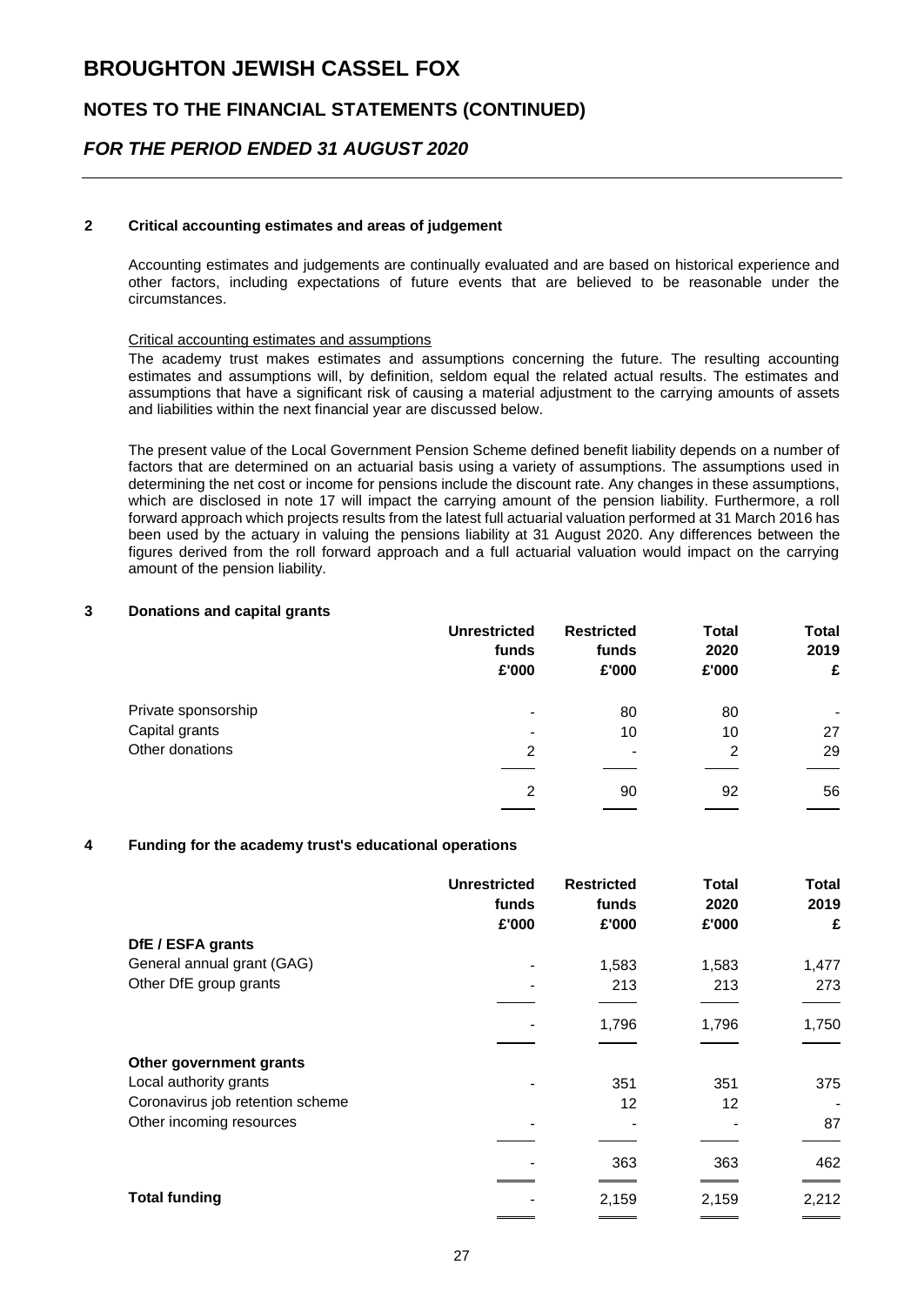## **NOTES TO THE FINANCIAL STATEMENTS (CONTINUED)**

## *FOR THE PERIOD ENDED 31 AUGUST 2020*

#### **4 Funding for the academy trust's educational operations**

The academy trust received £351,000 (2019: £375,000) from the local authority in the year being £157,000 for SEN, £170,000 for Early Years and £24,000 for Growth funding. There were no unfulfilled conditions or other contingencies relating to the grants in the year.

In the prior year £87,000 was received representing monies paid to the academy trust to offset a lease termination payment of the same amount.

#### **5 Other trading activities**

|                        | <b>Unrestricted</b><br>funds<br>£'000 | <b>Restricted</b><br>funds<br>£'000 | <b>Total</b><br>2020<br>£'000 | <b>Total</b><br>2019<br>£ |
|------------------------|---------------------------------------|-------------------------------------|-------------------------------|---------------------------|
| Catering income        | 70                                    | $\blacksquare$                      | 70                            | 33                        |
| Parental contributions | 18                                    | $\qquad \qquad$                     | 18                            | 81                        |
|                        | 88                                    | $\qquad \qquad$                     | 88                            | 114                       |

#### **6 Expenditure**

|                                                   |                    |                 | Non-pay expenditure | Total | Total          |
|---------------------------------------------------|--------------------|-----------------|---------------------|-------|----------------|
|                                                   | <b>Staff costs</b> | <b>Premises</b> | <b>Other</b>        | 2020  | 2019           |
|                                                   | £'000              | £'000           | £'000               | £'000 | £              |
| Expenditure on raising funds                      |                    |                 |                     |       |                |
| - Direct costs                                    |                    |                 | 76                  | 76    |                |
| Academy's educational operations                  |                    |                 |                     |       |                |
| - Direct costs                                    | 1,299              |                 | 161                 | 1,460 | 1,566          |
| - Allocated support costs                         | 618                | 371             | 78                  | 1,067 | 882            |
|                                                   |                    |                 |                     |       |                |
|                                                   | 1,917              | 371             | 315                 | 2,603 | 2,448          |
|                                                   |                    |                 |                     |       |                |
| Net income/(expenditure) for the year includes:   |                    |                 |                     | 2020  | 2019           |
|                                                   |                    |                 |                     | £'000 | £              |
| Fees payable to auditor for:                      |                    |                 |                     |       |                |
| - Audit                                           |                    |                 |                     | 7     | $\overline{7}$ |
| - Other services                                  |                    |                 |                     |       | 2              |
| Operating lease rentals                           |                    |                 |                     | 34    | 124            |
| Depreciation of tangible fixed assets             |                    |                 |                     | 150   | 153            |
| Loss on disposal of fixed assets                  |                    |                 |                     | 18    |                |
| Net interest on defined benefit pension liability |                    |                 |                     | 5     |                |
|                                                   |                    |                 |                     |       |                |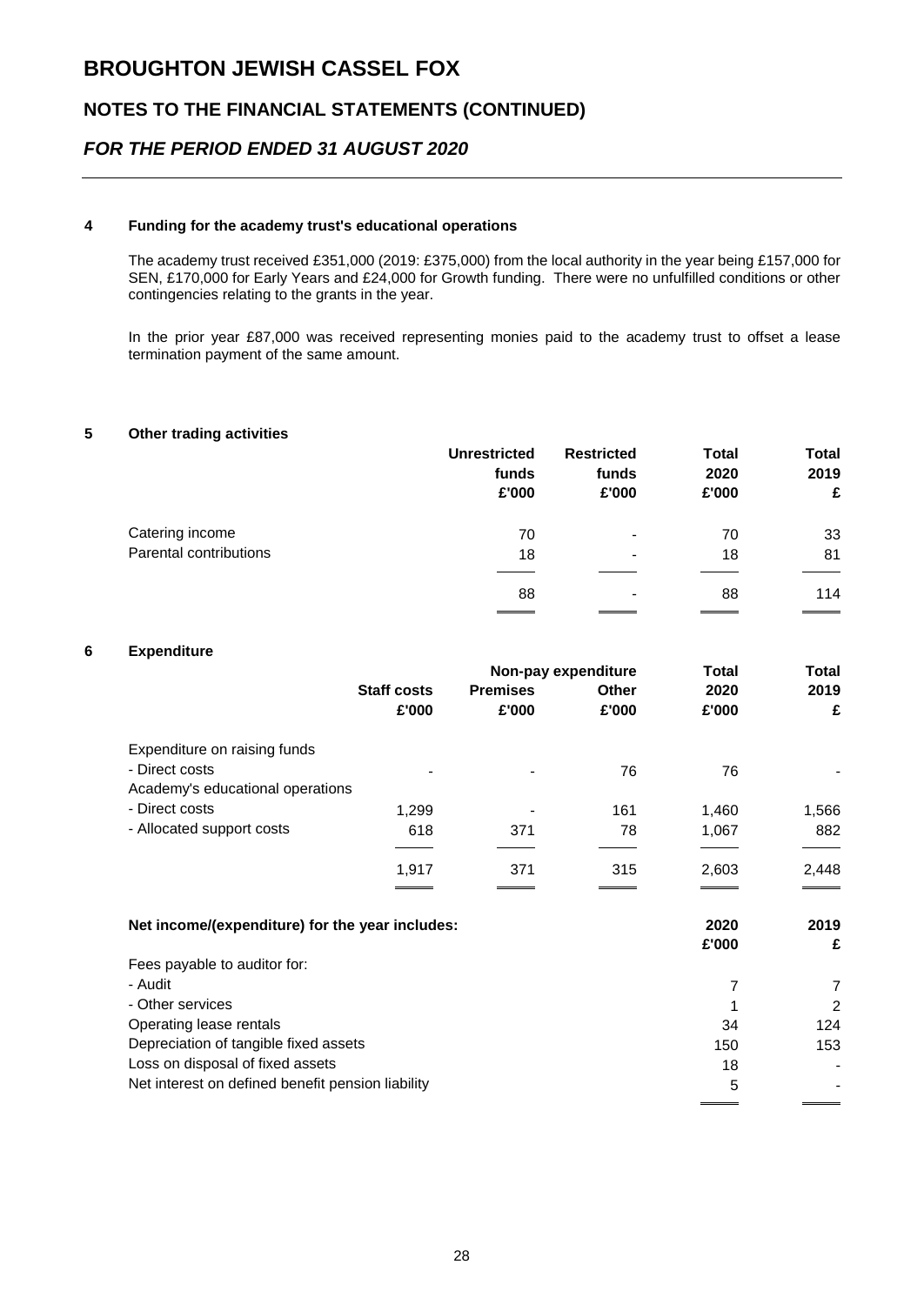## **NOTES TO THE FINANCIAL STATEMENTS (CONTINUED)**

## *FOR THE PERIOD ENDED 31 AUGUST 2020*

#### **7 Charitable activities**

|                               | <b>Unrestricted</b><br>funds<br>£'000 | <b>Restricted</b><br>funds<br>£'000 | <b>Total</b><br>2020<br>£'000 | Total<br>2019<br>£ |
|-------------------------------|---------------------------------------|-------------------------------------|-------------------------------|--------------------|
| <b>Direct costs</b>           |                                       |                                     |                               |                    |
| <b>Educational operations</b> | 2                                     | 1,458                               | 1,460                         | 1,566              |
| <b>Support costs</b>          |                                       |                                     |                               |                    |
| <b>Educational operations</b> |                                       | 1,067                               | 1,067                         | 882                |
|                               | 2                                     | 2,525                               | 2,527                         | 2,448              |
|                               |                                       |                                     |                               |                    |
|                               |                                       |                                     | 2020                          | 2019               |
|                               |                                       |                                     | £'000                         | £                  |
| Analysis of support costs     |                                       |                                     |                               |                    |
| Support staff costs           |                                       |                                     | 619                           | 528                |
| Depreciation                  |                                       |                                     | 168                           | 153                |
| Technology costs              |                                       |                                     | 9                             | $\overline{a}$     |
| Premises costs                |                                       |                                     | 203                           | 175                |
| Other support costs           |                                       |                                     | 50                            | 11                 |
| Governance costs              |                                       |                                     | 18                            | 15                 |
|                               |                                       |                                     | 1,067                         | 882                |

#### **8 Staff**

#### **Staff costs**

Staff costs during the Period were:

|                                         | 2020  | 2019                     |
|-----------------------------------------|-------|--------------------------|
|                                         | £'000 | £'000                    |
| Wages and salaries                      | 1,398 | 1,097                    |
| Social security costs                   | 118   | 106                      |
| Pension costs                           | 376   | 262                      |
| Staff costs - employees                 | 1,892 | 1,465                    |
| Agency staff costs                      | 25    | 33                       |
|                                         | 1,917 | 1,498                    |
| Staff development and other staff costs | 18    | 266                      |
| Total staff expenditure                 | 1,935 | 1,764                    |
|                                         |       | $\overline{\phantom{a}}$ |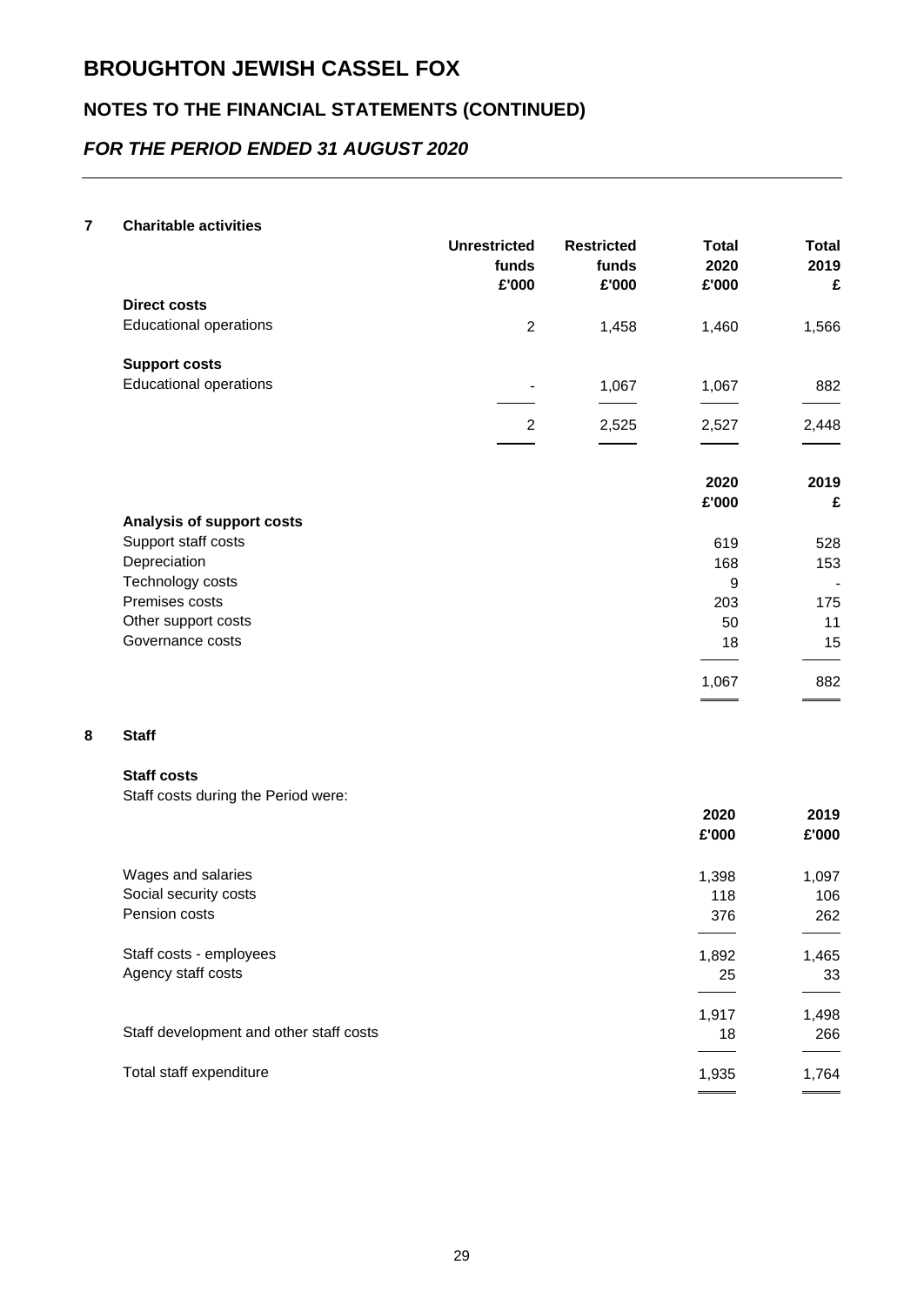## **NOTES TO THE FINANCIAL STATEMENTS (CONTINUED)**

### *FOR THE PERIOD ENDED 31 AUGUST 2020*

#### **8 Staff**

#### **Staff numbers**

The average number of persons employed by the academy trust during the Period was as follows:

|                            | 2020<br><b>Number</b> | 2019<br><b>Number</b> |
|----------------------------|-----------------------|-----------------------|
|                            |                       |                       |
| <b>Teachers</b>            | 25                    | 26                    |
| Administration and support | 39                    | 18                    |
| Management                 | 3                     | 3                     |
|                            | 67                    | 47                    |
|                            |                       |                       |

#### **Higher paid staff**

The number of employees whose employee benefits (excluding employer pension costs) exceeded £60,000 was:

|                 | 2020<br><b>Number</b> | 2019<br><b>Number</b>           |
|-----------------|-----------------------|---------------------------------|
| £60,001-£70,000 |                       | $\overline{\phantom{a}}$<br>___ |

#### **Key management personnel**

The key management personnel of the academy trust comprise the governors and the senior management team as listed on page 1. The total amount of employee benefits (including employer pension contributions and employer national insurance contributions) received by key management personnel for their services to the academy trust was £195,000 (2019: £217,000).

#### **9 Governors' remuneration and expenses**

One or more of the governors has been paid remuneration or has received other benefits from an employment with the academy trust. The principal and other staff governors only receive remuneration in respect of services they provide undertaking the roles of principal and staff members under their contracts of employment, and not in respect of their services as governors.

The value of governors' and key management personnel remuneration and other benefits was a follows:

C Davies: Remuneration £35,000-40,000 (2019: £55,000-£60,000) Employers' pension contributions paid £5,000-£10,000 (2019: £5,000-£10,000)

Y Pearlman Remuneration £60,000-£65,000 (2019: £55,000-£60,000) Employers' pension contributions paid £10,000-£15,000 (2019: £5,000-£10,000)

N Taylor Remuneration £55,000-£60,000 (2019: £50,000-£55,000) Employers' pension contributions paid £5,000-£10,000 (2019: £5,000-£10,000)

R Caplan Remuneration £20,000-£25,000 (2019: £20,000-£25,000) Employers' pension contributions paid £5,000 -£10,000 (2019: £nil-£5,000)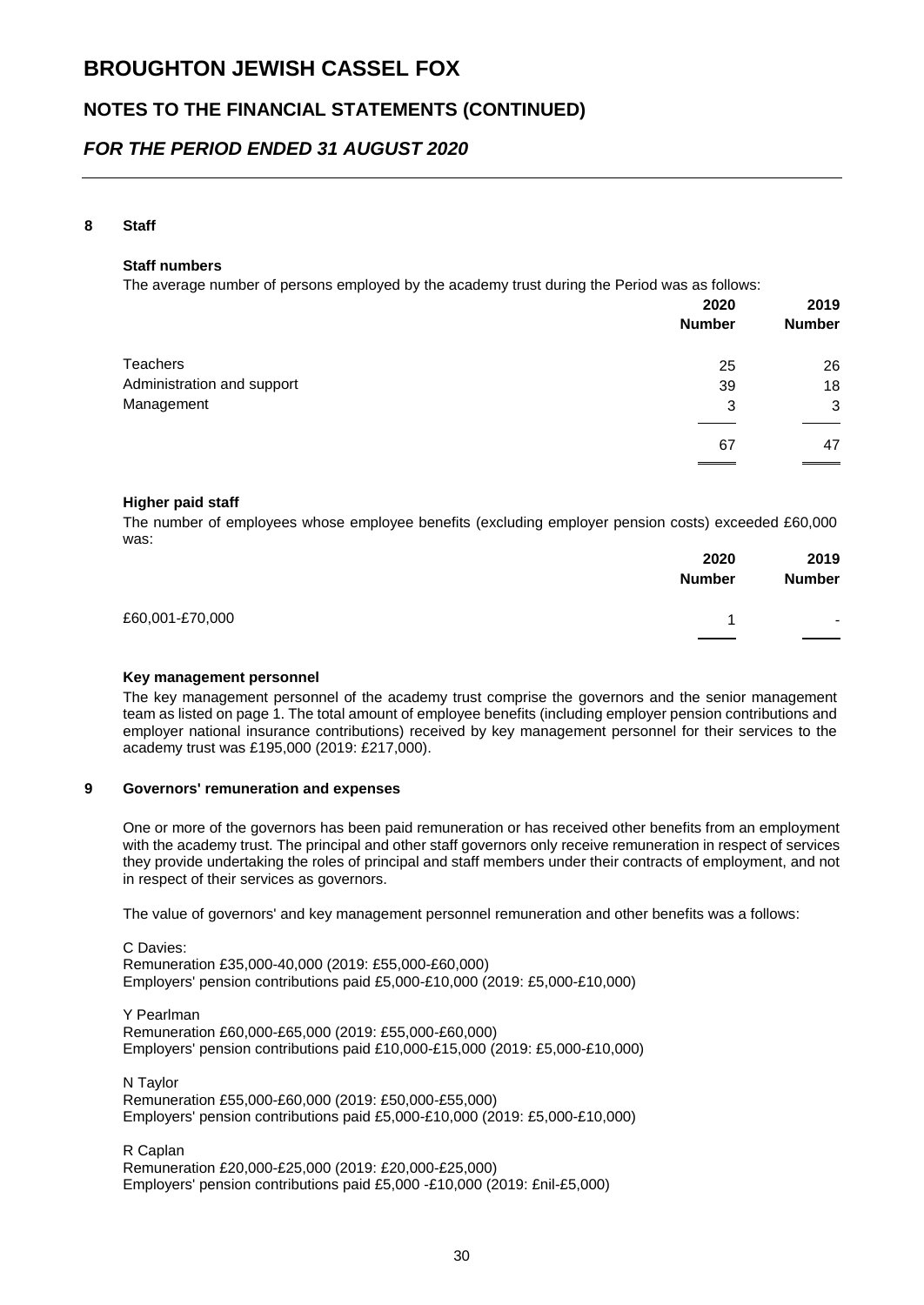## **NOTES TO THE FINANCIAL STATEMENTS (CONTINUED)**

## *FOR THE PERIOD ENDED 31 AUGUST 2020*

#### **10 Insurance for governors and officers**

The academy trust has opted into the Department for Education's Risk Protection Arrangement (RPA), an alternative to insurance where UK government funds cover losses that arise. This scheme protects governors and officers from claims arising from negligent acts, errors or omissions occurring whilst on academy trust business, and provides cover up to £10,000,000. It is not possible to quantify the governors' and officers' indemnity element from the overall cost of the RPA scheme.

#### **11 Tangible fixed assets**

|                       | Land and | Leasehold<br>buildingsimprovements | <b>Computer</b><br>equipment | Fixtures,<br>fittings &<br>equipment | Total |
|-----------------------|----------|------------------------------------|------------------------------|--------------------------------------|-------|
|                       | £'000    | £'000                              | £'000                        | £'000                                | £'000 |
| Cost                  |          |                                    |                              |                                      |       |
| At 1 September 2019   | 3,765    | 1,480                              | 93                           | 283                                  | 5,621 |
| <b>Additions</b>      |          | 60                                 | 3                            |                                      | 63    |
| Disposals             |          |                                    | (5)                          | (59)                                 | (64)  |
| At 31 August 2020     | 3,765    | 1,540                              | 91                           | 224                                  | 5,620 |
| <b>Depreciation</b>   |          |                                    |                              |                                      |       |
| At 1 September 2019   | 527      | 139                                | 81                           | 196                                  | 943   |
| On disposals          |          |                                    | (4)                          | (43)                                 | (47)  |
| Charge for the Period | 75       | 30                                 | 8                            | 37                                   | 150   |
| At 31 August 2020     | 602      | 169                                | 85                           | 190                                  | 1,046 |
| Net book value        |          |                                    |                              |                                      |       |
| At 31 August 2020     | 3,163    | 1,371                              | 6                            | 34                                   | 4,574 |
| At 31 August 2019     | 3,238    | 1,341                              | 12                           | 87                                   | 4,678 |

#### **12 Debtors**

|                                | 2020  | 2019 |
|--------------------------------|-------|------|
|                                | £'000 | £    |
| VAT recoverable                | 4     |      |
| Other debtors                  | 42    | 37   |
| Prepayments and accrued income | 16    | 78   |
|                                | 62    | 115  |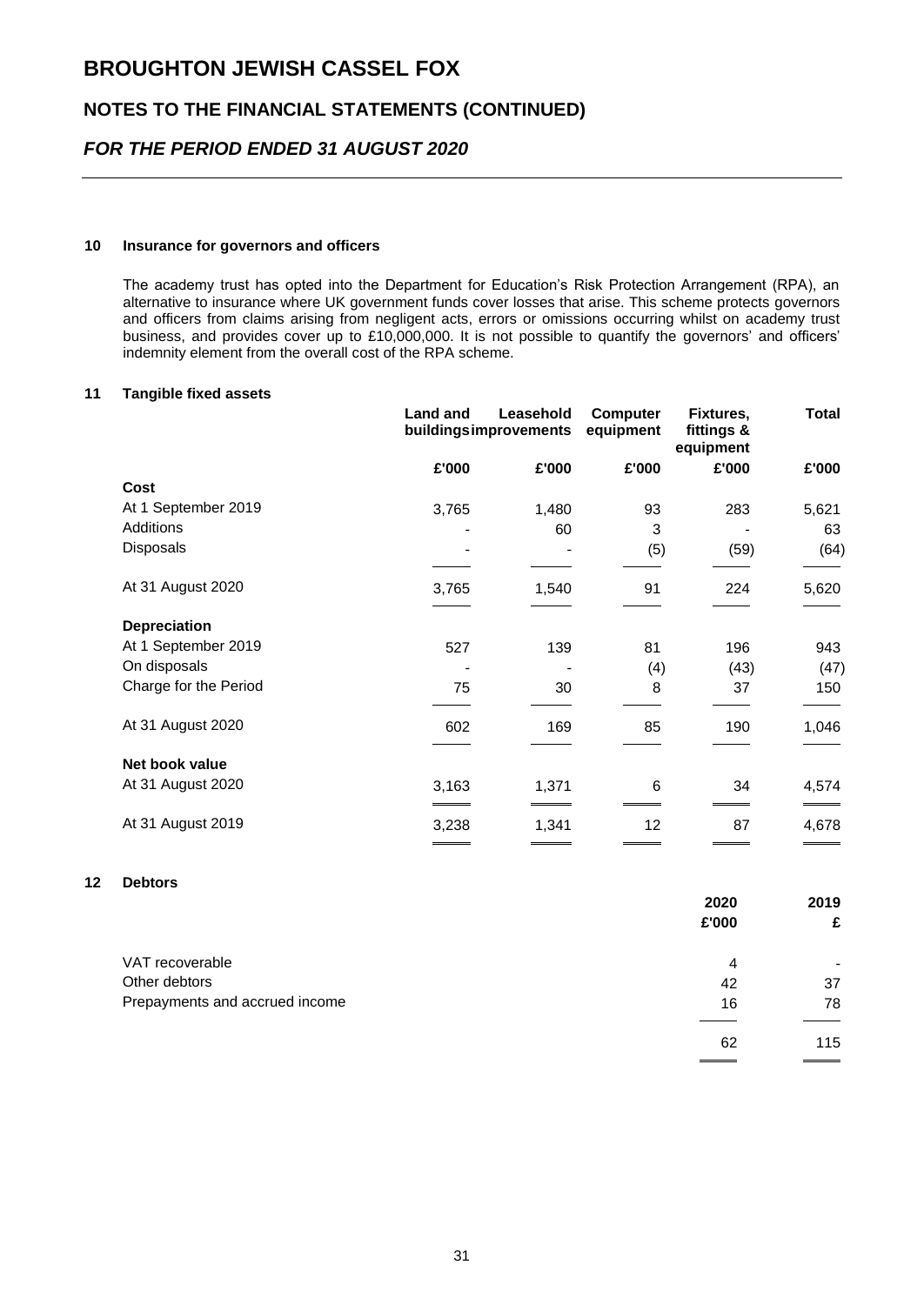## **NOTES TO THE FINANCIAL STATEMENTS (CONTINUED)**

## *FOR THE PERIOD ENDED 31 AUGUST 2020*

#### **13 Creditors: amounts falling due within one year**

|    |                                     | 2020  | 2019 |
|----|-------------------------------------|-------|------|
|    |                                     | £'000 | £    |
|    | <b>Trade creditors</b>              | 28    | 1    |
|    | Other taxation and social security  | 59    |      |
|    | Accruals and deferred income        | 63    | 57   |
|    |                                     | 150   | 58   |
|    |                                     |       |      |
| 14 | <b>Deferred income</b>              |       |      |
|    |                                     | 2020  | 2019 |
|    |                                     | £'000 | £    |
|    | Deferred income is included within: |       |      |
|    | Creditors due within one year       | 46    | 45   |
|    |                                     |       |      |
|    | Deferred income at 1 September 2019 | 45    | 50   |
|    | Released from previous years        | (45)  | (50) |
|    | Resources deferred in the Period    | 46    | 45   |
|    | Deferred income at 31 August 2020   | 46    | 45   |
|    |                                     |       |      |

At the balance sheet date, the academy trust was holding funds received in advance for the following purposes:

Universal Infant Free School Meals grant received in advance - £46,000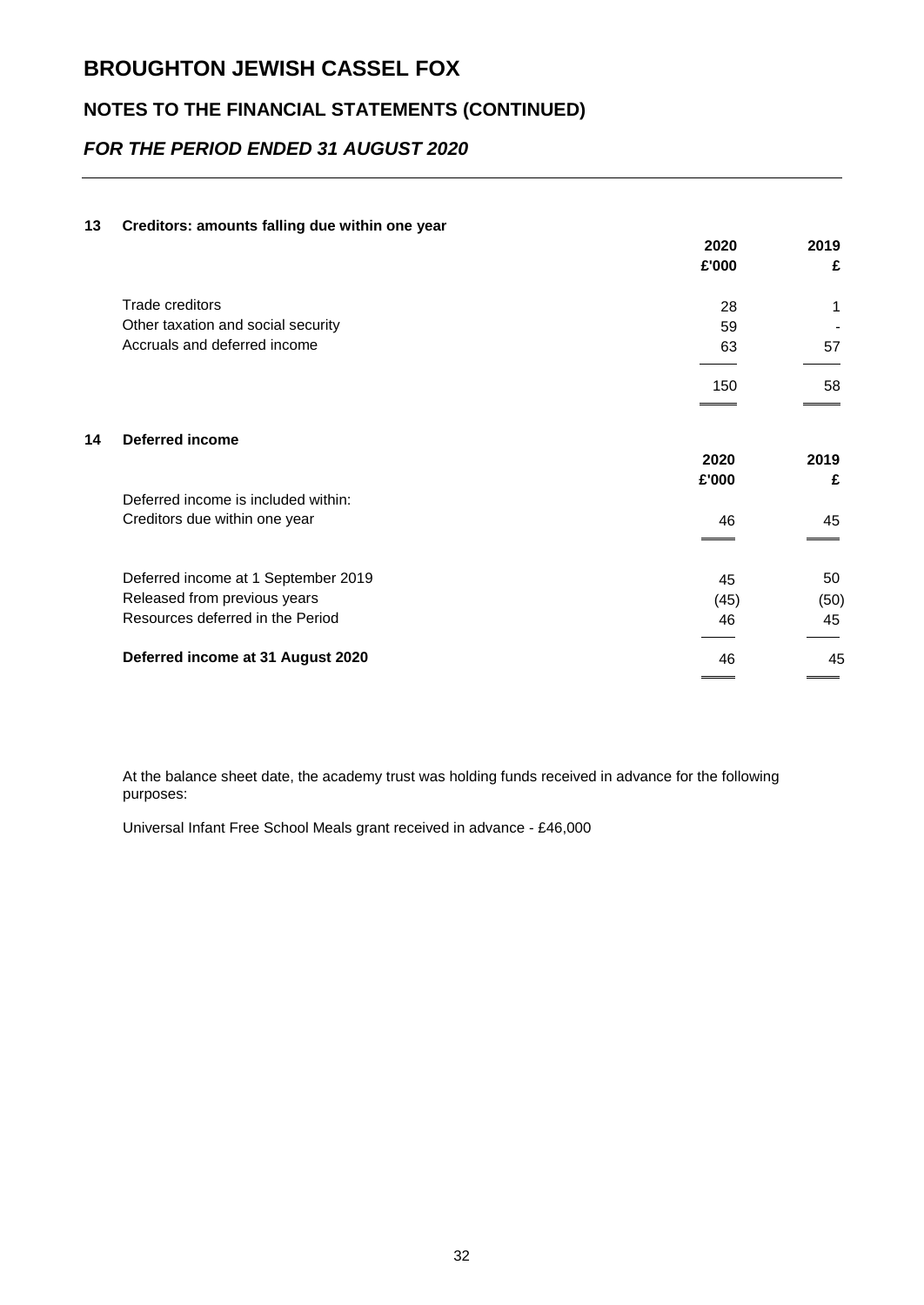## **NOTES TO THE FINANCIAL STATEMENTS (CONTINUED)**

## *FOR THE PERIOD ENDED 31 AUGUST 2020*

#### **15 Funds**

|                                                        | <b>Balance at</b><br>1 September<br>2019 | <b>Income</b> | <b>Expenditure</b> | Gains,<br>losses and<br>transfers | <b>Balance at</b><br>31 August<br>2020 |
|--------------------------------------------------------|------------------------------------------|---------------|--------------------|-----------------------------------|----------------------------------------|
|                                                        | £'000                                    | £'000         | £'000              | £'000                             | £'000                                  |
| <b>Restricted general funds</b>                        |                                          |               |                    |                                   |                                        |
| General Annual Grant (GAG)                             |                                          | 1,583         | (1, 584)           | 1                                 |                                        |
| Other DfE / ESFA grants                                |                                          | 213           | (213)              |                                   |                                        |
| Other government grants                                |                                          | 363           | (363)              |                                   |                                        |
| Other restricted funds                                 |                                          | 80            | (80)               |                                   |                                        |
| Pension reserve                                        | (262)                                    |               | (123)              | (239)                             | (624)                                  |
|                                                        | (262)                                    | 2,239         | (2, 363)           | (238)                             | (624)                                  |
| <b>Restricted fixed asset funds</b>                    |                                          |               |                    |                                   |                                        |
| Inherited on conversion                                | 3,313                                    |               | (77)               |                                   | 3,236                                  |
| DfE group capital grants                               | 533                                      | 10            | (12)               |                                   | 531                                    |
| Capital expenditure from GAG<br>Private sector capital | 306                                      |               | (7)                | 55                                | 354                                    |
| sponsorship                                            | 525                                      |               | (72)               |                                   | 453                                    |
|                                                        | 4,677                                    | 10            | (168)              | 55                                | 4,574                                  |
| <b>Total restricted funds</b>                          | 4,415                                    | 2,249         | (2,531)            | (183)                             | 3,950                                  |
| <b>Unrestricted funds</b>                              |                                          |               |                    |                                   |                                        |
| General funds                                          | 112                                      | 90            | (72)               | (56)                              | 74                                     |
| <b>Total funds</b>                                     | 4,527                                    | 2,339         | (2,603)            | (239)                             | 4,024                                  |

The specific purposes for which the funds are to be applied are as follows:

Restricted general funds are used specifically to provide educational resources for the pupils of the academy trust.

Restricted fixed asset funds are funds to provide for the installation, maintenance and repair of the fixed assets of the academy trust.

Unrestricted funds are those other resources which may be used to further the objectives of the academy trust.

The transfer to restricted fixed asset funds from unrestricted funds related to capitalised expenditure for which no direct funding had been received

Under the funding agreement with the Secretary of State, the academy trust was not subject to a limit on the amount of GAG that it could carry forward at 31 August 2020.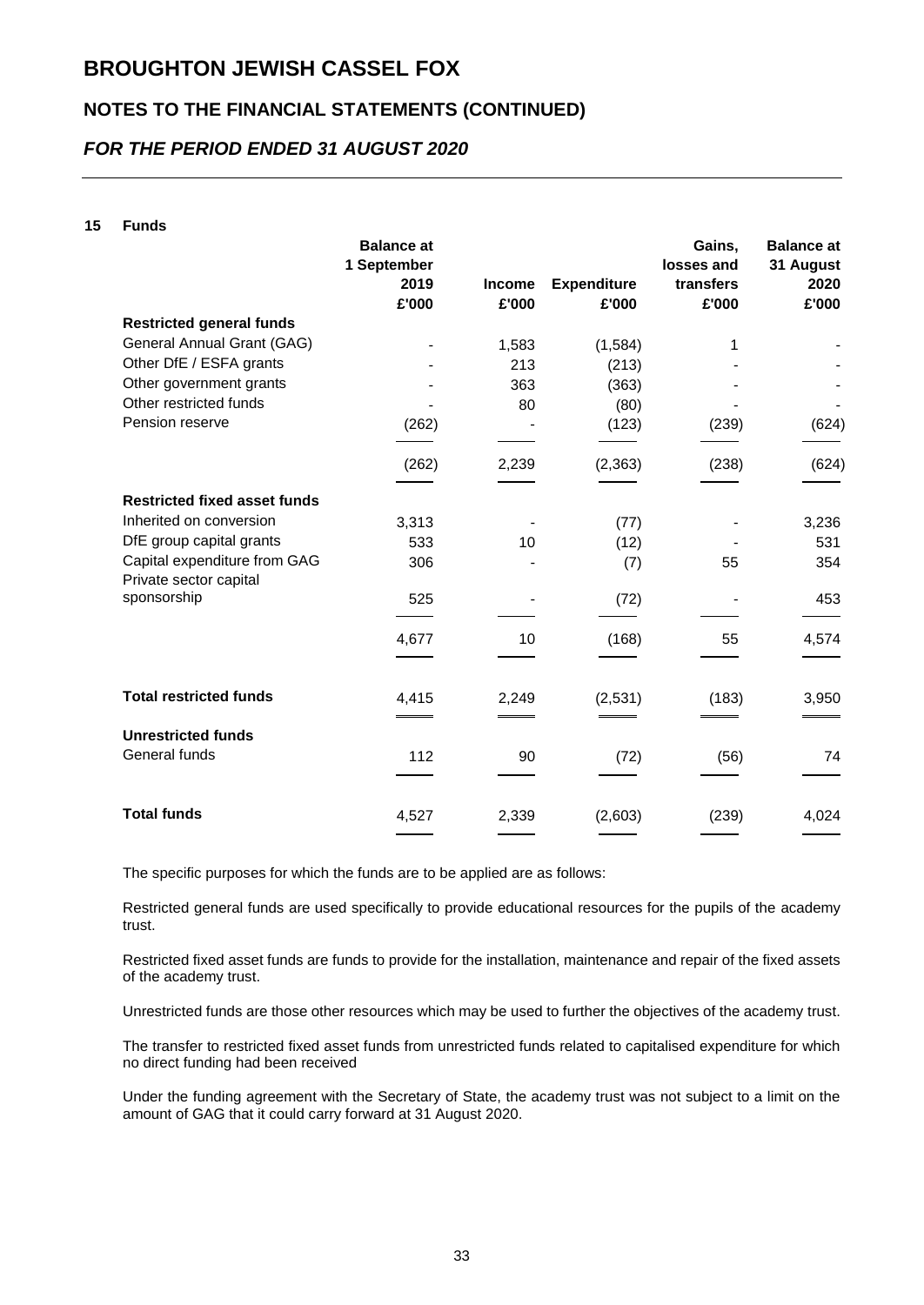## **NOTES TO THE FINANCIAL STATEMENTS (CONTINUED)**

## *FOR THE PERIOD ENDED 31 AUGUST 2020*

#### **15 Funds**

**Comparative information in respect of the preceding period is as follows:**

|                                                        | <b>Balance at</b><br>1 September<br>2018<br>£'000 | <b>Income</b><br>£'000 | <b>Expenditure</b><br>£'000 | Gains,<br>losses and<br>transfers<br>£'000 | <b>Balance at</b><br>31 August<br>2019<br>£'000 |
|--------------------------------------------------------|---------------------------------------------------|------------------------|-----------------------------|--------------------------------------------|-------------------------------------------------|
| <b>Restricted general funds</b>                        |                                                   |                        |                             |                                            |                                                 |
| General Annual Grant (GAG)                             |                                                   | 1,477                  | (1,480)                     | 3                                          |                                                 |
| Other DfE / ESFA grants                                |                                                   | 273                    | (273)                       |                                            |                                                 |
| Other government grants                                |                                                   | 462                    | (375)                       |                                            | 87                                              |
| Other restricted funds                                 |                                                   |                        | (87)                        |                                            | (87)                                            |
| Pension reserve                                        | 19                                                |                        | (80)                        | (201)                                      | (262)                                           |
|                                                        | 19                                                | 2,212                  | (2, 295)                    | (198)                                      | (262)                                           |
| <b>Restricted fixed asset funds</b>                    |                                                   |                        |                             |                                            |                                                 |
| Transfer on conversion                                 | 3,388                                             |                        | (75)                        |                                            | 3,313                                           |
| DfE group capital grants                               | 537                                               | 27                     | (30)                        |                                            | 534                                             |
| Capital expenditure from GAG<br>Private sector capital | 323                                               |                        | (18)                        |                                            | 305                                             |
| sponsorship                                            | 526                                               | 29                     | (30)                        |                                            | 525                                             |
|                                                        | 4,774                                             | 56                     | (153)                       |                                            | 4,677                                           |
|                                                        |                                                   |                        |                             |                                            |                                                 |
| <b>Total restricted funds</b>                          | 4,793                                             | 2,268                  | (2, 448)                    | (198)                                      | 4,415                                           |
| <b>Unrestricted funds</b>                              |                                                   |                        |                             |                                            |                                                 |
| General funds                                          | 1                                                 | 114                    |                             | (3)                                        | 112                                             |
| <b>Total funds</b>                                     | 4,794                                             | 2,382                  | (2, 448)                    | (201)                                      | 4,527                                           |

#### **16 Analysis of net assets between funds**

|                                                        | <b>Unrestricted</b>          | <b>Restricted funds:</b> |                    | <b>Total</b> |              |
|--------------------------------------------------------|------------------------------|--------------------------|--------------------|--------------|--------------|
|                                                        | <b>Funds</b>                 | General                  | <b>Fixed asset</b> |              | <b>Funds</b> |
|                                                        | £'000                        | £'000                    | £'000              | £'000        |              |
| Fund balances at 31 August 2020 are<br>represented by: |                              |                          |                    |              |              |
| Tangible fixed assets                                  | $\qquad \qquad \blacksquare$ |                          | 4.574              | 4,574        |              |
| Current assets                                         | 224                          |                          |                    | 224          |              |
| Creditors falling due within one year                  | (150)                        | ۰                        | $\blacksquare$     | (150)        |              |
| Defined benefit pension liability                      | -                            | (624)                    |                    | (624)        |              |
| <b>Total net assets</b>                                | 74                           | (624)                    | 4,574              | 4.024        |              |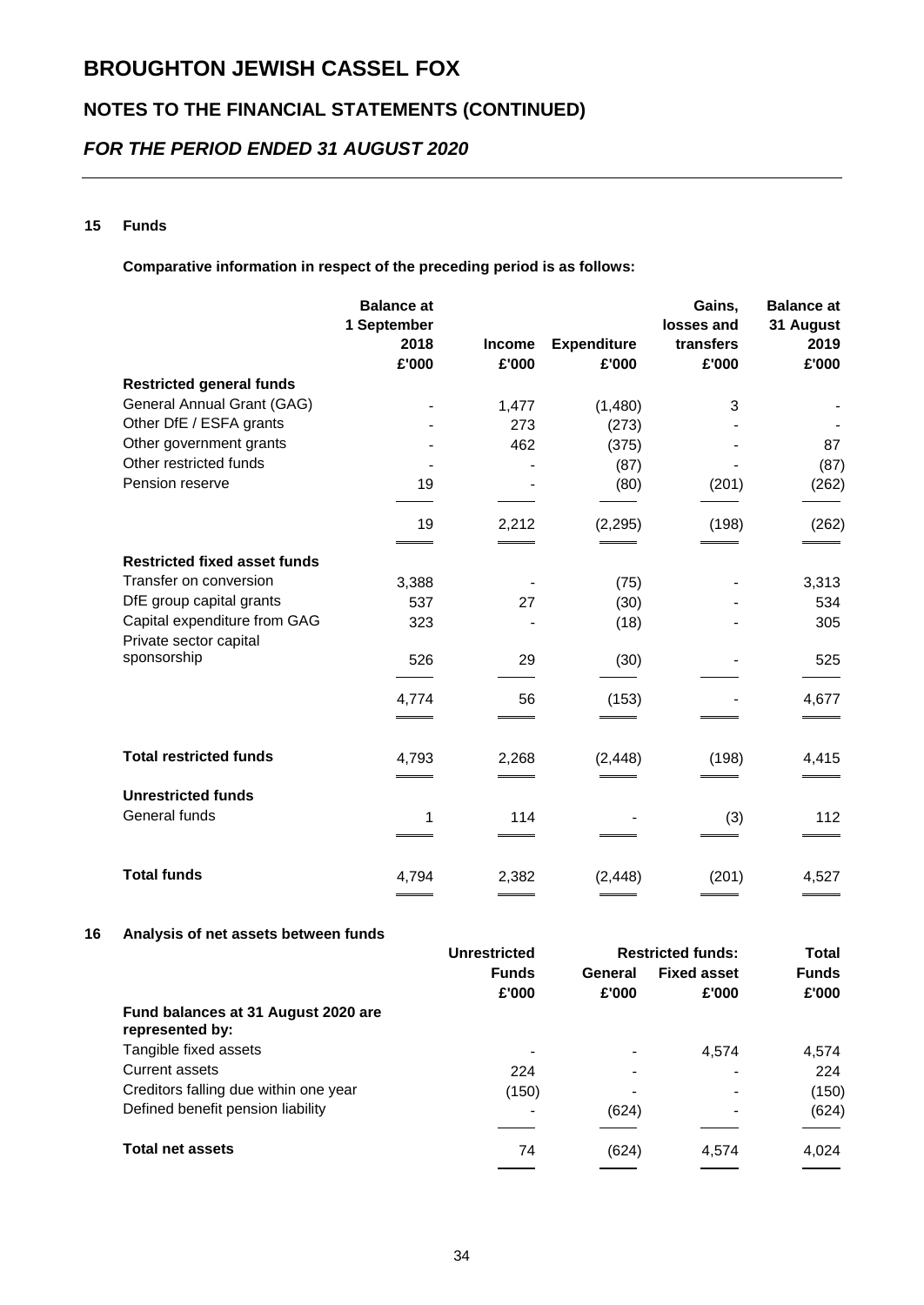## **NOTES TO THE FINANCIAL STATEMENTS (CONTINUED)**

## *FOR THE PERIOD ENDED 31 AUGUST 2020*

#### **16 Analysis of net assets between funds**

|                                                        | <b>Unrestricted</b>   | <b>Restricted funds:</b> |                             | Total                 |
|--------------------------------------------------------|-----------------------|--------------------------|-----------------------------|-----------------------|
|                                                        | <b>Funds</b><br>£'000 | General<br>£'000         | <b>Fixed asset</b><br>£'000 | <b>Funds</b><br>£'000 |
| Fund balances at 31 August 2019 are<br>represented by: |                       |                          |                             |                       |
| Tangible fixed assets                                  |                       |                          | 4,678                       | 4,678                 |
| Fixed asset investments                                | 1                     |                          | (1)                         |                       |
| Current assets                                         | 169                   |                          |                             | 169                   |
| Creditors falling due within one year                  | (58)                  |                          |                             | (58)                  |
| Defined benefit pension liability                      |                       | (262)                    | $\overline{\phantom{0}}$    | (262)                 |
| <b>Total net assets</b>                                | 112                   | (262)                    | 4.677                       | 4,527                 |

#### **17 Pension and similar obligations**

The academy trust's employees belong to two principal pension schemes: the Teachers' Pension Scheme England and Wales (TPS) for academic and related staff; and the Local Government Pension Scheme for nonteaching staff, which is managed by Tameside Metropolitan Borough Council. Both are multi-employer defined benefit schemes.

The pension costs are assessed in accordance with the advice of independent qualified actuaries. The latest actuarial valuation of the TPS related to the period ended 31 March 2016, and that of the LGPS related to the period ended 31 March 2016.

Contributions amounting to £29,000 were payable to the schemes at 31 August 2020 (2019: £nil) and are included within creditors.

#### **Teachers' Pension Scheme**

#### **Introduction**

The Teachers' Pension Scheme (TPS) is a statutory, contributory, defined benefit scheme, governed by the Teachers' Pension Scheme Regulations 2014. Membership is automatic for teachers in academies. All teachers have the option to opt out of the TPS following enrolment.

The TPS is an unfunded scheme to which both the member and employer makes contributions, as a percentage of salary. These contributions are credited to the Exchequer. Retirement and other pension benefits are paid by public funds provided by Parliament.

#### **Valuation of the Teachers' Pension Scheme**

The Government Actuary, using normal actuarial principles, conducts a formal actuarial review of the TPS in accordance with the Public Service Pensions (Valuations and Employer Cost Cap) Directions 2014 published by HM Treasury every 4 years. The aim of the review is to specify the level of future contributions. Actuarial scheme valuations are dependent on assumptions about the value of future costs, design of benefits and many other factors. The latest actuarial valuation of the TPS was carried out as at 31 March 2016. The valuation report was published by the Department for Education on 5 March 2019.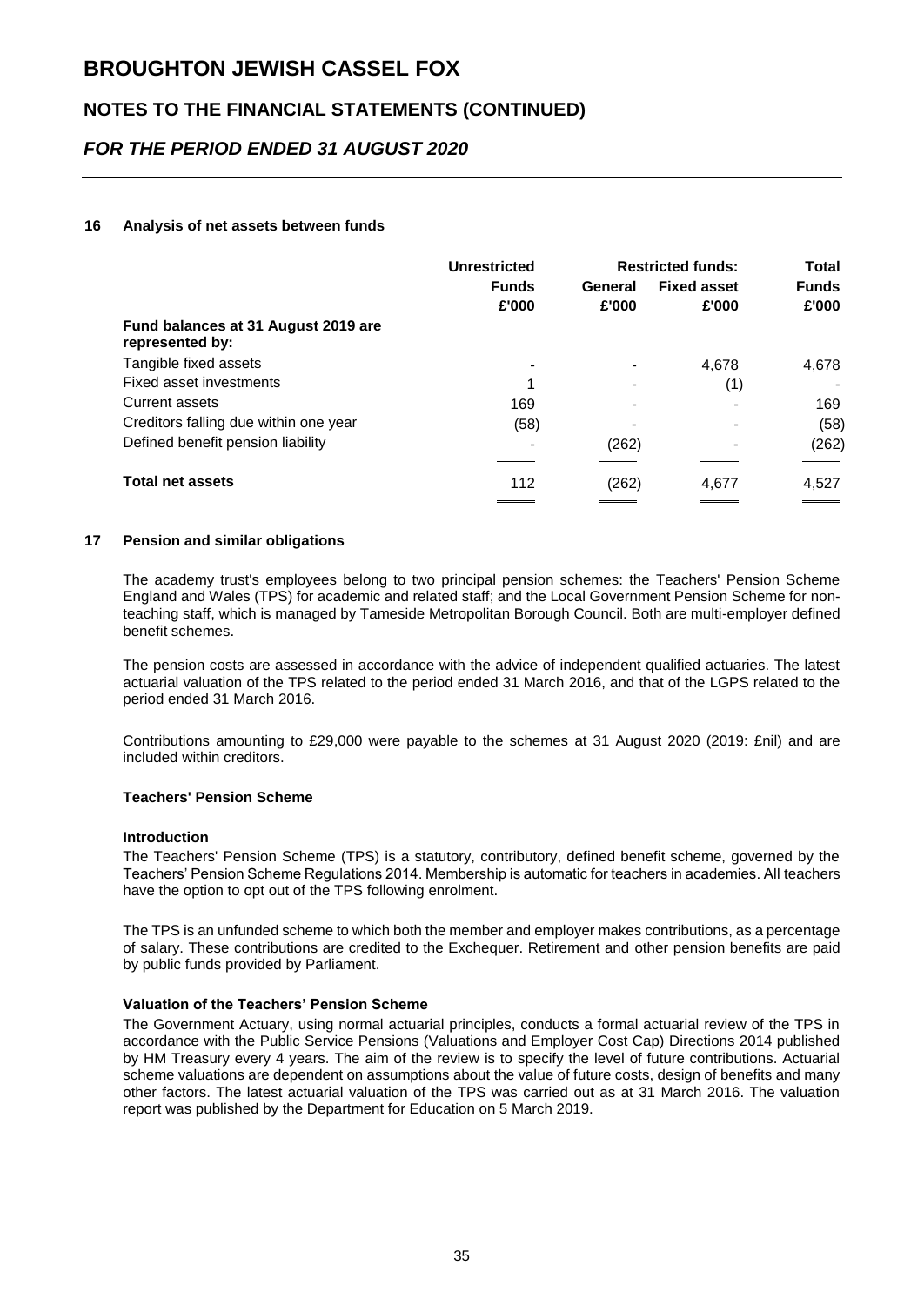## **NOTES TO THE FINANCIAL STATEMENTS (CONTINUED)**

### *FOR THE PERIOD ENDED 31 AUGUST 2020*

#### **17 Pension and similar obligations**

The key elements of the valuation and subsequent consultation are:

- employer contribution rates set at 23.68% of pensionable pay (including a 0.08% employer administration charge)
- total scheme liabilities (pensions currently in payment and the estimated cost of future benefits) for service to the effective date of £218,100 million, and notional assets (estimated future contributions together with the notional investments held at the valuation date) of £196,100 million giving a notional past service deficit of £22,000 million
- the SCAPE rate, set by HMT, is used to determine the notional investment return. The current SCAPE rate is 2.4% above the rate of CPI. The assumed real rate of return is 2.4% in excess of prices and 2% in excess of earnings. The rate of real earnings growth is assumed to be 2.2%. The assumed nominal rate of return including earnings growth is 4.45%.

The next valuation result is due to be implemented from 1 April 2023.

The employer's pension costs paid to the TPS in the period amounted to £ 161,000 (2019: £ 262,000)

A copy of the valuation report and supporting documentation is on the Teachers' Pensions website.

Under the definitions set out in FRS 102, the TPS is an unfunded multi-employer pension scheme. The academy trust has accounted for its contributions to the scheme as if it were a defined contribution scheme. The academy trust has set out above the information available on the scheme.

#### **Local Government Pension Scheme**

The LGPS is a funded defined benefit pension scheme, with the assets held in separate trustee-administered funds. The total contributions are as noted below. The agreed contribution rates for future years are 19% for employers and 5.5-12.0% for employees.

Parliament has agreed, at the request of the Secretary of State for Education, to a guarantee that, in the event of academy closure, outstanding Local Government Pension Scheme liabilities would be met by the Department for Education. The guarantee came into force on 18 July 2013.

| <b>Total contributions made</b>                    | 2020<br>£'000 | 2019<br>£ |
|----------------------------------------------------|---------------|-----------|
| Employer's contributions                           | 65            | 53        |
| Employees' contributions                           | 23            | 19        |
|                                                    |               |           |
| Total contributions                                | 88            | 72        |
|                                                    |               |           |
| <b>Principal actuarial assumptions</b>             | 2020          | 2019      |
|                                                    | %             | %         |
| Rate of increase in salaries                       | 3.0           | 3.1       |
| Rate of increase for pensions in payment/inflation | 2.2           | 2.3       |
| Discount rate for scheme liabilities               | 1.7           | 1.8       |
|                                                    |               |           |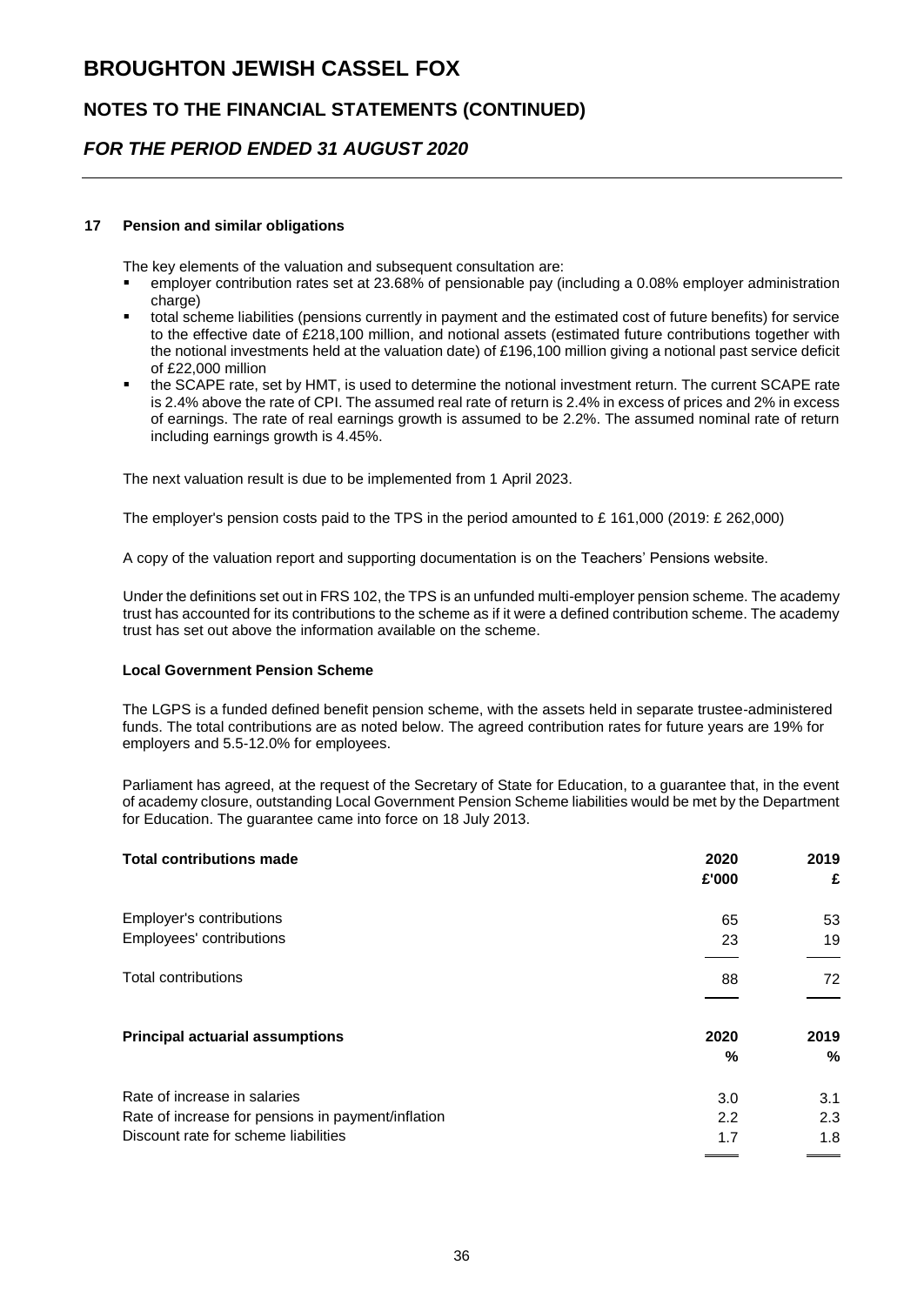## **NOTES TO THE FINANCIAL STATEMENTS (CONTINUED)**

### *FOR THE PERIOD ENDED 31 AUGUST 2020*

#### **17 Pension and similar obligations**

The current mortality assumptions include sufficient allowance for future improvements in mortality rates. The assumed life expectations on retirement age 65 are:

| 2020  | 2019<br>Years |
|-------|---------------|
| Years |               |
|       |               |
| 20.5  | 20.6          |
| 23.1  | 23.1          |
|       |               |
| 22.0  | 22.0          |
| 25.0  | 24.8          |
|       |               |

The sensitivities regarding the principal assumptions used to measure the scheme liabilities are as set out below:

#### **Sensitivity analysis**

| Changes in assumptions at 31 August 2020   | Approximate %<br>increase to<br>employer liability | Approximate<br>monetary<br>amount (£000) |
|--------------------------------------------|----------------------------------------------------|------------------------------------------|
| 0.5% decrease in Real Discount Rate        | 13%                                                | 218                                      |
| 0.5% increase in the Pension Increase Rate | 12%                                                | 204                                      |
| 0.5% increase in the Salary Increase Rate  | $1\%$                                              | 11                                       |

Scheme liabilities would have been affected by changes in assumptions as follows:

| The academy trust's share of the assets in the scheme | 2020              | 2019              |  |
|-------------------------------------------------------|-------------------|-------------------|--|
|                                                       | <b>Fair value</b> | <b>Fair value</b> |  |
|                                                       | £'000             | £                 |  |
| Equities                                              | 690               | 831               |  |
| <b>Bonds</b>                                          | 162               | 183               |  |
| Cash                                                  | 71                | 98                |  |
| Property                                              | 91                | 110               |  |
| Total market value of assets                          | 1,014             | 1,222             |  |

The actual return on scheme assets was £(278,000) (2019: £54,000).

| Amount recognised in the Statement of Financial Activities | 2020<br>£'000 | 2019<br>£ |
|------------------------------------------------------------|---------------|-----------|
| Current service cost                                       | 179           | 80        |
| Past service cost                                          | 4             |           |
| Interest income                                            | (23)          | (32)      |
| Interest cost                                              | 28            | 32        |
| Total operating charge                                     | 188           | 80        |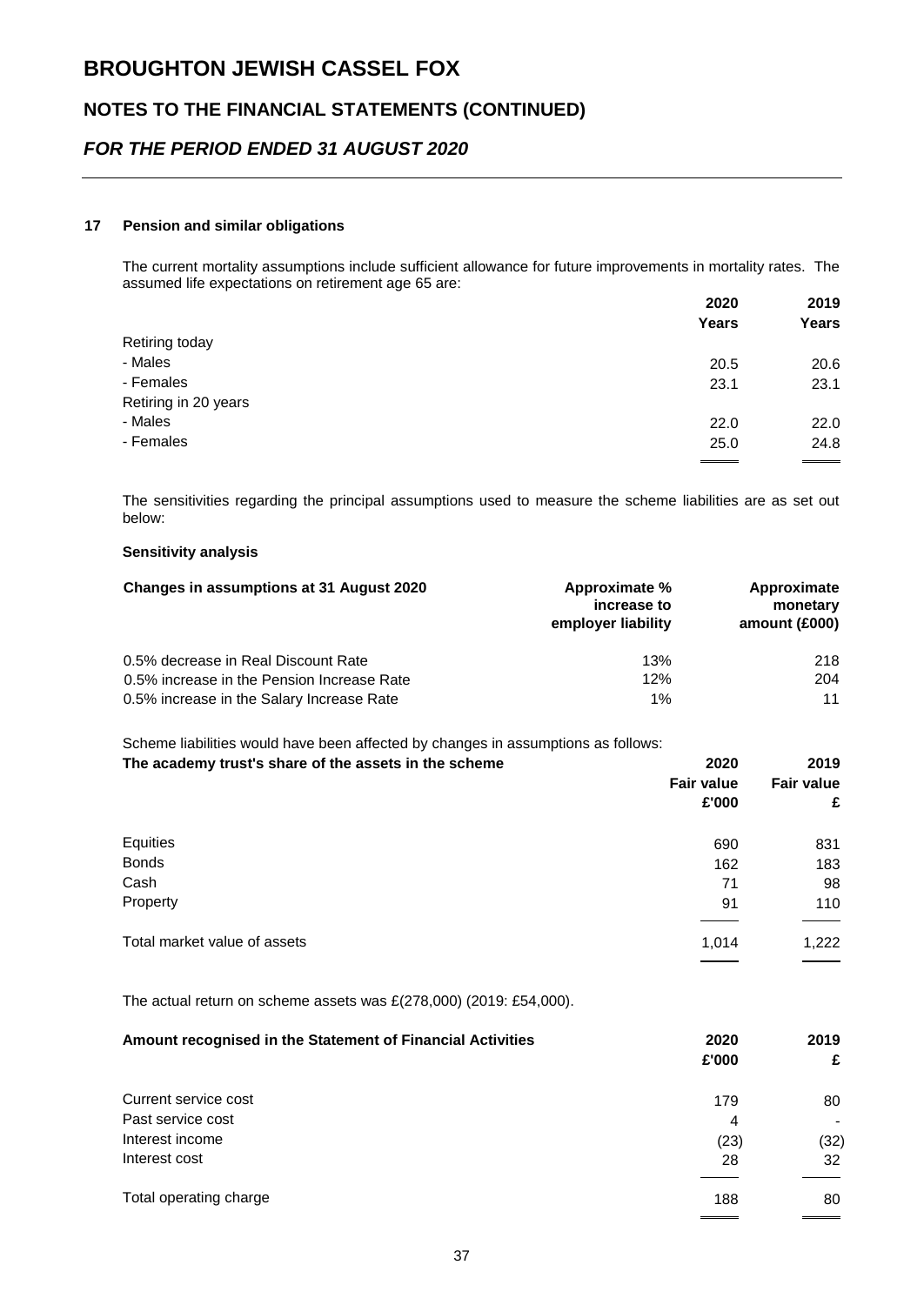## **NOTES TO THE FINANCIAL STATEMENTS (CONTINUED)**

## *FOR THE PERIOD ENDED 31 AUGUST 2020*

#### **17 Pension and similar obligations**

| Changes in the present value of defined benefit obligations                  | 2020<br>£'000 | 2019<br>£ |
|------------------------------------------------------------------------------|---------------|-----------|
| At 1 September 2019                                                          | 1,484         | 1,089     |
| Current service cost                                                         | 179           | 133       |
| Interest cost                                                                | 28            | 32        |
| Employee contributions                                                       | 23            | 19        |
| Actuarial (gain)/loss                                                        | (62)          | 223       |
| Benefits paid                                                                | (18)          | (12)      |
| Past service cost                                                            | 4             |           |
| At 31 August 2020                                                            | 1,638         | 1,484     |
| Changes in the fair value of the academy trust's share of scheme assets      |               |           |
|                                                                              | 2020<br>£'000 | 2019<br>£ |
| At 1 September 2019                                                          | 1,222         | 1,108     |
| Interest income                                                              | 23            | 32        |
| Actuarial loss/(gain)                                                        | (301)         | 22        |
| <b>Employer contributions</b>                                                | 65            | 53        |
| Employee contributions                                                       | 23            | 19        |
| Benefits paid                                                                | (18)          | (12)      |
| At 31 August 2020                                                            | 1,014         | 1,222     |
| Reconciliation of net expenditure to net cash flow from operating activities |               |           |
|                                                                              | 2020<br>£'000 | 2019<br>£ |
| Net expenditure for the reporting period (as per the statement of financial  |               |           |
| activities)                                                                  | (264)         | (66)      |
| Adjusted for:                                                                |               |           |
| Capital grants from DfE and other capital income                             | (10)          | (56)      |
| Defined benefit pension costs less contributions payable                     | 118           | 80        |
| Defined benefit pension scheme finance cost                                  | 5             |           |
| Depreciation of tangible fixed assets                                        | 150           | 153       |
| Loss on disposal of fixed assets                                             | 18            |           |
| Decrease/(increase) in debtors                                               | 52            | (62)      |
| Increase/(decrease) in creditors                                             | 92            | (79)      |
| Net cash provided by/(used in) operating activities                          | 161           | (30)      |